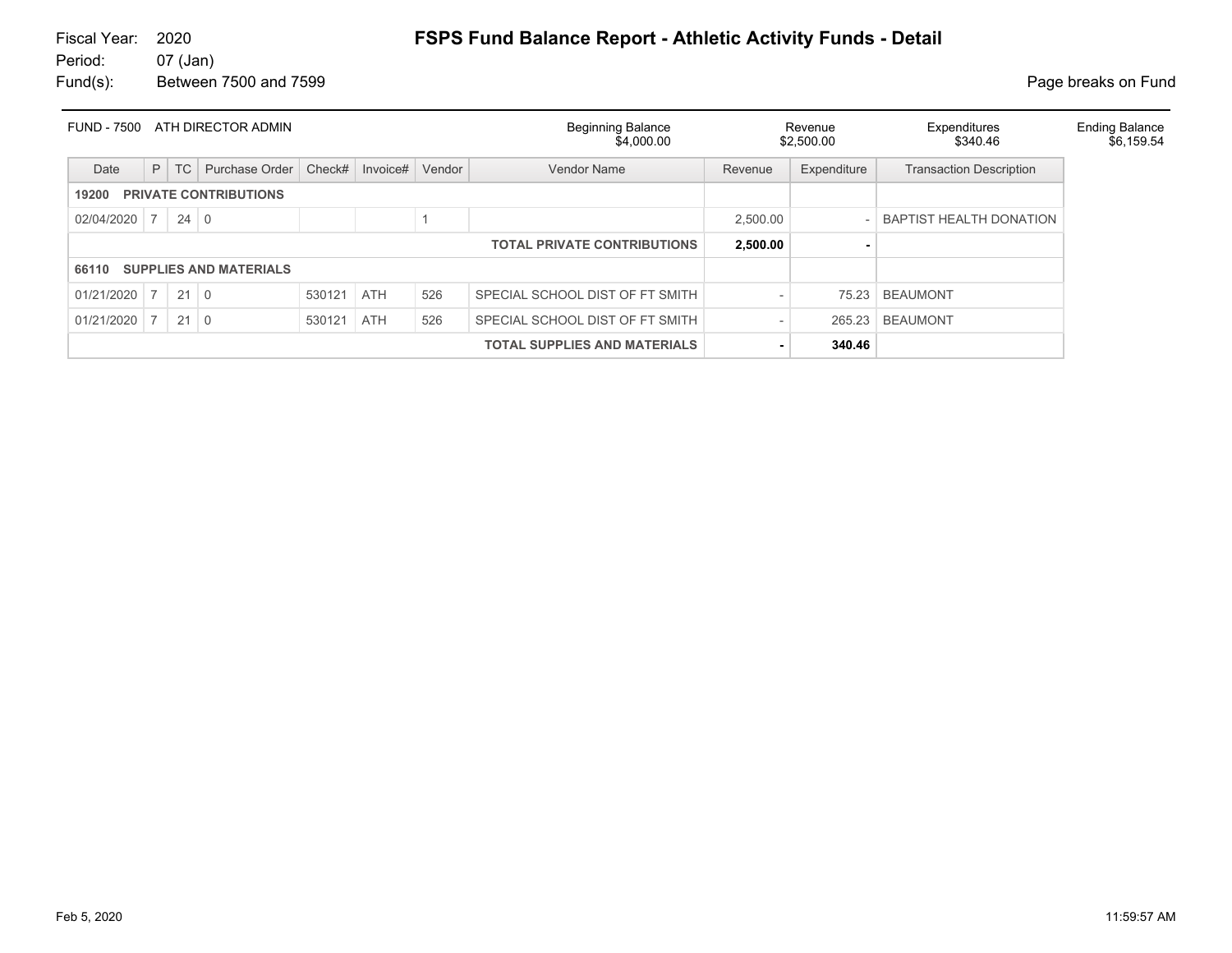| Fiscal Year:<br>Period: | 2020<br>07 (Jan)               | <b>FSPS Fund Balance Report - Athletic Activity Funds - Detail</b> |                   |                        |                                      |
|-------------------------|--------------------------------|--------------------------------------------------------------------|-------------------|------------------------|--------------------------------------|
| Fund(s):                | Between 7500 and 7599          |                                                                    |                   |                        | Page breaks on Fund                  |
|                         | FUND - 7505 ATH BLAYLOCK / LEE | <b>Beginning Balance</b><br>\$25,835.00                            | Revenue<br>\$0.00 | Expenditures<br>\$0.00 | <b>Ending Balance</b><br>\$25,835.00 |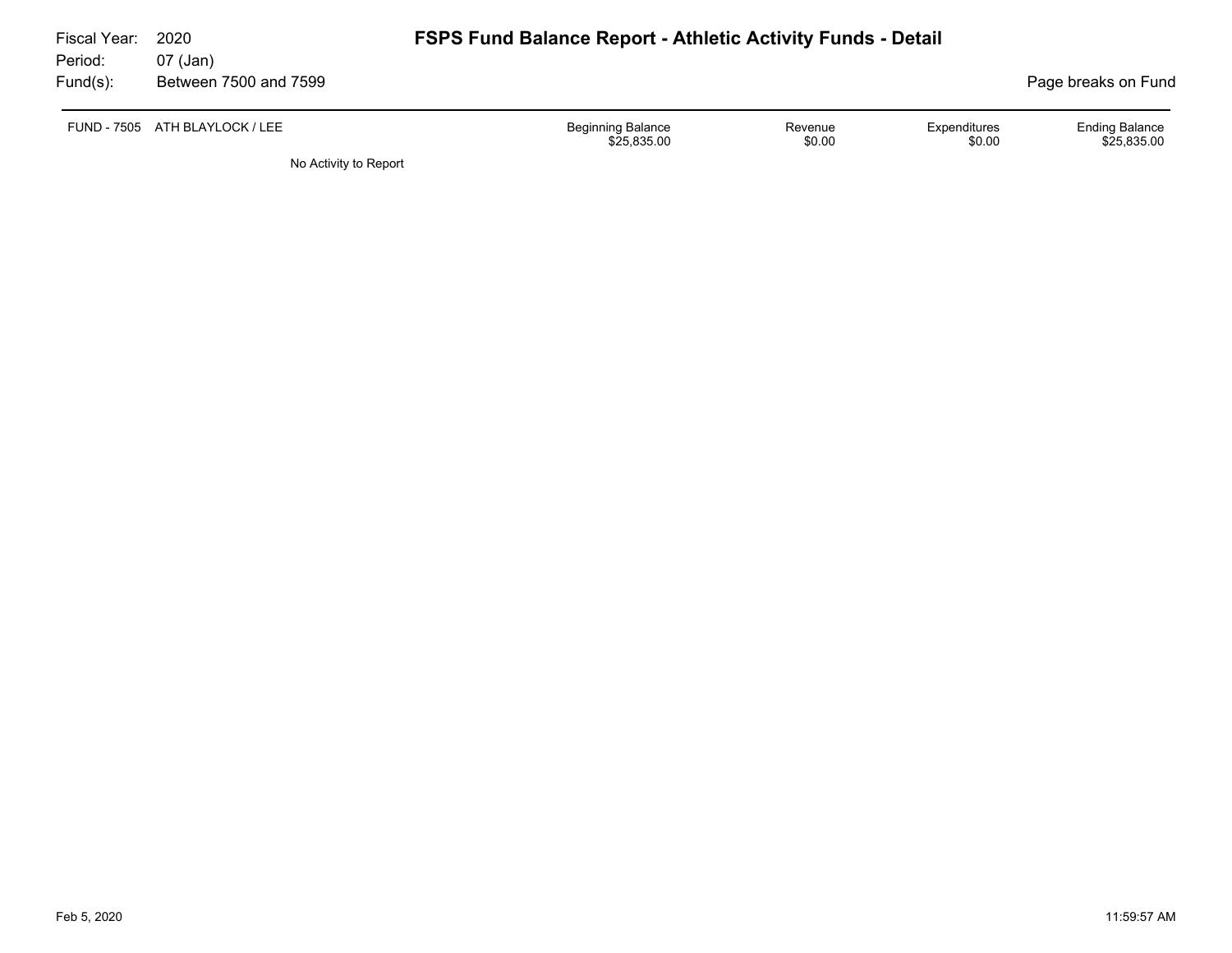Fiscal Year: 2020 **FSPS Fund Balance Report - Athletic Activity Funds - Detail**<br>Period: 07 (Jan)

07 (Jan) Fund(s): Between 7500 and 7599 **Page breaks** on Fund

| <b>FUND - 7509</b>    |                |             | ATH DIRECTOR TOC              |        |                  |        | <b>Beginning Balance</b><br>\$12,240.47 |                          | Revenue<br>\$1,597.00 | Expenditures<br>\$2,833.79     | <b>Ending Balance</b><br>\$11,003.68 |
|-----------------------|----------------|-------------|-------------------------------|--------|------------------|--------|-----------------------------------------|--------------------------|-----------------------|--------------------------------|--------------------------------------|
| Date                  | P              | <b>TC</b>   | Purchase Order                | Check# | Invoice#         | Vendor | <b>Vendor Name</b>                      | Revenue                  | Expenditure           | <b>Transaction Description</b> |                                      |
| <b>SALES</b><br>17200 |                |             |                               |        |                  |        |                                         |                          |                       |                                |                                      |
| 01/20/2020            | $\overline{7}$ | $24 \mid 0$ |                               |        | 267833           |        |                                         | 347.00                   |                       | <b>TOC PROGRAMS</b>            |                                      |
|                       |                |             |                               |        |                  |        | <b>TOTAL SALES</b>                      | 347.00                   |                       |                                |                                      |
| 19200                 |                |             | <b>PRIVATE CONTRIBUTIONS</b>  |        |                  |        |                                         |                          |                       |                                |                                      |
| 01/20/2020            | $\overline{7}$ | $24 \mid 0$ |                               |        | 267830           |        |                                         | 1,250.00                 |                       | <b>TOC</b>                     |                                      |
|                       |                |             |                               |        |                  |        | <b>TOTAL PRIVATE CONTRIBUTIONS</b>      | 1,250.00                 |                       |                                |                                      |
| 66110                 |                |             | <b>SUPPLIES AND MATERIALS</b> |        |                  |        |                                         |                          |                       |                                |                                      |
| 01/10/2020            | 7              | 21          | 20008244-1                    | 529837 | EXP 010920       | 712    | <b>RICKEY LYNN SMITH</b>                | $\overline{\phantom{a}}$ | 300.00                | REIMBURSEMENT FOR EXPENSE      |                                      |
| 01/13/2020            | 7              | 21          | 20008242-1                    | 529647 | <b>TOC ROOMS</b> | 8412   | <b>HAMPTON INN</b>                      | $\overline{\phantom{a}}$ | 2,120.58              | <b>INVOICE FOR TOC ROOMS</b>   |                                      |
| 01/17/2020            |                | 21          | 20008421-1                    | 530133 | 576302           | 580    | <b>TROPHIES UNLIMITED COMPANY</b>       | $\overline{\phantom{a}}$ | 87.25                 | <b>INVOICE 576302</b>          |                                      |
| 01/21/2020            | 7              | 21          | 20008637-1                    | 529896 | 59289            | 10850  | ABC PRINTING & GRAPHICS                 | $\overline{\phantom{a}}$ | 325.96                | <b>INVOICE 59289</b>           |                                      |
|                       |                |             |                               |        |                  |        | <b>TOTAL SUPPLIES AND MATERIALS</b>     | ۰.                       | 2,833.79              |                                |                                      |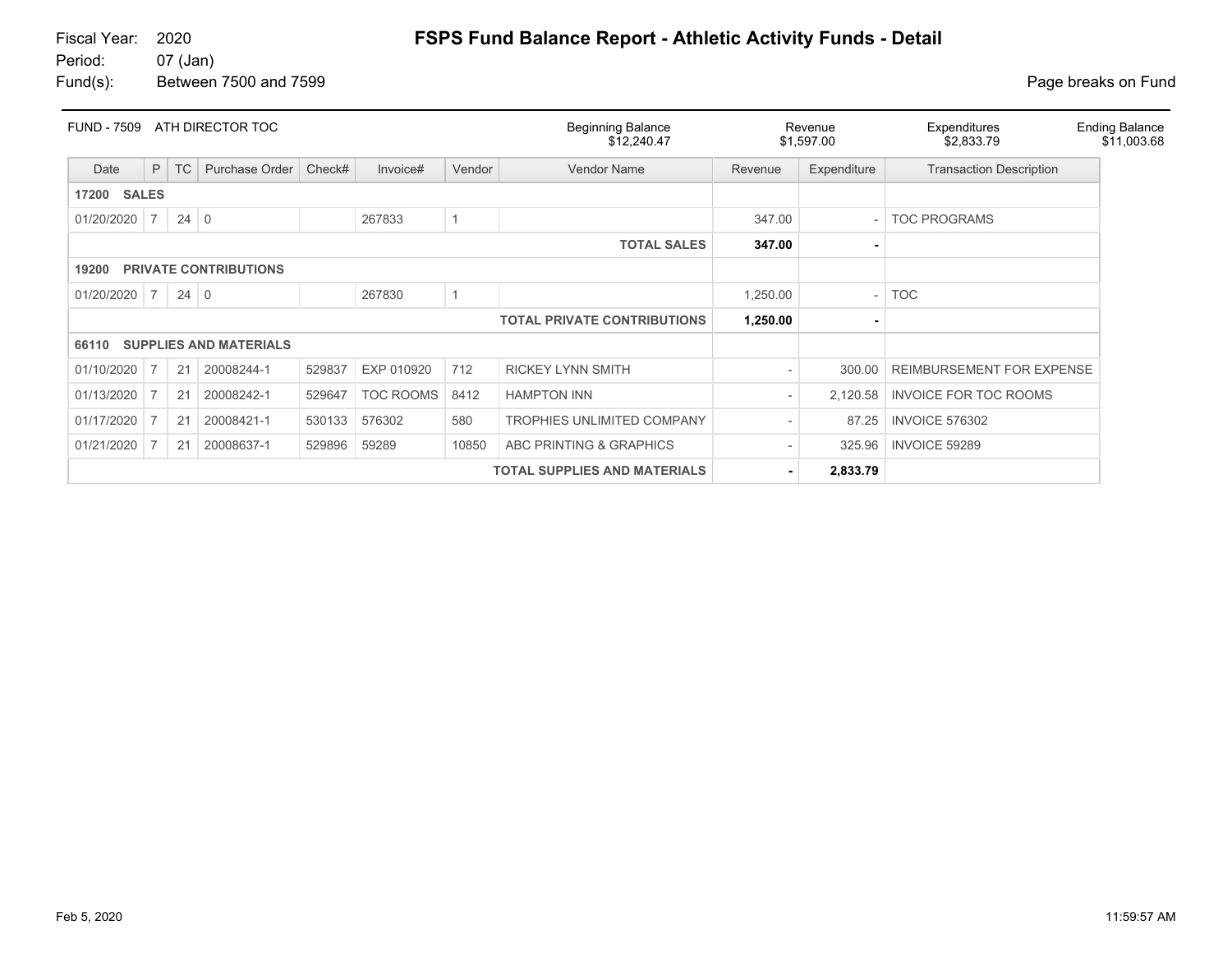| Fiscal Year: | 2020                           | <b>FSPS Fund Balance Report - Athletic Activity Funds - Detail</b> |                                   |                                             |  |  |  |  |
|--------------|--------------------------------|--------------------------------------------------------------------|-----------------------------------|---------------------------------------------|--|--|--|--|
| Period:      | 07 (Jan)                       |                                                                    |                                   |                                             |  |  |  |  |
| $Fund(s)$ :  | Between 7500 and 7599          |                                                                    |                                   | Page breaks on Fund                         |  |  |  |  |
|              | FUND - 7510 ATH CFN M-FOOTBALL | <b>Beginning Balance</b><br>\$101.44                               | Expenditures<br>Revenue<br>\$0.00 | <b>Ending Balance</b><br>\$0.00<br>\$101.44 |  |  |  |  |
|              | No Activity to Report          |                                                                    |                                   |                                             |  |  |  |  |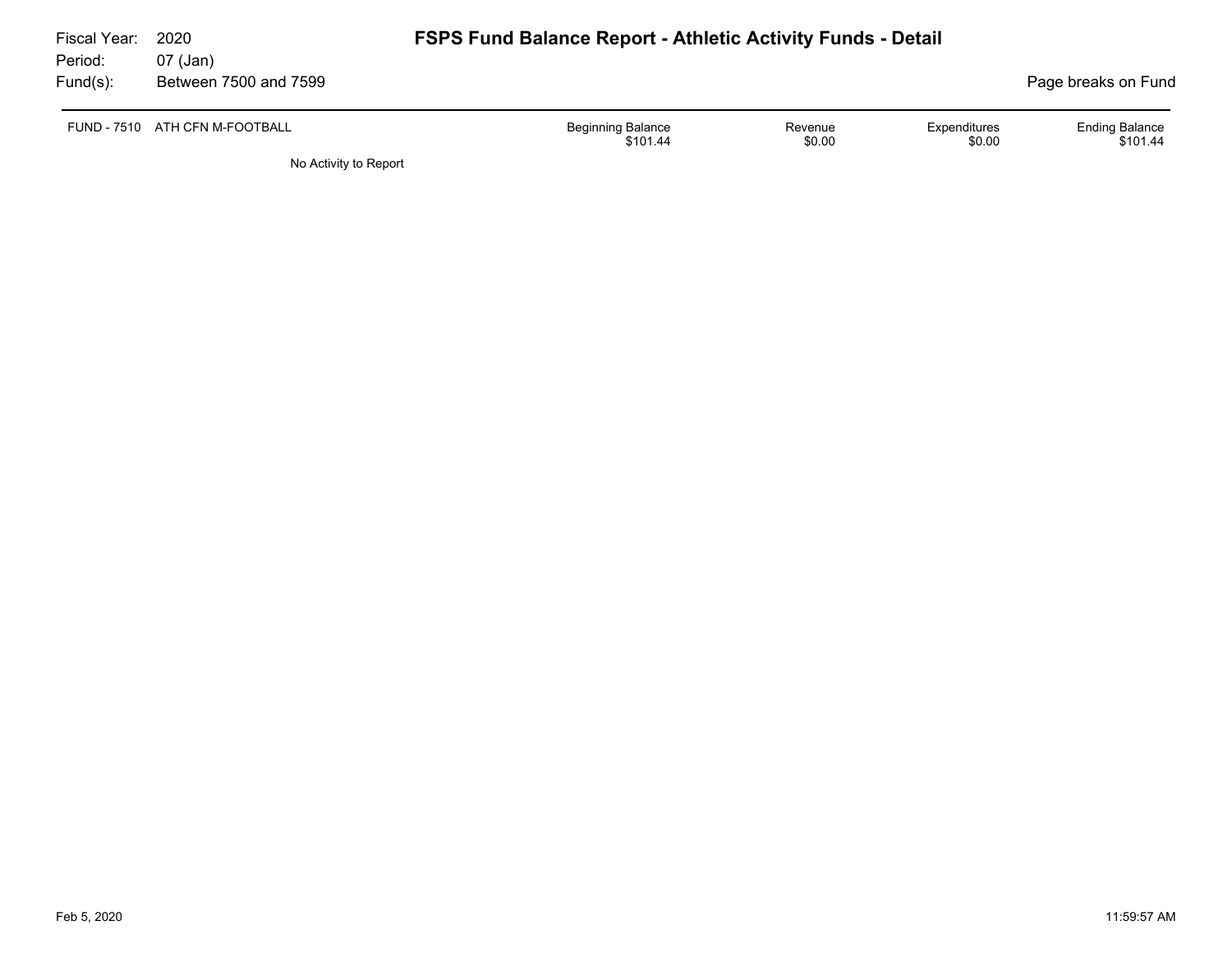| Fiscal Year:<br>Period: | 2020<br>07 (Jan)                 | <b>FSPS Fund Balance Report - Athletic Activity Funds - Detail</b> |                   |                        |                                     |
|-------------------------|----------------------------------|--------------------------------------------------------------------|-------------------|------------------------|-------------------------------------|
| Fund(s):                | Between 7500 and 7599            |                                                                    |                   |                        | Page breaks on Fund                 |
|                         | FUND - 7511 ATH CFN F-VOLLEYBALL | <b>Beginning Balance</b><br>\$1.799.88                             | Revenue<br>\$0.00 | Expenditures<br>\$0.00 | <b>Ending Balance</b><br>\$1.799.88 |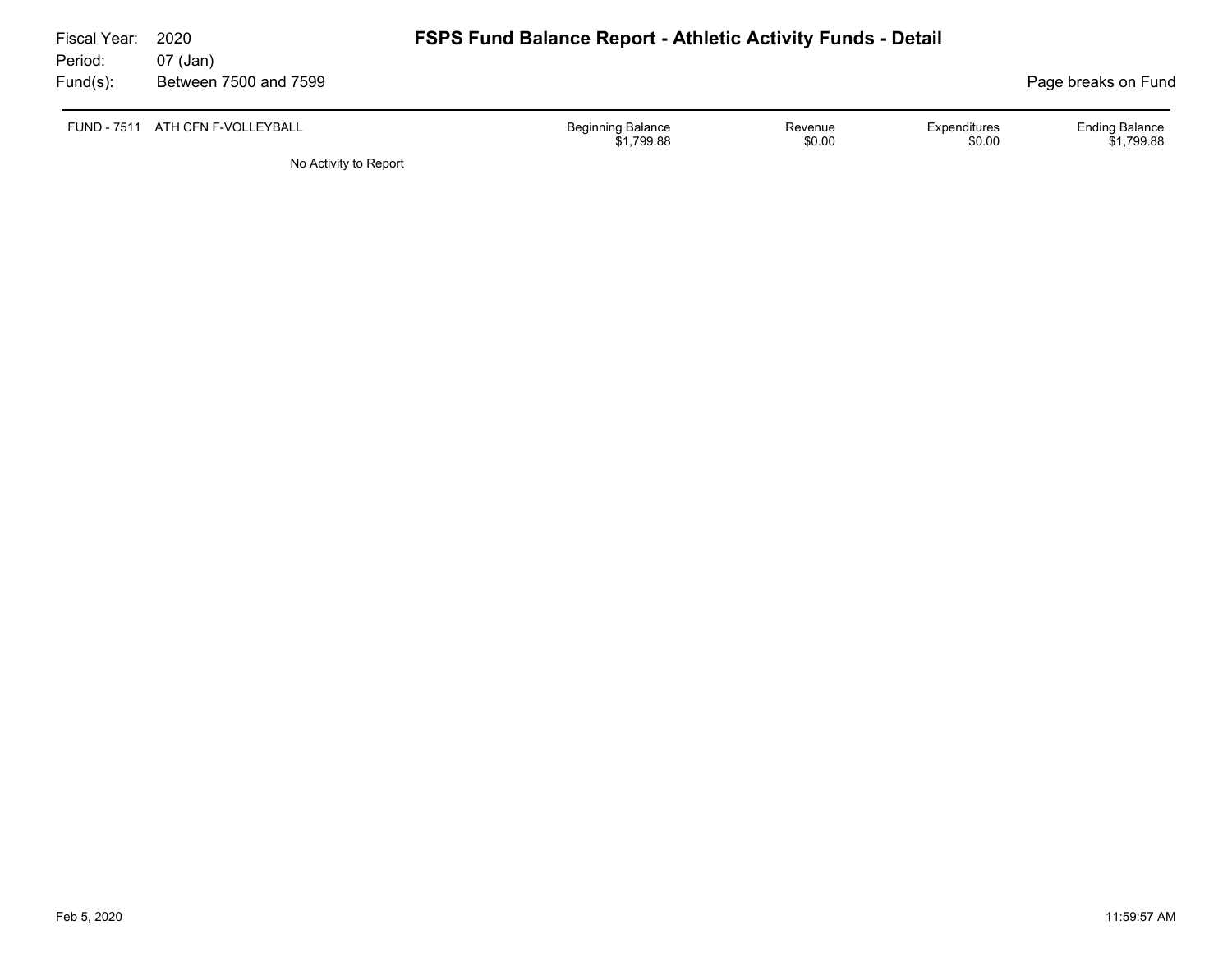#### 07 (Jan) Fund(s): Between 7500 and 7599 **Page breaks** on Fund

# Fiscal Year: 2020 **FSPS Fund Balance Report - Athletic Activity Funds - Detail**

| FUND - 7515 ATH CFN F-TRACK |  |                                             |            |        | <b>Beginning Balance</b><br>\$0.00  |         | Revenue<br>\$0.00 | Expenditures<br>\$211.08       | <b>Ending Balance</b><br>(\$211.08) |
|-----------------------------|--|---------------------------------------------|------------|--------|-------------------------------------|---------|-------------------|--------------------------------|-------------------------------------|
| Date                        |  | P   TC   Purchase Order   Check#   Invoice# |            | Vendor | Vendor Name                         | Revenue | Expenditure       | <b>Transaction Description</b> |                                     |
| 66110                       |  | <b>SUPPLIES AND MATERIALS</b>               |            |        |                                     |         |                   |                                |                                     |
| $01/28/2020$ 7 21 0         |  |                                             | 530376 ATH | 526    | SPECIAL SCHOOL DIST OF FT SMITH     |         |                   | 211.08 CHAMBERLAIN             |                                     |
|                             |  |                                             |            |        | <b>TOTAL SUPPLIES AND MATERIALS</b> |         | 211.08            |                                |                                     |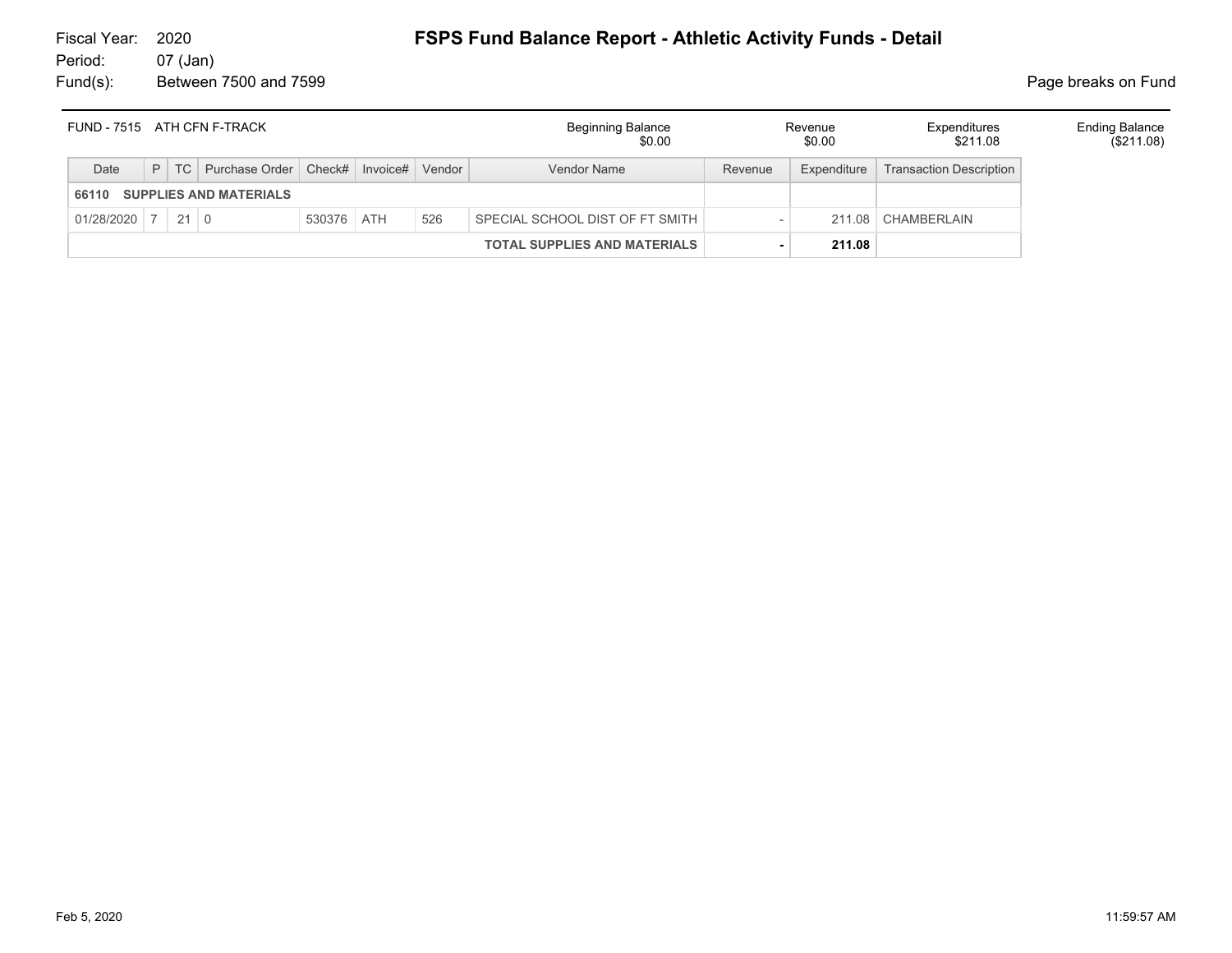#### 07 (Jan) Fund(s): Between 7500 and 7599 **Page breaks** on Fund

| <b>FUND - 7518</b> |   |    | ATH CFN DRILLTEAM             |            |            |        | <b>Beginning Balance</b><br>\$7,352.54 |         | Revenue<br>\$0.00 | Expenditures<br>\$365.96       |
|--------------------|---|----|-------------------------------|------------|------------|--------|----------------------------------------|---------|-------------------|--------------------------------|
| Date               | P | TC | Purchase Order                | Check#     | Invoice#   | Vendor | Vendor Name                            | Revenue | Expenditure       | <b>Transaction Description</b> |
| 66110              |   |    | <b>SUPPLIES AND MATERIALS</b> |            |            |        |                                        |         |                   |                                |
| 01/13/2020         |   | 21 | 20008303-1                    | 529638 673 |            | 19665  | <b>CW SPORTS GRAPHICS</b>              |         | 280.96            | <b>INVOICE 673</b>             |
| 01/17/2020         |   | 21 | 20008420-4                    | 529896     | 59223      | 10850  | ABC PRINTING & GRAPHICS                |         | .20               | <b>INVOICE 59223</b>           |
| 01/17/2020         |   | 21 | 20008420-4                    | 529896     | 59222      | 10850  | ABC PRINTING & GRAPHICS                |         | 1.85              | <b>INVOICE 59223</b>           |
| 01/17/2020         |   | 21 | 20008420-4                    | 529896     | 59014      | 10850  | ABC PRINTING & GRAPHICS                |         | 3.71              | <b>INVOICE 59223</b>           |
| 01/17/2020         |   | 21 | 20008420-4                    | 529896     | 59082      | 10850  | ABC PRINTING & GRAPHICS                |         | 11.12             | <b>INVOICE 59223</b>           |
| 01/17/2020         |   | 21 | 20008420-4                    | 529896     | 58940      | 10850  | <b>ABC PRINTING &amp; GRAPHICS</b>     |         | 17.79             | <b>INVOICE 59223</b>           |
| 01/30/2020         |   | 21 | 20008902-1                    | 530417     | 0004549309 | 18650  | DANCEWEAR SOLUTIONS                    |         | 49.33             | <b>ONLINE ORDER</b>            |
|                    |   |    |                               |            |            |        | <b>TOTAL SUPPLIES AND MATERIALS</b>    |         | 365.96            |                                |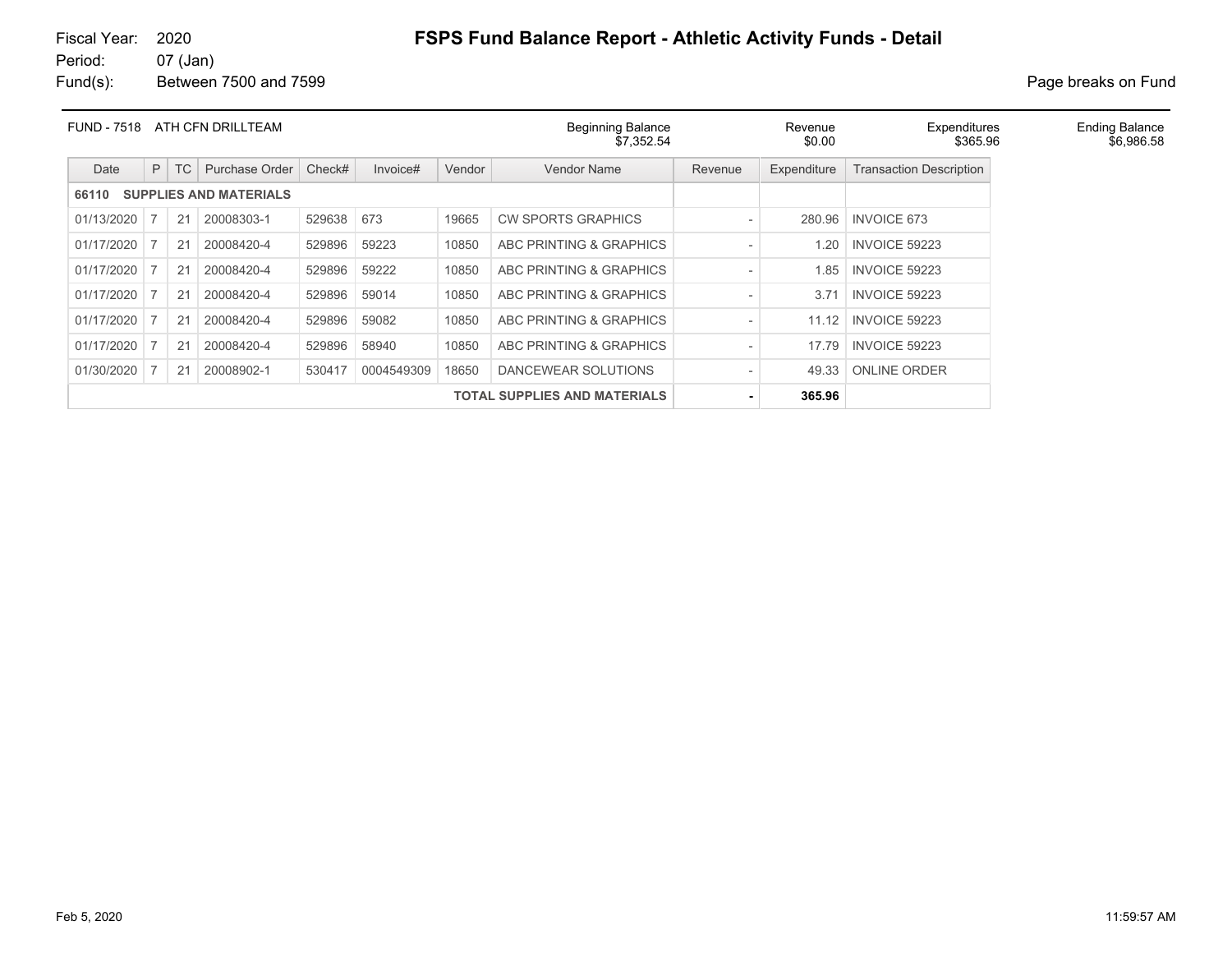# 07 (Jan)

Fund(s): Between 7500 and 7599 **Page breaks** on Fund

| <b>FUND - 7519</b> |   | ATH CFN CHEERLEADING<br>Purchase Order   Check#<br>Invoice#<br>TC<br><b>SUPPLIES AND MATERIALS</b><br>86700294<br>20008954-1<br>530438<br>21<br>530458<br>3829<br>20008957-1<br>21 |  |  |  | <b>Beginning Balance</b><br>$(\$2,300.06)$ |                                     |         | Revenue<br>\$0.00 | Expenditures<br>\$404.54       | <b>Ending Balance</b><br>(\$2,704.60) |  |
|--------------------|---|------------------------------------------------------------------------------------------------------------------------------------------------------------------------------------|--|--|--|--------------------------------------------|-------------------------------------|---------|-------------------|--------------------------------|---------------------------------------|--|
| Date               | P |                                                                                                                                                                                    |  |  |  | Vendor                                     | Vendor Name                         | Revenue | Expenditure       | <b>Transaction Description</b> |                                       |  |
| 66110              |   |                                                                                                                                                                                    |  |  |  |                                            |                                     |         |                   |                                |                                       |  |
| 01/30/2020         |   |                                                                                                                                                                                    |  |  |  | 590                                        | <b>VARSITY SPIRIT</b>               |         |                   | 82.75   INVOICE 86700294       |                                       |  |
| 01/30/2020         |   |                                                                                                                                                                                    |  |  |  | 13194                                      | <b>EXCEED ENTERPRISES</b>           |         | 32179             | <b>INVOICE 3829</b>            |                                       |  |
|                    |   |                                                                                                                                                                                    |  |  |  |                                            | <b>TOTAL SUPPLIES AND MATERIALS</b> |         | 404.54            |                                |                                       |  |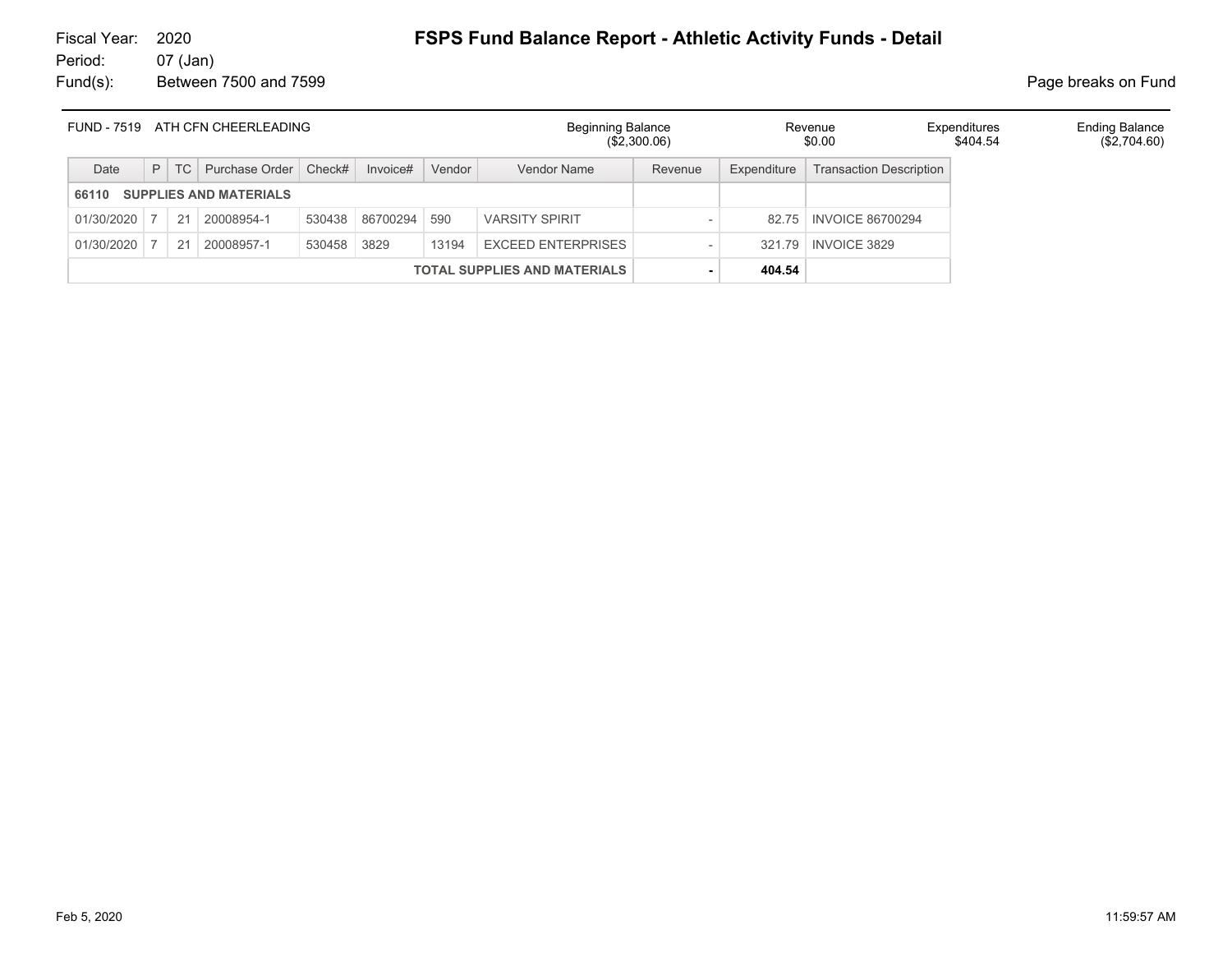| Fiscal Year:<br>Period: | 2020<br>07 (Jan)               | <b>FSPS Fund Balance Report - Athletic Activity Funds - Detail</b> |                   |                        |                                     |
|-------------------------|--------------------------------|--------------------------------------------------------------------|-------------------|------------------------|-------------------------------------|
| $Fund(s)$ :             | Between 7500 and 7599          |                                                                    |                   |                        | Page breaks on Fund                 |
|                         | FUND - 7520 ATH DRB M-FOOTBALL | <b>Beginning Balance</b><br>\$1.779.15                             | Revenue<br>\$0.00 | Expenditures<br>\$0.00 | <b>Ending Balance</b><br>\$1,779.15 |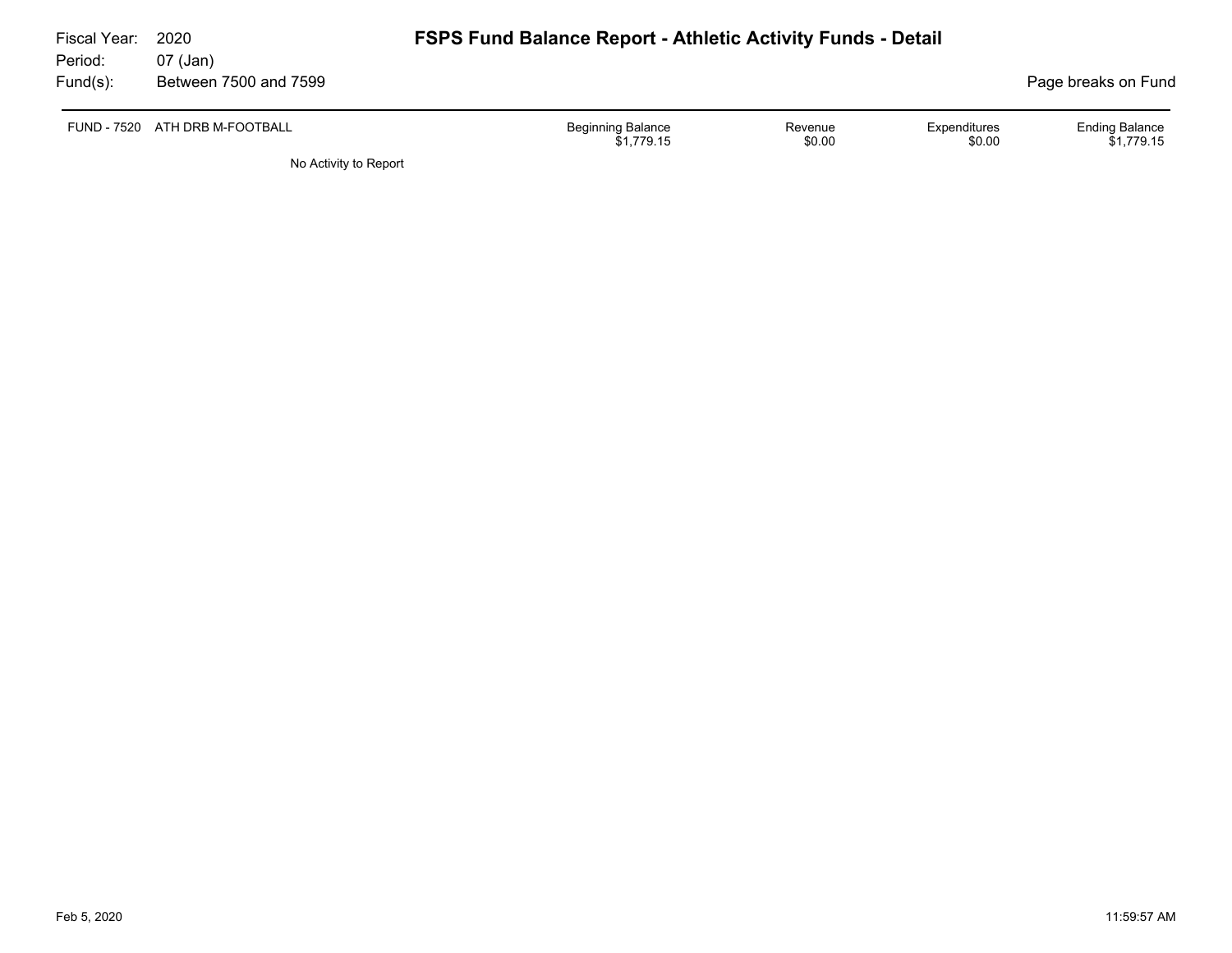| Fiscal Year: | 2020                             | <b>FSPS Fund Balance Report - Athletic Activity Funds - Detail</b> |                   |                        |                                   |
|--------------|----------------------------------|--------------------------------------------------------------------|-------------------|------------------------|-----------------------------------|
| Period:      | 07 (Jan)                         |                                                                    |                   |                        |                                   |
| Fund(s):     | Between 7500 and 7599            |                                                                    |                   |                        | Page breaks on Fund               |
|              | FUND - 7521 ATH DRB F-VOLLEYBALL | <b>Beginning Balance</b><br>(\$73.01)                              | Revenue<br>\$0.00 | Expenditures<br>\$0.00 | <b>Ending Balance</b><br>(S73.01) |
|              | No Activity to Report            |                                                                    |                   |                        |                                   |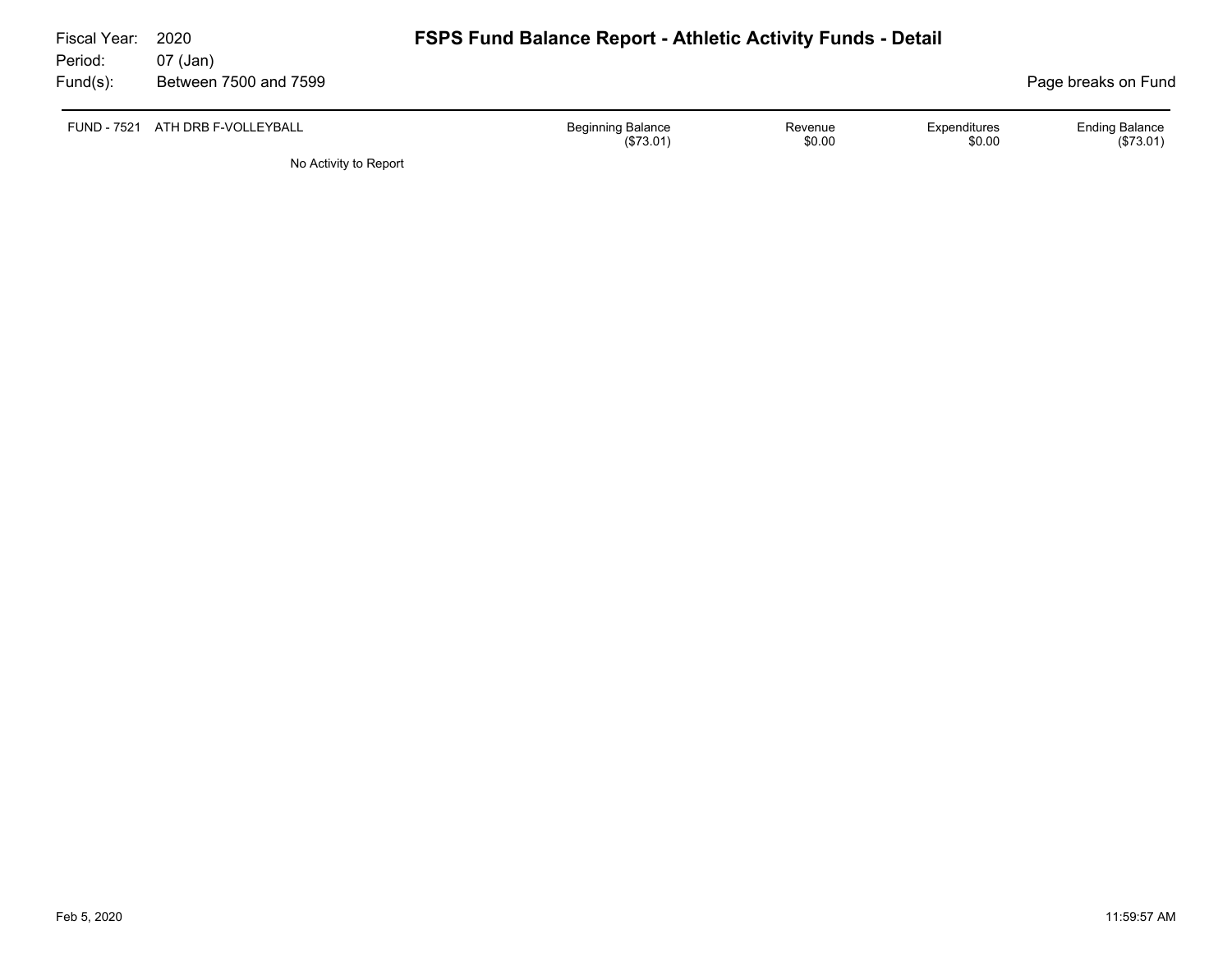| Fiscal Year:<br>Period: | 2020<br>07 (Jan)                 | <b>FSPS Fund Balance Report - Athletic Activity Funds - Detail</b> |                   |                        |                                    |
|-------------------------|----------------------------------|--------------------------------------------------------------------|-------------------|------------------------|------------------------------------|
| $Fund(s)$ :             | Between 7500 and 7599            |                                                                    |                   |                        | Page breaks on Fund                |
|                         | FUND - 7522 ATH DRB M-BASKETBALL | <b>Beginning Balance</b><br>(\$82.27)                              | Revenue<br>\$0.00 | Expenditures<br>\$0.00 | <b>Ending Balance</b><br>(\$82.27) |
|                         | No Activity to Report            |                                                                    |                   |                        |                                    |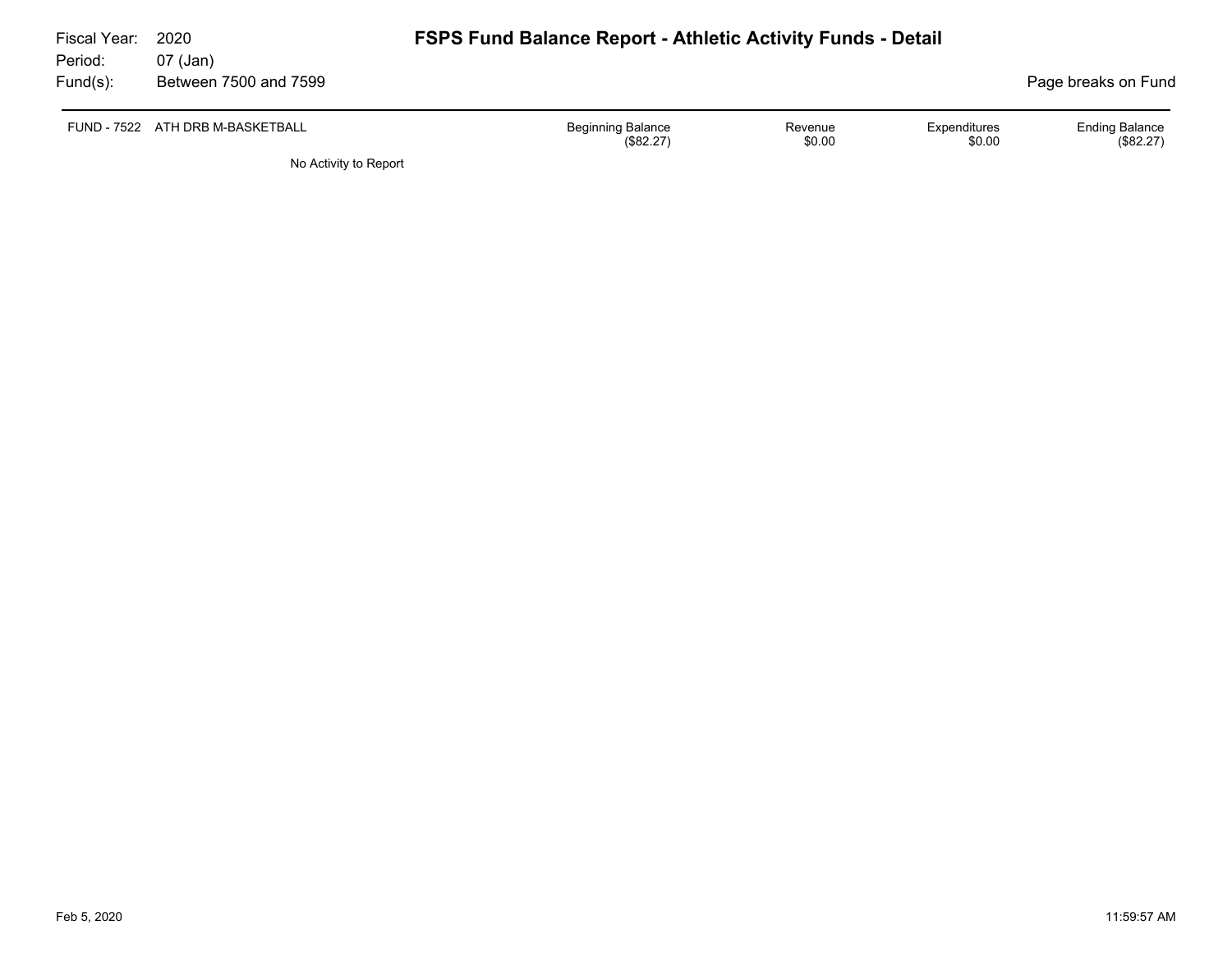# Fiscal Year: 2020 **FSPS Fund Balance Report - Athletic Activity Funds - Detail**<br>Period: 07 (Jan)

07 (Jan) Fund(s): Between 7500 and 7599 **Page breaks** on Fund

| <b>FUND - 7523</b> | ATH DRB F-BASKETBALL |    |                               |        |          |        | <b>Beginning Balance</b><br>\$4.921.86 |         | Revenue<br>\$0.00 | Expenditures<br>\$379.87       | <b>Ending Balance</b><br>\$4,541.99 |
|--------------------|----------------------|----|-------------------------------|--------|----------|--------|----------------------------------------|---------|-------------------|--------------------------------|-------------------------------------|
| Date               | P                    | TC | Purchase Order                | Check# | Invoice# | Vendor | Vendor Name                            | Revenue | Expenditure       | <b>Transaction Description</b> |                                     |
| 66110              |                      |    | <b>SUPPLIES AND MATERIALS</b> |        |          |        |                                        |         |                   |                                |                                     |
| 01/17/2020         |                      | 21 | 20008428-1                    | 530030 | 466629   | 312    | COCA COLA BOTTLING COMPANY             |         | 86.75             | <b>INVOICE 467570</b>          |                                     |
| 01/17/2020         |                      | 21 | 20008428-1                    | 530030 | 467570   | 312    | COCA COLA BOTTLING COMPANY             |         | 159.05            | <b>INVOICE 467570</b>          |                                     |
| 01/17/2020         |                      | 21 | 20008428-2                    | 530030 | 466629   | 312    | COCA COLA BOTTLING COMPANY             |         | 47.32             | <b>INVOICE 466629</b>          |                                     |
| 01/17/2020         |                      | 21 | 20008428-2                    | 530030 | 467570   | 312    | COCA COLA BOTTLING COMPANY             |         | 86.75             | <b>INVOICE 466629</b>          |                                     |
|                    |                      |    |                               |        |          |        | <b>TOTAL SUPPLIES AND MATERIALS</b>    |         | 379.87            |                                |                                     |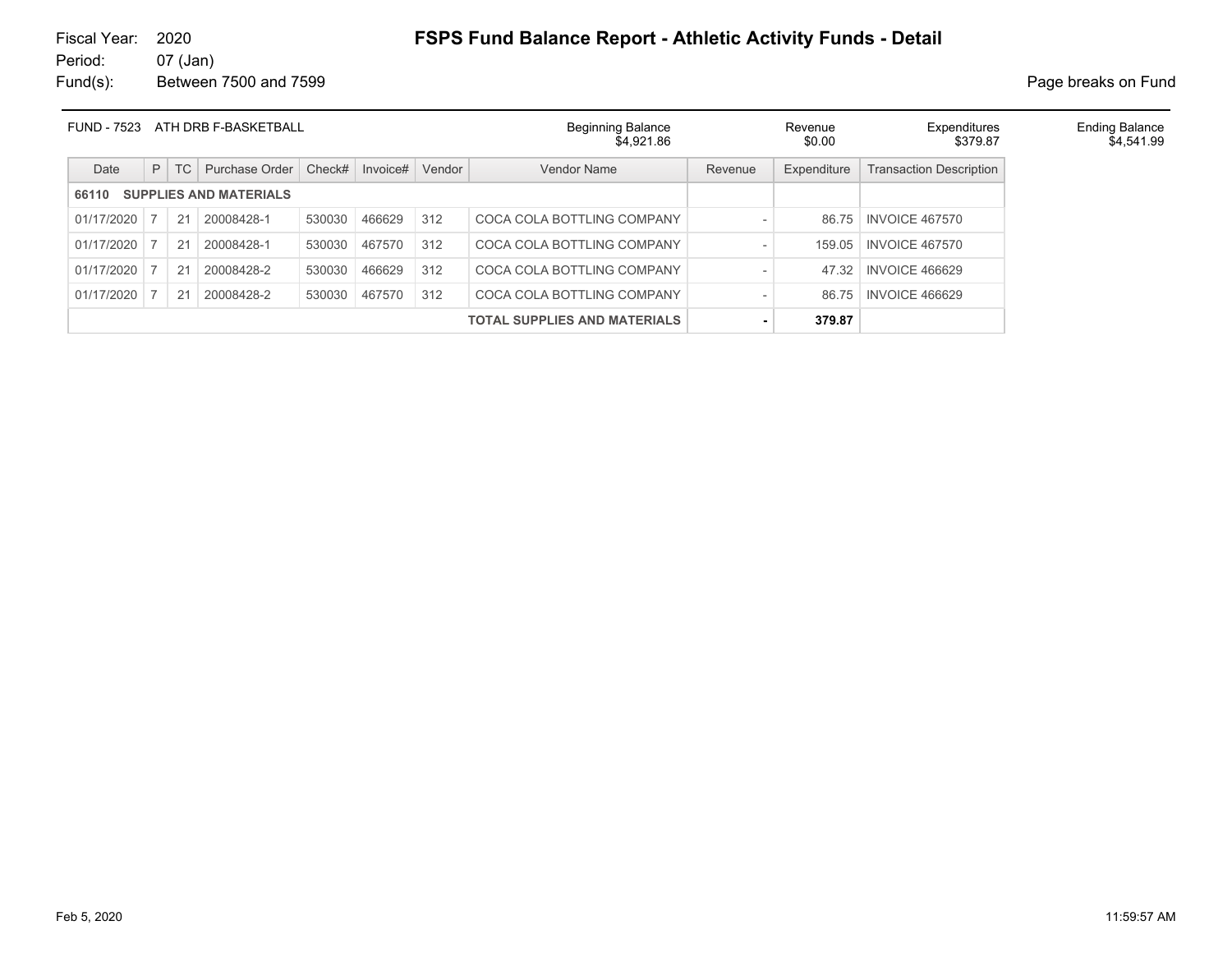| Fiscal Year:<br>Period: | 2020<br>07 (Jan)            | <b>FSPS Fund Balance Report - Athletic Activity Funds - Detail</b>                  |                                   |
|-------------------------|-----------------------------|-------------------------------------------------------------------------------------|-----------------------------------|
| $Fund(s)$ :             | Between 7500 and 7599       |                                                                                     | Page breaks on Fund               |
|                         | FUND - 7525 ATH DRB F-TRACK | <b>Beginning Balance</b><br>Expenditures<br>Revenue<br>\$0.00<br>\$513.00<br>\$0.00 | <b>Ending Balance</b><br>\$513.00 |
|                         | No Activity to Report       |                                                                                     |                                   |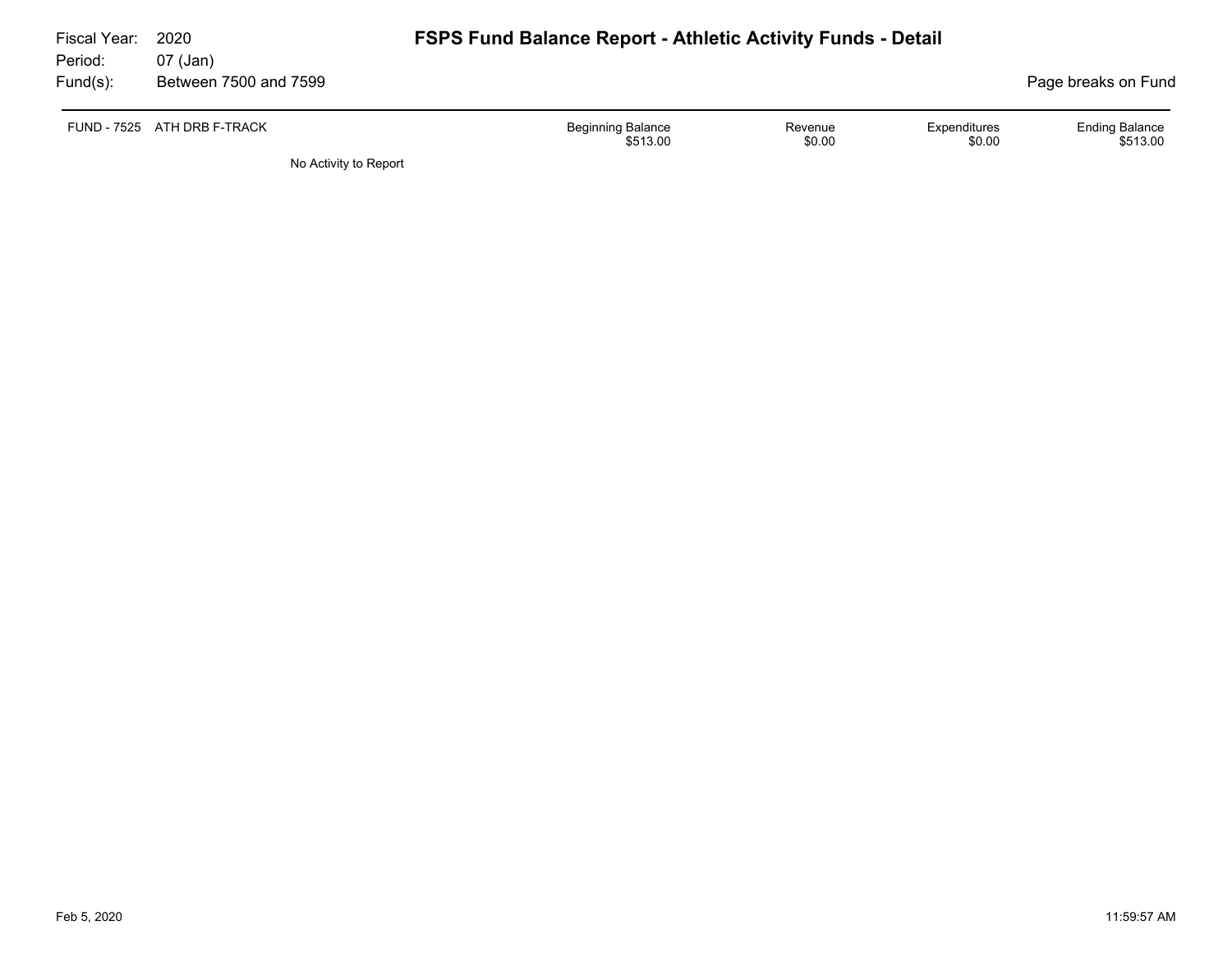# Fiscal Year: 2020 **FSPS Fund Balance Report - Athletic Activity Funds - Detail**<br>Period: 07 (Jan)

07 (Jan) Fund(s): Between 7500 and 7599 **Page breaks** on Fund

| FUND - 7528 |   |             | ATH DRB DRILLTEAM                |          |        |                                        | <b>Beginning Balance</b><br>(\$2,300.99) |             | Revenue<br>\$365.00            | Expenditures<br>\$0.00 | <b>Ending Balance</b><br>$(\$1,935.99)$ |
|-------------|---|-------------|----------------------------------|----------|--------|----------------------------------------|------------------------------------------|-------------|--------------------------------|------------------------|-----------------------------------------|
| Date        | P | TC          | Purchase Order   Check#          | Invoice# | Vendor | Vendor Name                            | Revenue                                  | Expenditure | <b>Transaction Description</b> |                        |                                         |
| 19900       |   |             | <b>MISC REV FR LOCAL SOURCES</b> |          |        |                                        |                                          |             |                                |                        |                                         |
| 01/14/2020  |   | $24 \mid 0$ |                                  | 214300   |        |                                        | 265.00                                   |             | - DANCE FEES                   |                        |                                         |
| 01/14/2020  |   | $24 \mid 0$ |                                  | 214300   |        |                                        | 100.00                                   |             | DANCE FEES                     |                        |                                         |
|             |   |             |                                  |          |        | <b>TOTAL MISC REV FR LOCAL SOURCES</b> | 365.00                                   |             |                                |                        |                                         |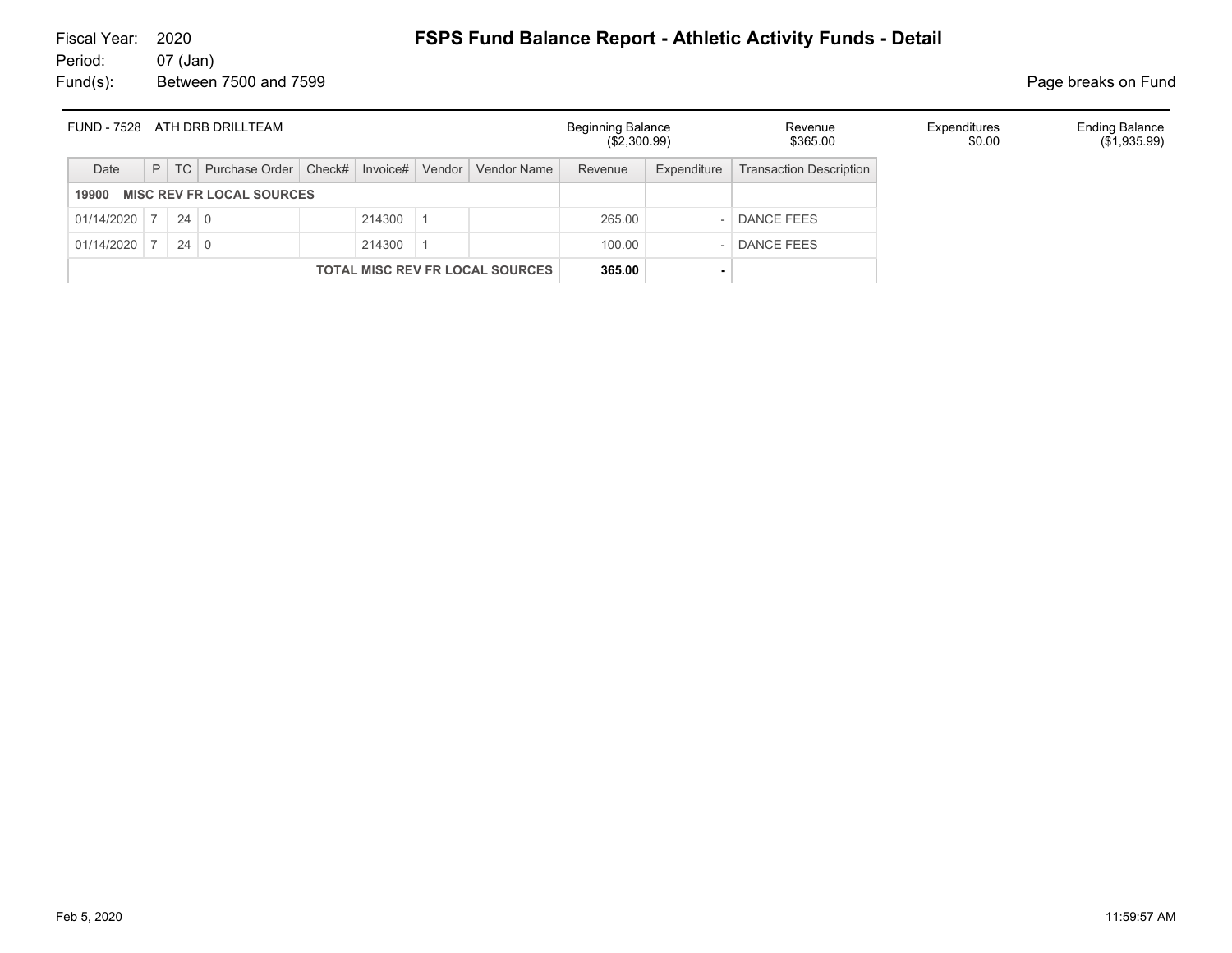| Fiscal Year:<br>Period: | 2020                              | <b>FSPS Fund Balance Report - Athletic Activity Funds - Detail</b> |                   |                        |                                       |
|-------------------------|-----------------------------------|--------------------------------------------------------------------|-------------------|------------------------|---------------------------------------|
| Fund(s):                | 07 (Jan)<br>Between 7500 and 7599 |                                                                    |                   |                        | Page breaks on Fund                   |
|                         | FUND - 7529 ATH DRB CHEERLEADING  | <b>Beginning Balance</b><br>(\$5,267.44)                           | Revenue<br>\$0.00 | Expenditures<br>\$0.00 | <b>Ending Balance</b><br>(\$5,267.44) |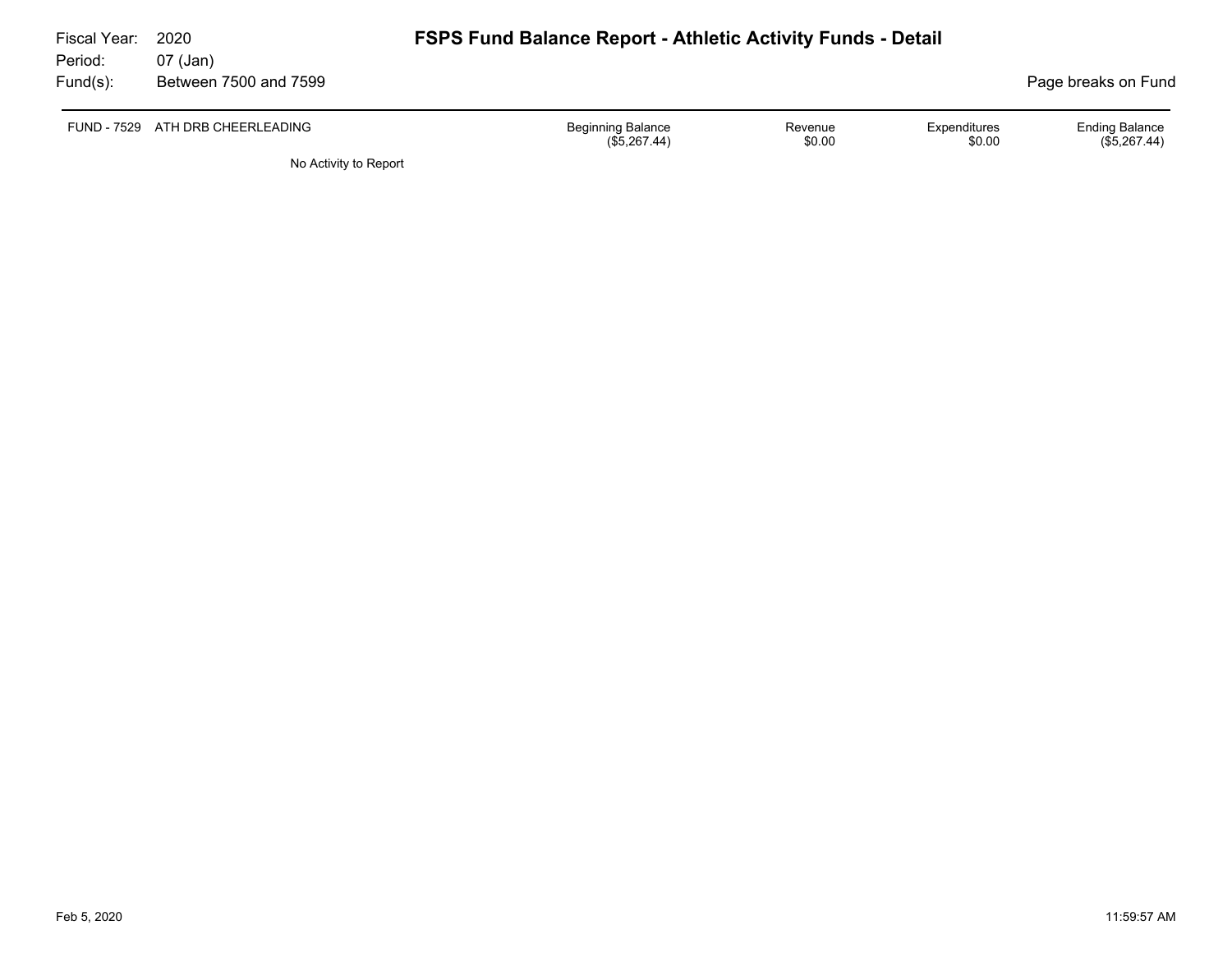| Fiscal Year:<br>Period: | 2020<br>07 (Jan)               | <b>FSPS Fund Balance Report - Athletic Activity Funds - Detail</b> |                   |                        |                                   |
|-------------------------|--------------------------------|--------------------------------------------------------------------|-------------------|------------------------|-----------------------------------|
| $Fund(s)$ :             | Between 7500 and 7599          |                                                                    |                   |                        | Page breaks on Fund               |
|                         | FUND - 7530 ATH KMN M-FOOTBALL | <b>Beginning Balance</b><br>\$679.05                               | Revenue<br>\$0.00 | Expenditures<br>\$0.00 | <b>Ending Balance</b><br>\$679.05 |
|                         | No Activity to Report          |                                                                    |                   |                        |                                   |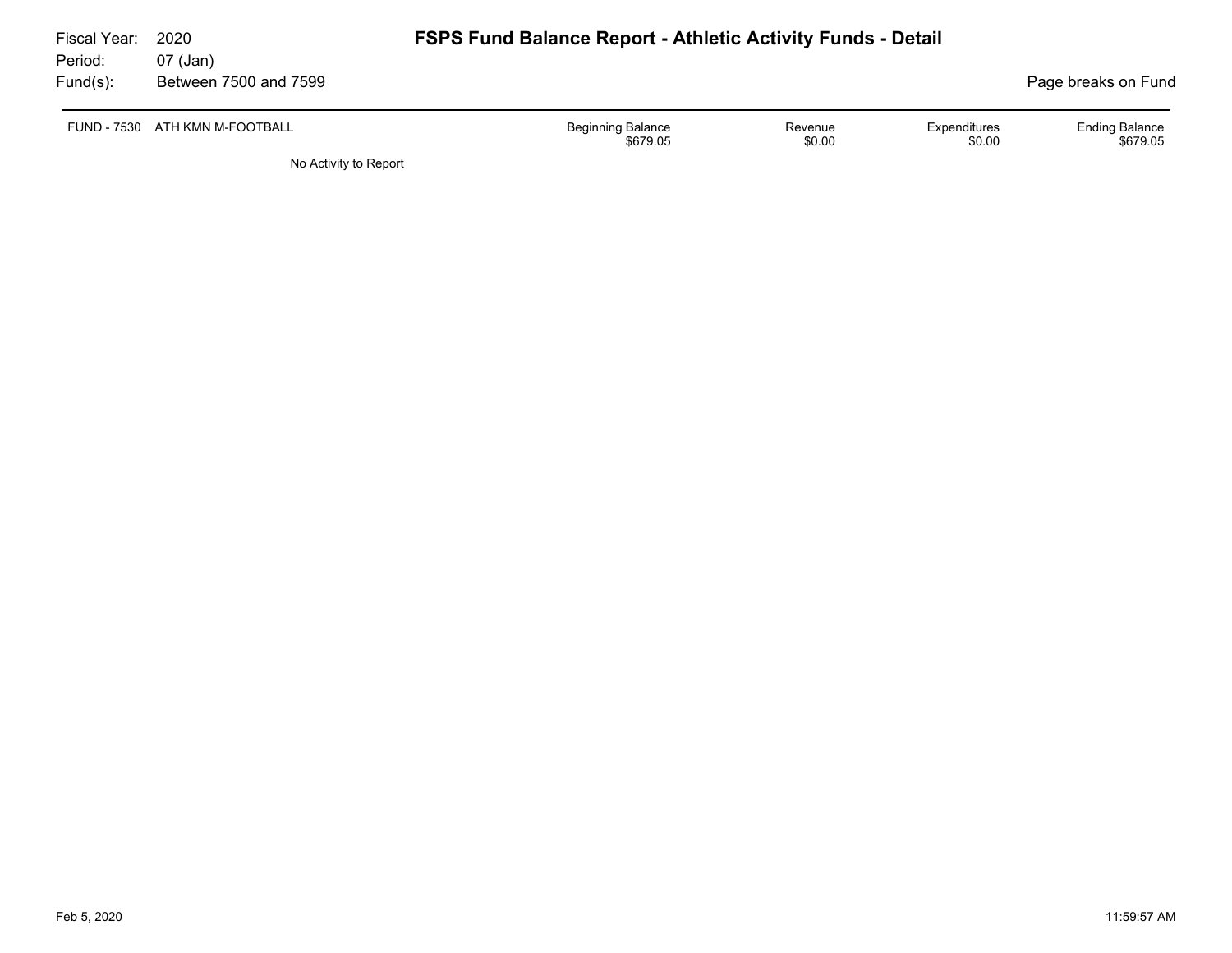| Fiscal Year:<br>Period: | 2020                              | <b>FSPS Fund Balance Report - Athletic Activity Funds - Detail</b> |                   |                        |                                     |
|-------------------------|-----------------------------------|--------------------------------------------------------------------|-------------------|------------------------|-------------------------------------|
| Fund(s):                | 07 (Jan)<br>Between 7500 and 7599 |                                                                    |                   |                        | Page breaks on Fund                 |
|                         | FUND - 7531 ATH KMN F-VOLLEYBALL  | <b>Beginning Balance</b><br>\$4.418.55                             | Revenue<br>\$0.00 | Expenditures<br>\$0.00 | <b>Ending Balance</b><br>\$4.418.55 |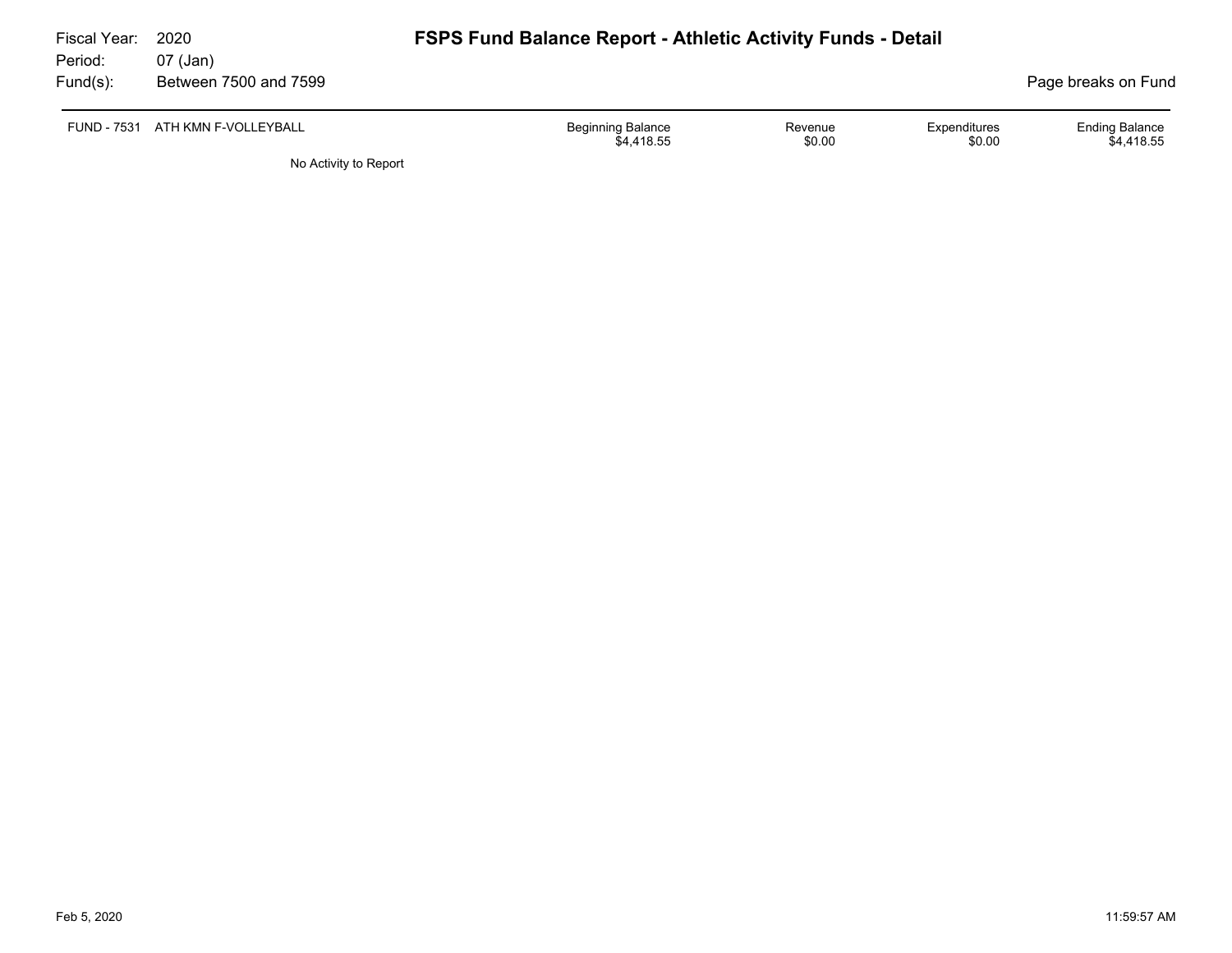| Fiscal Year:<br>Period: | 2020<br>07 (Jan)                 | <b>FSPS Fund Balance Report - Athletic Activity Funds - Detail</b> |                   |                        |                                         |
|-------------------------|----------------------------------|--------------------------------------------------------------------|-------------------|------------------------|-----------------------------------------|
| Fund(s):                | Between 7500 and 7599            |                                                                    |                   |                        | Page breaks on Fund                     |
|                         | FUND - 7532 ATH KMN M-BASKETBALL | <b>Beginning Balance</b><br>(\$5,520.45)                           | Revenue<br>\$0.00 | Expenditures<br>\$0.00 | <b>Ending Balance</b><br>$(\$5,520.45)$ |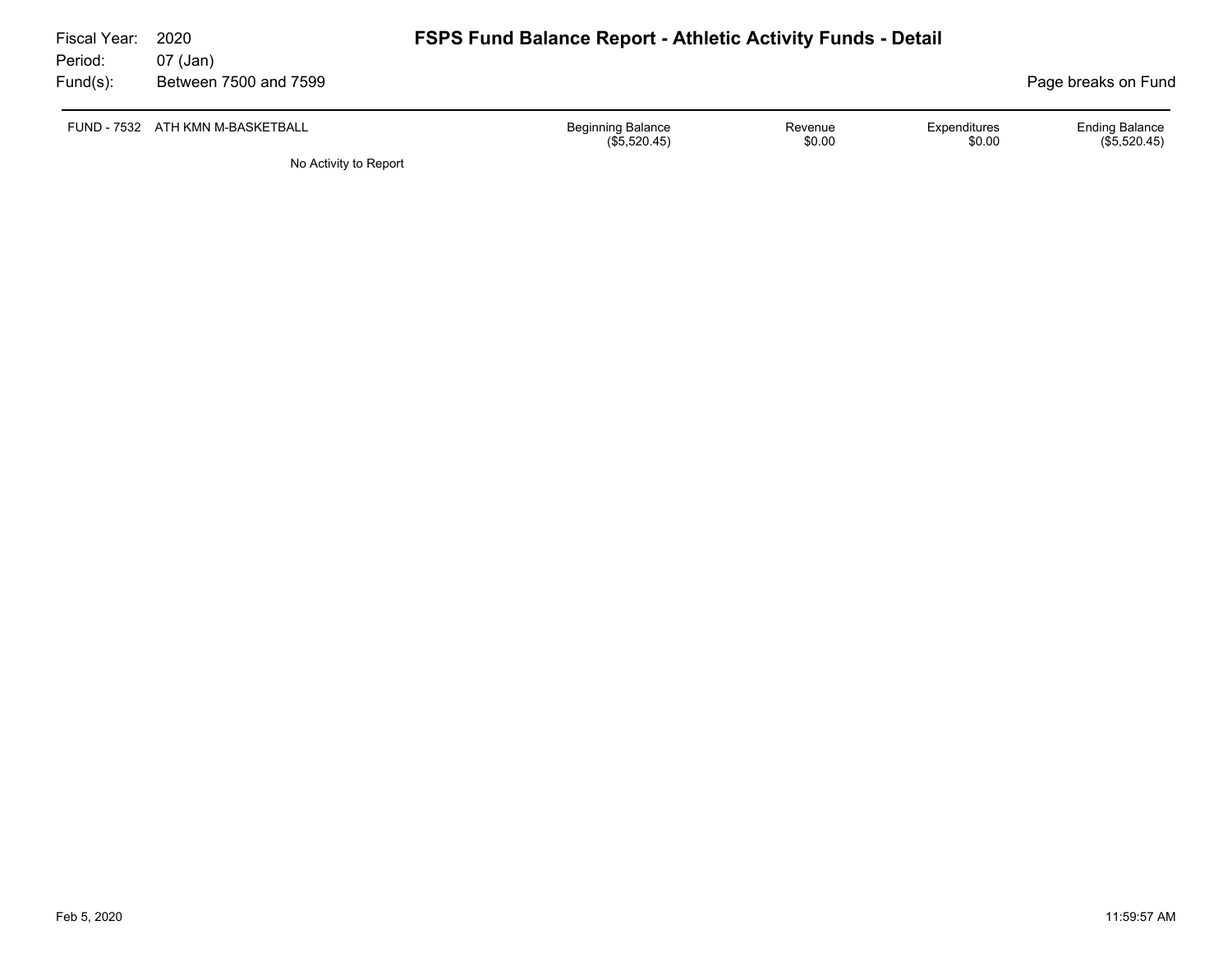| Fiscal Year:<br>Period: | 2020<br>07 (Jan)                 | <b>FSPS Fund Balance Report - Athletic Activity Funds - Detail</b> |                   |                        |                                   |
|-------------------------|----------------------------------|--------------------------------------------------------------------|-------------------|------------------------|-----------------------------------|
| $Fund(s)$ :             | Between 7500 and 7599            |                                                                    |                   |                        | Page breaks on Fund               |
|                         | FUND - 7533 ATH KMN F-BASKETBALL | Beginning Balance<br>(S1.97)                                       | Revenue<br>\$0.00 | Expenditures<br>\$0.00 | <b>Ending Balance</b><br>(\$1.97) |
|                         | No Activity to Report            |                                                                    |                   |                        |                                   |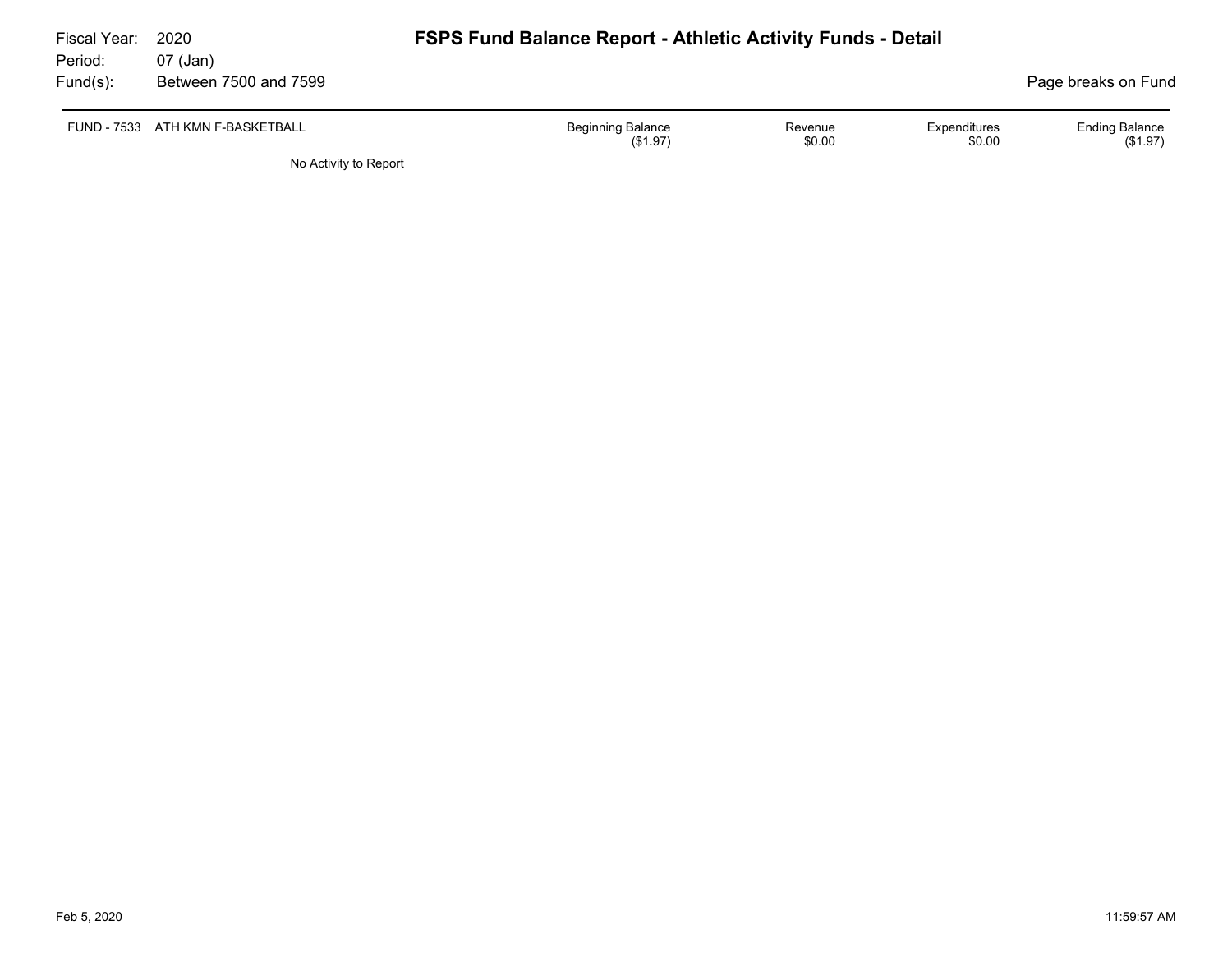| Fiscal Year:<br>Period: | 2020<br>07 (Jan)            | <b>FSPS Fund Balance Report - Athletic Activity Funds - Detail</b>                |                                 |
|-------------------------|-----------------------------|-----------------------------------------------------------------------------------|---------------------------------|
| $Fund(s)$ :             | Between 7500 and 7599       |                                                                                   | Page breaks on Fund             |
|                         | FUND - 7534 ATH KMN M-TRACK | <b>Beginning Balance</b><br>Expenditures<br>Revenue<br>\$0.00<br>\$2.98<br>\$0.00 | <b>Ending Balance</b><br>\$2.98 |
|                         | No Activity to Report       |                                                                                   |                                 |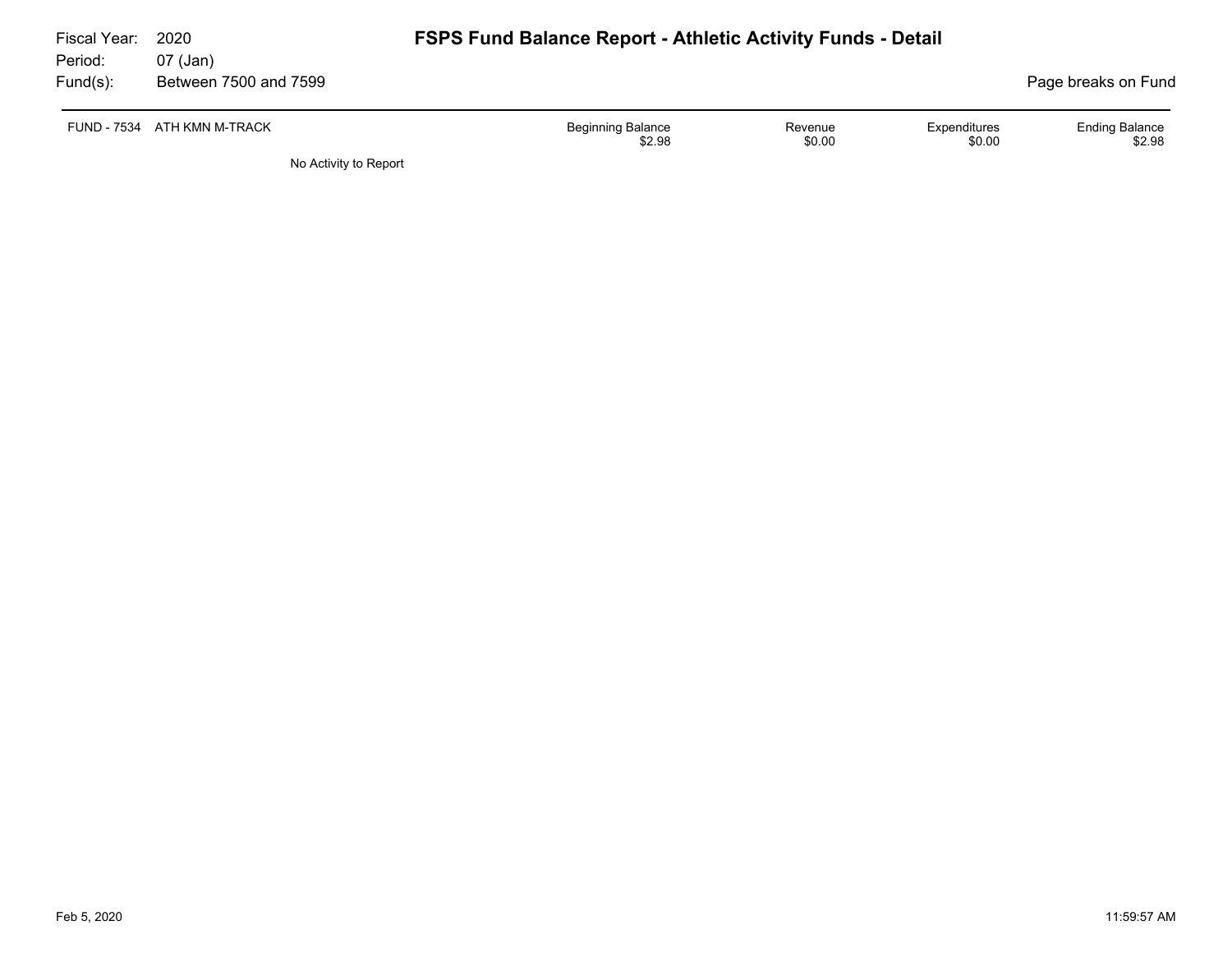| Fiscal Year:<br>Period: | 2020<br>07 (Jan)              | <b>FSPS Fund Balance Report - Athletic Activity Funds - Detail</b> |                   |                        |                                         |
|-------------------------|-------------------------------|--------------------------------------------------------------------|-------------------|------------------------|-----------------------------------------|
| $Fund(s)$ :             | Between 7500 and 7599         |                                                                    |                   |                        | Page breaks on Fund                     |
|                         | FUND - 7538 ATH KMN DRILLTEAM | <b>Beginning Balance</b><br>(\$7,174.02)                           | Revenue<br>\$0.00 | Expenditures<br>\$0.00 | <b>Ending Balance</b><br>$(\$7,174.02)$ |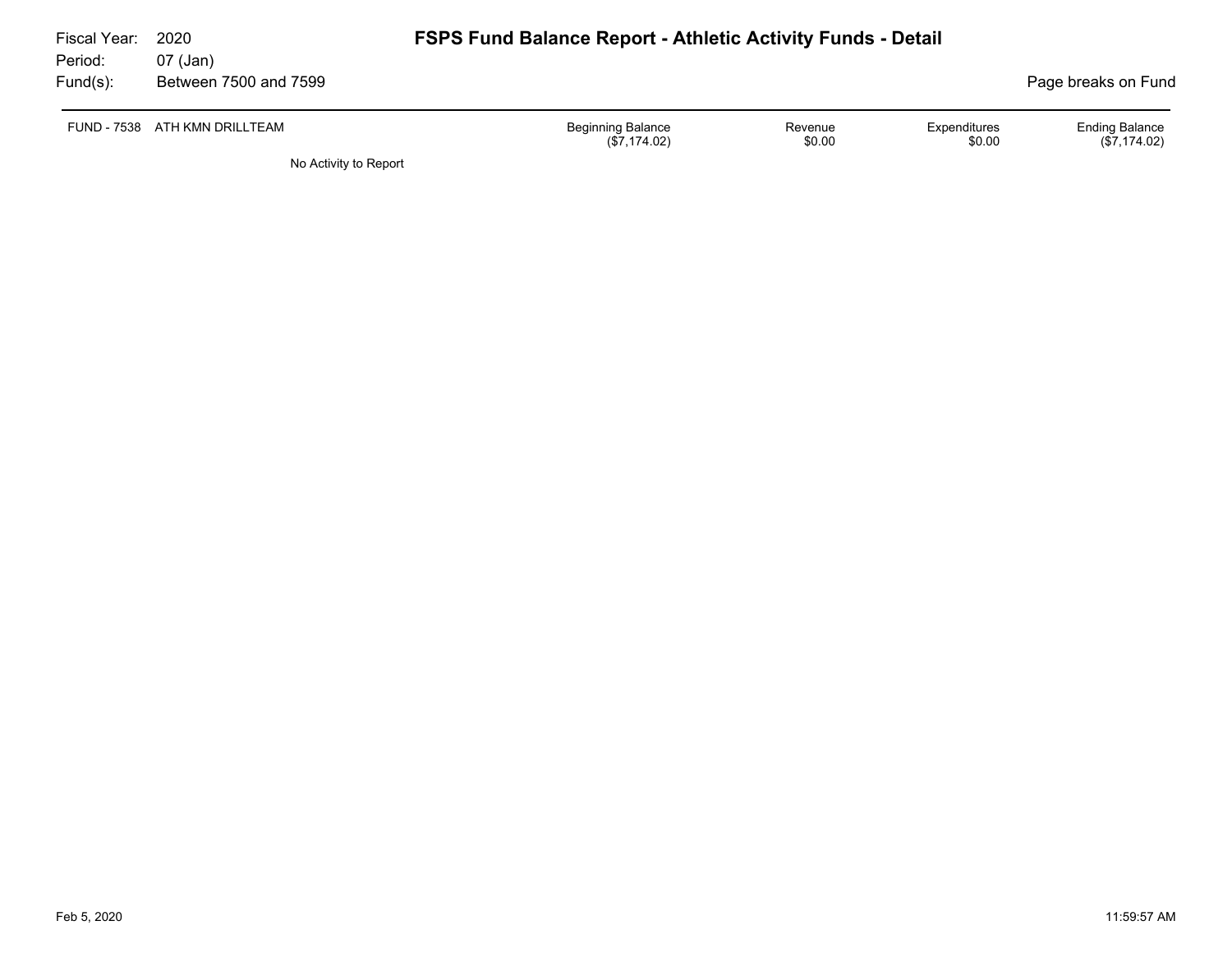| Fiscal Year:<br>Period: | 2020<br>07 (Jan)                 | <b>FSPS Fund Balance Report - Athletic Activity Funds - Detail</b> |                   |                        |                                          |
|-------------------------|----------------------------------|--------------------------------------------------------------------|-------------------|------------------------|------------------------------------------|
| Fund(s):                | Between 7500 and 7599            |                                                                    |                   |                        | Page breaks on Fund                      |
|                         | FUND - 7539 ATH KMN CHEERLEADING | <b>Beginning Balance</b><br>$(\$25,330.15)$                        | Revenue<br>\$0.00 | Expenditures<br>\$0.00 | <b>Ending Balance</b><br>$(\$25,330.15)$ |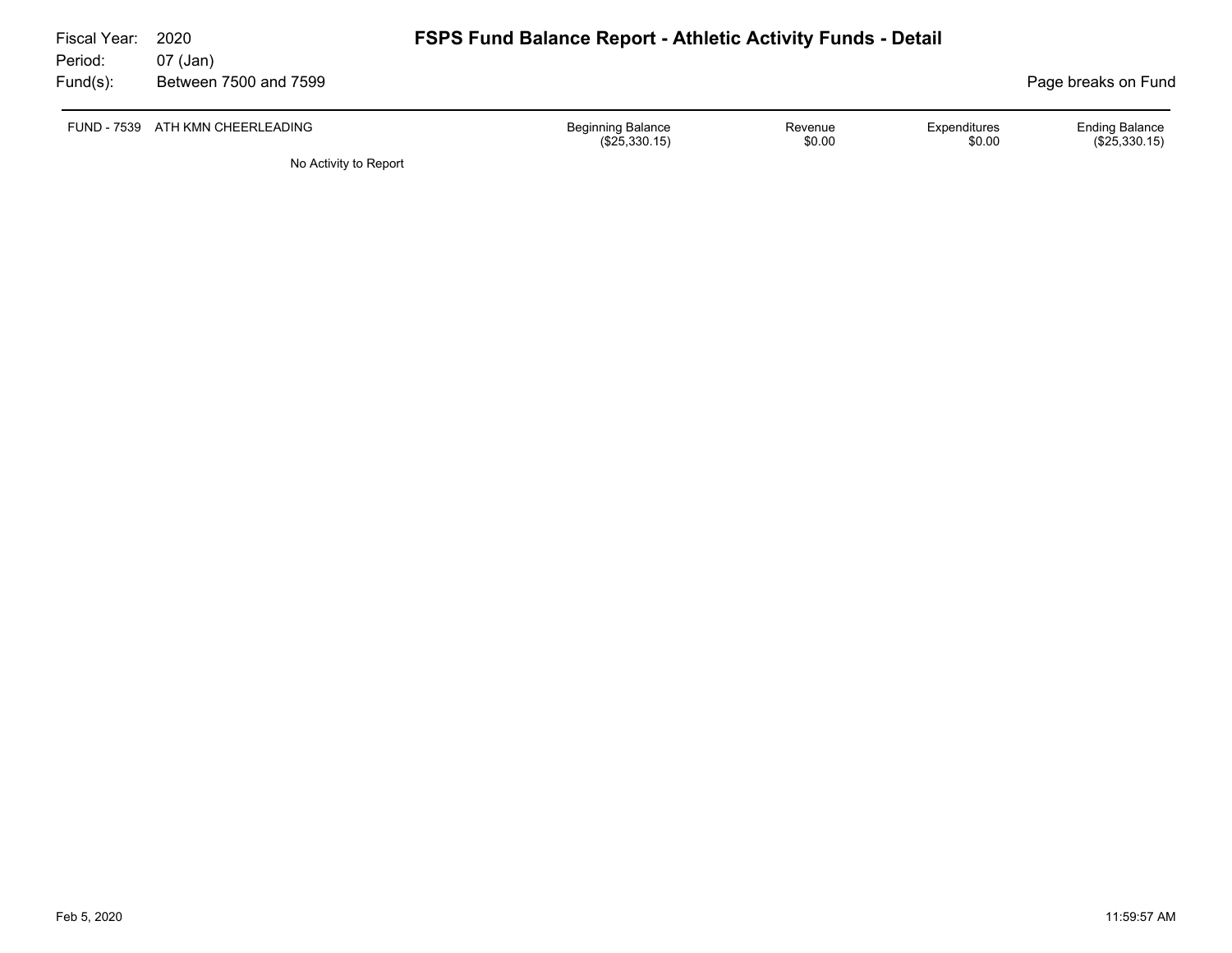| Fiscal Year:<br>Period: | 2020<br>07 (Jan)               |                                          | <b>FSPS Fund Balance Report - Athletic Activity Funds - Detail</b> |                        |                                       |  |
|-------------------------|--------------------------------|------------------------------------------|--------------------------------------------------------------------|------------------------|---------------------------------------|--|
| Fund(s):                | Between 7500 and 7599          |                                          |                                                                    |                        | Page breaks on Fund                   |  |
|                         | FUND - 7540 ATH RMS M-FOOTBALL | <b>Beginning Balance</b><br>(\$4,266.21) | Revenue<br>\$0.00                                                  | Expenditures<br>\$0.00 | <b>Ending Balance</b><br>(\$4,266.21) |  |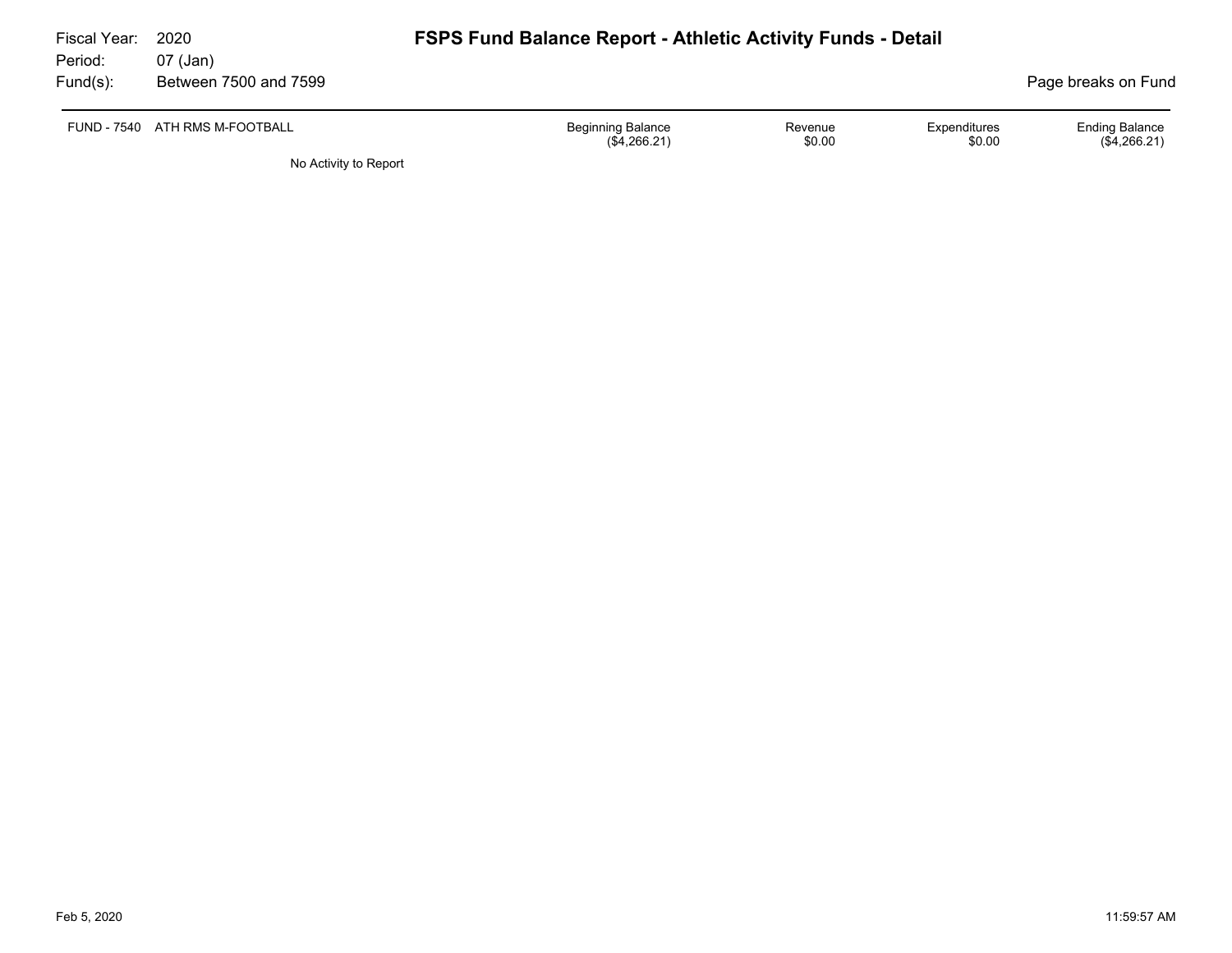| Fiscal Year: | 2020                             | <b>FSPS Fund Balance Report - Athletic Activity Funds - Detail</b> |                   |                        |                                   |  |  |  |  |
|--------------|----------------------------------|--------------------------------------------------------------------|-------------------|------------------------|-----------------------------------|--|--|--|--|
| Period:      | 07 (Jan)                         |                                                                    |                   |                        |                                   |  |  |  |  |
| Fund(s):     | Between 7500 and 7599            |                                                                    |                   |                        | Page breaks on Fund               |  |  |  |  |
|              | FUND - 7541 ATH RMS F-VOLLEYBALL | <b>Beginning Balance</b><br>(\$81.12)                              | Revenue<br>\$0.00 | Expenditures<br>\$0.00 | <b>Ending Balance</b><br>(S81.12) |  |  |  |  |
|              | No Activity to Report            |                                                                    |                   |                        |                                   |  |  |  |  |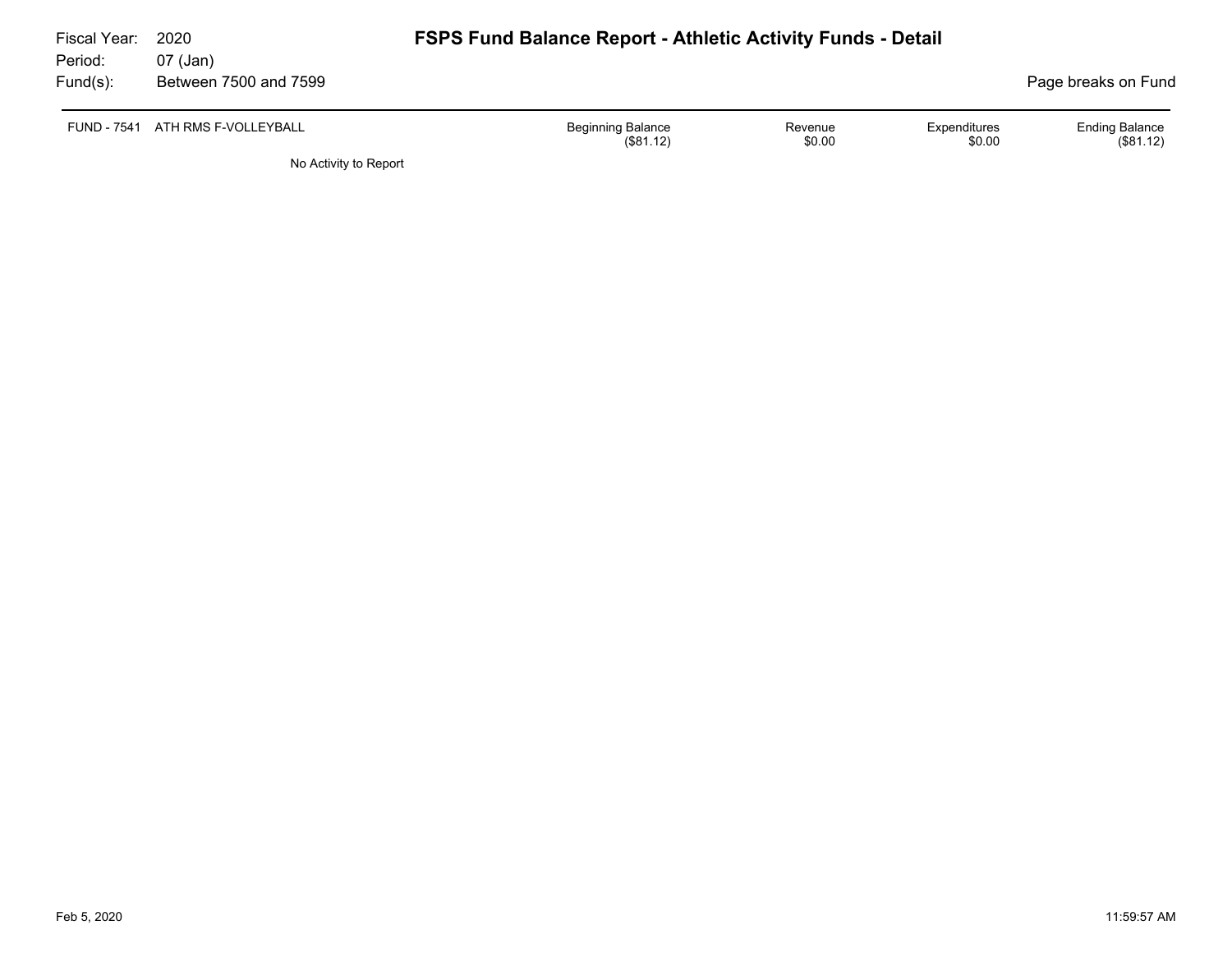| Fiscal Year:<br>Period: | 2020<br>07 (Jan)                 | <b>FSPS Fund Balance Report - Athletic Activity Funds - Detail</b>                  |                                   |
|-------------------------|----------------------------------|-------------------------------------------------------------------------------------|-----------------------------------|
| $Fund(s)$ :             | Between 7500 and 7599            |                                                                                     | Page breaks on Fund               |
|                         | FUND - 7542 ATH RMS M-BASKETBALL | <b>Beginning Balance</b><br>Expenditures<br>Revenue<br>\$0.00<br>\$0.00<br>\$474.87 | <b>Ending Balance</b><br>\$474.87 |
|                         | No Activity to Report            |                                                                                     |                                   |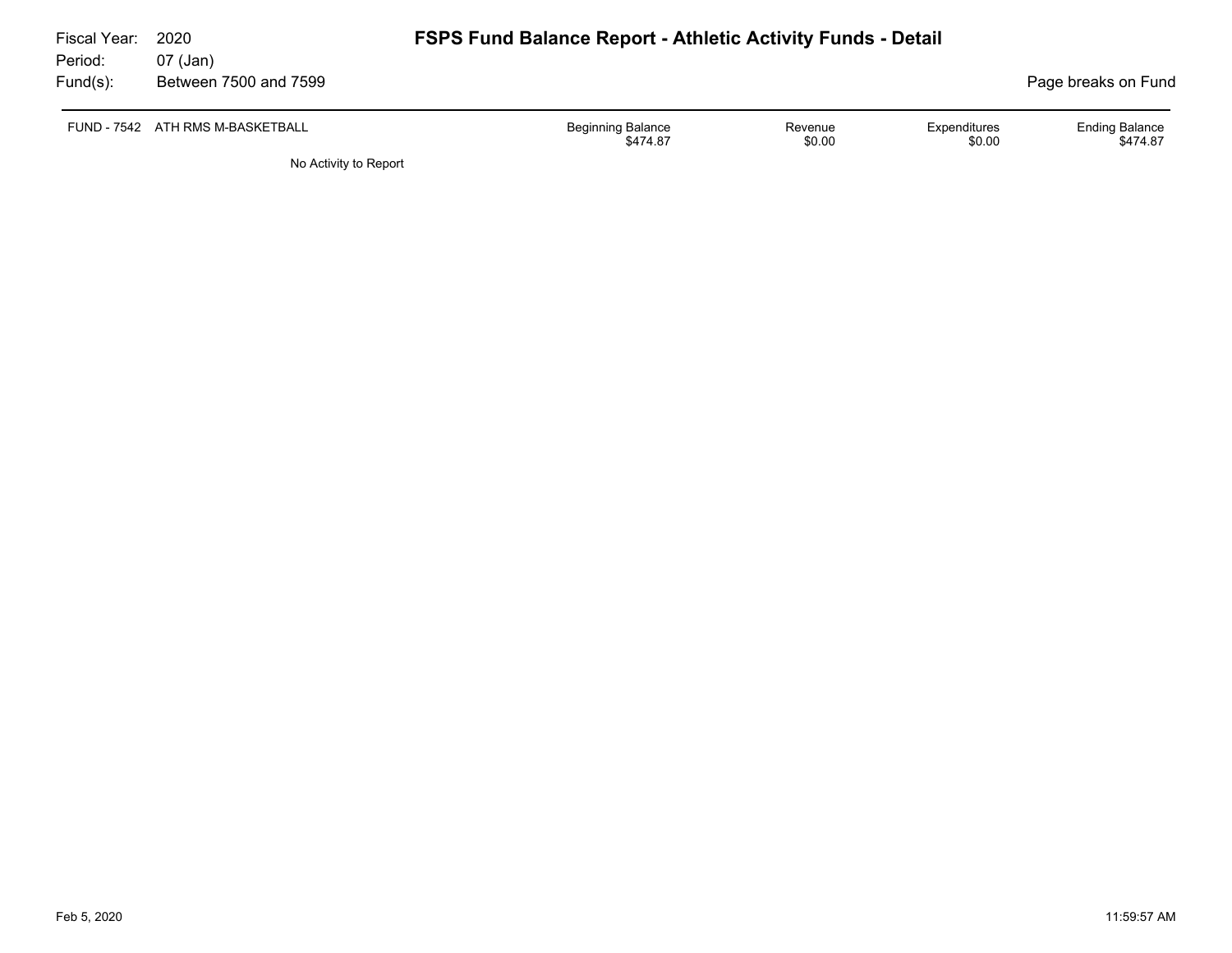| Fiscal Year:<br>Period: | 2020                              | <b>FSPS Fund Balance Report - Athletic Activity Funds - Detail</b> |                   |                        |                                   |
|-------------------------|-----------------------------------|--------------------------------------------------------------------|-------------------|------------------------|-----------------------------------|
| Fund(s):                | 07 (Jan)<br>Between 7500 and 7599 |                                                                    |                   |                        | Page breaks on Fund               |
|                         | FUND - 7543 ATH RMS F-BASKETBALL  | <b>Beginning Balance</b><br>\$474.87                               | Revenue<br>\$0.00 | Expenditures<br>\$0.00 | <b>Ending Balance</b><br>\$474.87 |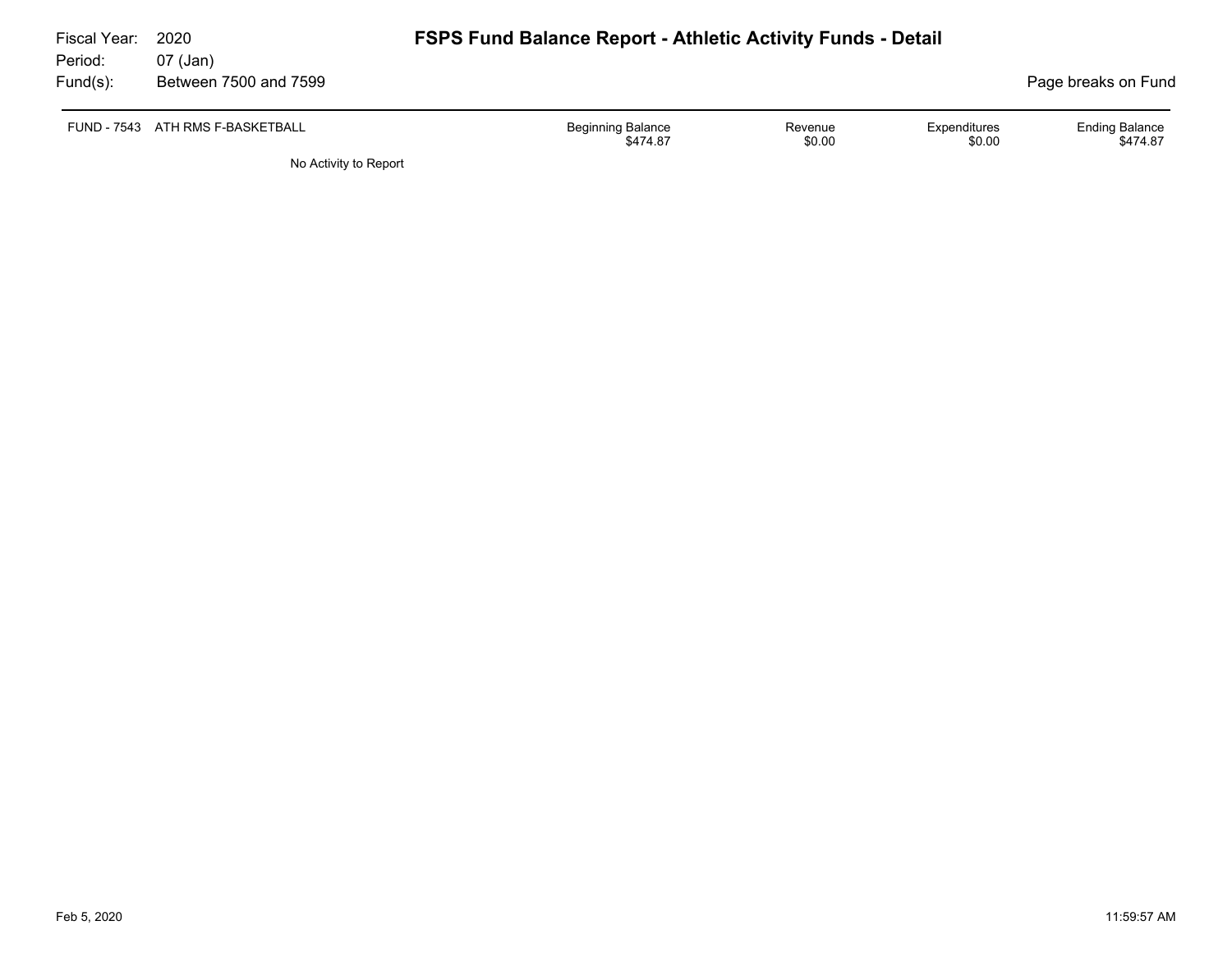#### 07 (Jan)

Fund(s): Between 7500 and 7599 **Page breaks** on Fund

| <b>FUND - 7548</b><br>ATH RMS DRILL TEAM |   |           |                |        | <b>Beginning Balance</b><br>(\$8,526.47) |        |                  | Expenditures<br>\$101.17 | <b>Ending Balance</b><br>(\$8,627.64) |                                |  |  |
|------------------------------------------|---|-----------|----------------|--------|------------------------------------------|--------|------------------|--------------------------|---------------------------------------|--------------------------------|--|--|
| Date                                     | P | <b>TC</b> | Purchase Order | Check# | Invoice#                                 | Vendor | Vendor Name      | Revenue                  | Expenditure                           | <b>Transaction Description</b> |  |  |
| <b>SUPPLIES AND MATERIALS</b><br>66110   |   |           |                |        |                                          |        |                  |                          |                                       |                                |  |  |
| 01/13/2020                               |   | 21        | 20008301-1     | 529621 | 2601825                                  | 18704  | AMZ ON-LINE ONLY |                          | 2.53                                  | <b>ONLINE BLANKET ORDER</b>    |  |  |
| 01/13/2020                               |   | 21        | 20008301-1     | 529621 | 0551458                                  | 18704  | AMZ ON-LINE ONLY | $\overline{\phantom{a}}$ | 2.66                                  | <b>ONLINE BLANKET ORDER</b>    |  |  |
| 01/13/2020                               |   | 21        | 20008301-1     | 529621 | 1200237                                  | 18704  | AMZ ON-LINE ONLY |                          | 10.79                                 | <b>ONLINE BLANKET ORDER</b>    |  |  |
| 01/13/2020                               |   | 21        | 20008301-2     | 529621 | 2601825                                  | 18704  | AMZ ON-LINE ONLY |                          | 2.66                                  | ONLINE BLANKET ORDER           |  |  |
| 01/13/2020                               |   | 21        | 20008301-2     | 529621 | 0551458                                  | 18704  | AMZ ON-LINE ONLY |                          | 2.82                                  | ONLINE BLANKET ORDER           |  |  |
| 01/13/2020                               |   | 21        | 20008301-2     | 529621 | 1200237                                  | 18704  | AMZ ON-LINE ONLY | $\overline{\phantom{a}}$ | 11.40                                 | ONLINE BLANKET ORDER           |  |  |
| 01/13/2020                               |   | 21        | 20008301-3     | 529621 | 2601825                                  | 18704  | AMZ ON-LINE ONLY |                          | 10.78                                 | <b>ONLINE BLANKET ORDER</b>    |  |  |
| 01/13/2020                               |   | 21        | 20008301-3     | 529621 | 0551458                                  | 18704  | AMZ ON-LINE ONLY | $\overline{\phantom{a}}$ | 11.40                                 | <b>ONLINE BLANKET ORDER</b>    |  |  |
| 01/13/2020                               |   | 21        | 20008301-3     | 529621 | 1200237                                  | 18704  | AMZ ON-LINE ONLY |                          | 46.13                                 | ONLINE BLANKET ORDER           |  |  |
| <b>TOTAL SUPPLIES AND MATERIALS</b>      |   |           |                |        |                                          |        | $\blacksquare$   | 101.17                   |                                       |                                |  |  |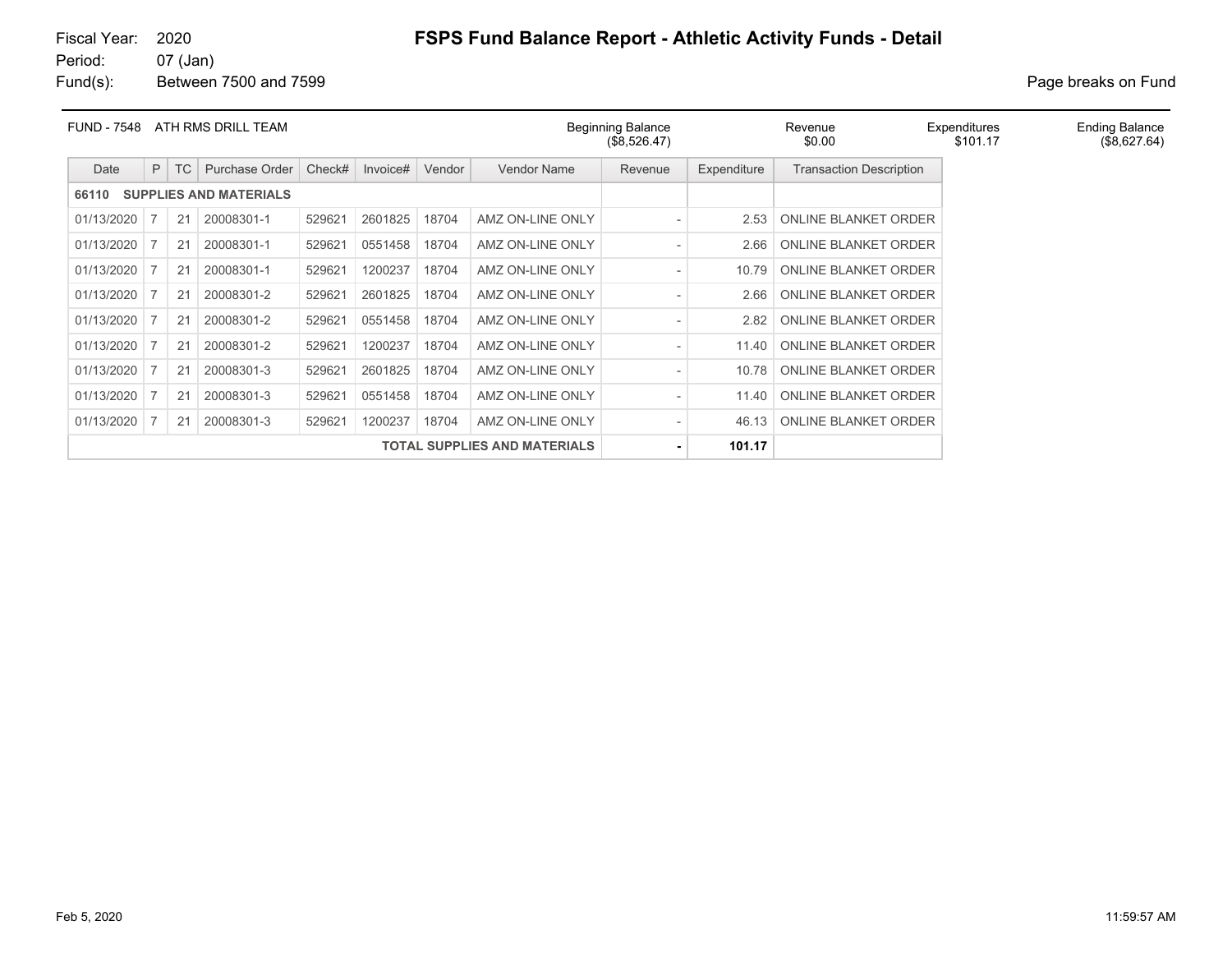#### 07 (Jan) Fund(s): Between 7500 and 7599 **Page breaks** on Fund

| FUND - 7549 ATH RMS CHEERLEADING |   |             |                                                           |  |        |  |                    | <b>Beginning Balance</b><br>(\$3,376.25) |             | Revenue<br>\$917.00            | Expenditures<br>\$0.00 | <b>Ending Balance</b><br>(\$2,459.25) |
|----------------------------------|---|-------------|-----------------------------------------------------------|--|--------|--|--------------------|------------------------------------------|-------------|--------------------------------|------------------------|---------------------------------------|
| Date                             | P | TC          | Purchase Order   Check#   Invoice#   Vendor   Vendor Name |  |        |  |                    | Revenue                                  | Expenditure | <b>Transaction Description</b> |                        |                                       |
| <b>SALES</b><br>17200            |   |             |                                                           |  |        |  |                    |                                          |             |                                |                        |                                       |
| 01/20/2020                       |   | $24 \mid 0$ |                                                           |  | 267825 |  |                    | 917.00                                   |             | RAMSEY CHEER                   |                        |                                       |
|                                  |   |             |                                                           |  |        |  | <b>TOTAL SALES</b> | 917.00                                   |             |                                |                        |                                       |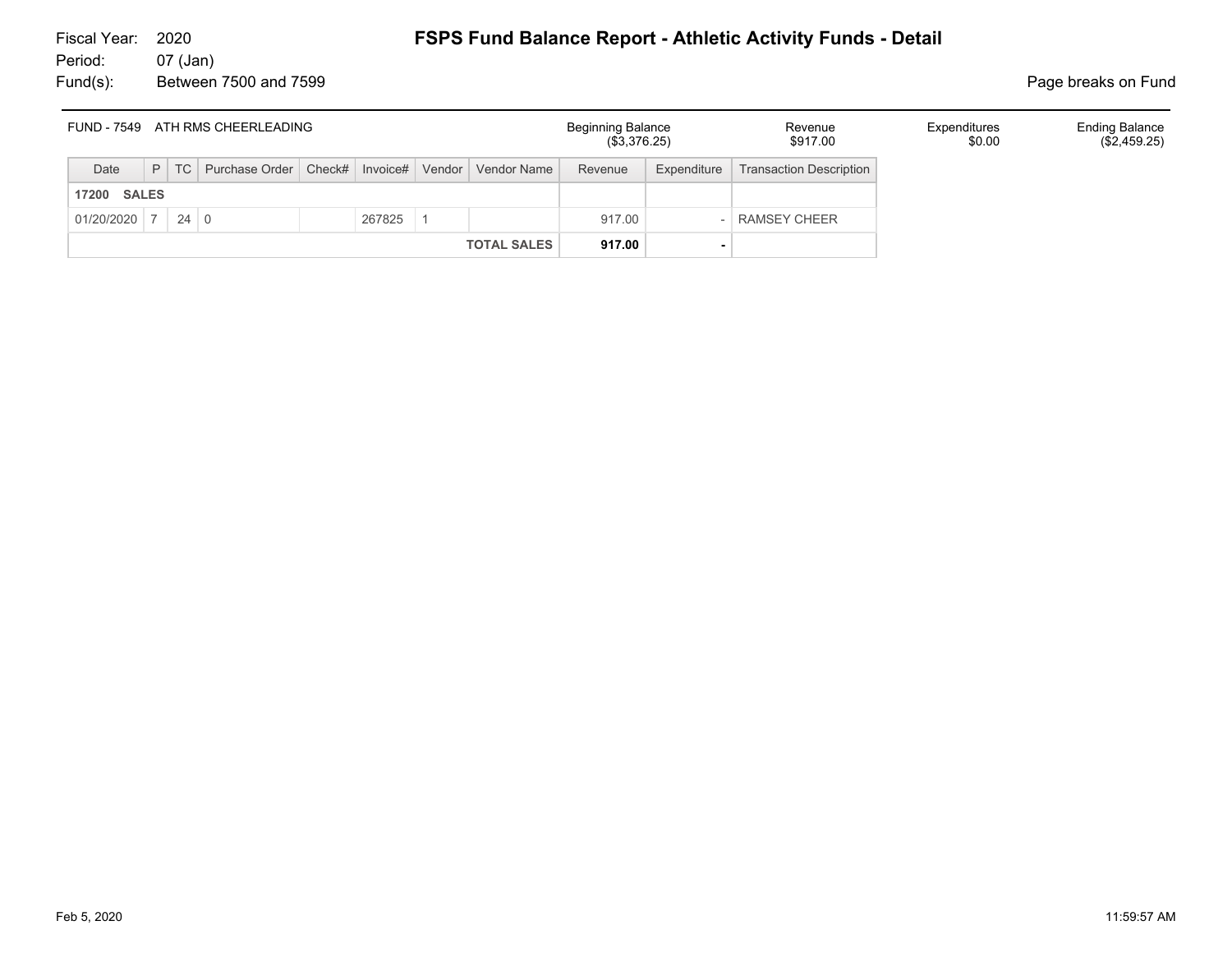#### Fiscal Year: 2020 **FSPS Fund Balance Report - Athletic Activity Funds - Detail**<br>Period: 07 (Jan) 07 (Jan)

Fund(s): Between 7500 and 7599 **Page breaks** on Fund

| ATH NSD M-FOOTBALL<br><b>FUND - 7550</b> |   |    |                               |        |              |        |                                     | <b>Beginning Balance</b><br>\$41,328.47 |             | Revenue<br>\$0.00              | Expenditures<br>\$2,249.37 | <b>Ending Balance</b><br>\$39,079.10 |
|------------------------------------------|---|----|-------------------------------|--------|--------------|--------|-------------------------------------|-----------------------------------------|-------------|--------------------------------|----------------------------|--------------------------------------|
| Date                                     | P | TC | Purchase Order                | Check# | Invoice#     | Vendor | Vendor Name                         | Revenue                                 | Expenditure | <b>Transaction Description</b> |                            |                                      |
| 66110                                    |   |    | <b>SUPPLIES AND MATERIALS</b> |        |              |        |                                     |                                         |             |                                |                            |                                      |
| 01/13/2020                               |   | 21 | 20008292-1                    | 529801 | EXP 121919   | 17619  | <b>MIKE FALLEUR</b>                 |                                         | 986.10      | REIMBURSEMENT FOR XMAS DI      |                            |                                      |
| 01/13/2020                               |   | 21 | 20008306-1                    | 529677 | ARINV-591400 | 18054  | <b>SPORT DECALS</b>                 |                                         | 570.44      | <b>INVOICE ARINV 591400</b>    |                            |                                      |
| 01/17/2020                               |   | 21 | 20008429-1                    | 529992 | 19204-11-06  | 6814   | A PRINT ABOVE                       |                                         | 32.13       | INVOICE 20004-01-03            |                            |                                      |
| 01/17/2020                               |   | 21 | 20008429-1                    | 529992 | 19179-09-16  | 6814   | A PRINT ABOVE                       |                                         | 107.10      | INVOICE 20004-01-03            |                            |                                      |
| 01/17/2020                               |   | 21 | 20008429-1                    | 529992 | 20004-01-03  | 6814   | A PRINT ABOVE                       | $\overline{\phantom{a}}$                | 160.86      | INVOICE 20004-01-03            |                            |                                      |
| 01/17/2020                               |   | 21 | 20008429-1                    | 529992 | 19180-09-16  | 6814   | A PRINT ABOVE                       |                                         | 392.74      | INVOICE 20004-01-03            |                            |                                      |
|                                          |   |    |                               |        |              |        | <b>TOTAL SUPPLIES AND MATERIALS</b> |                                         | 2,249.37    |                                |                            |                                      |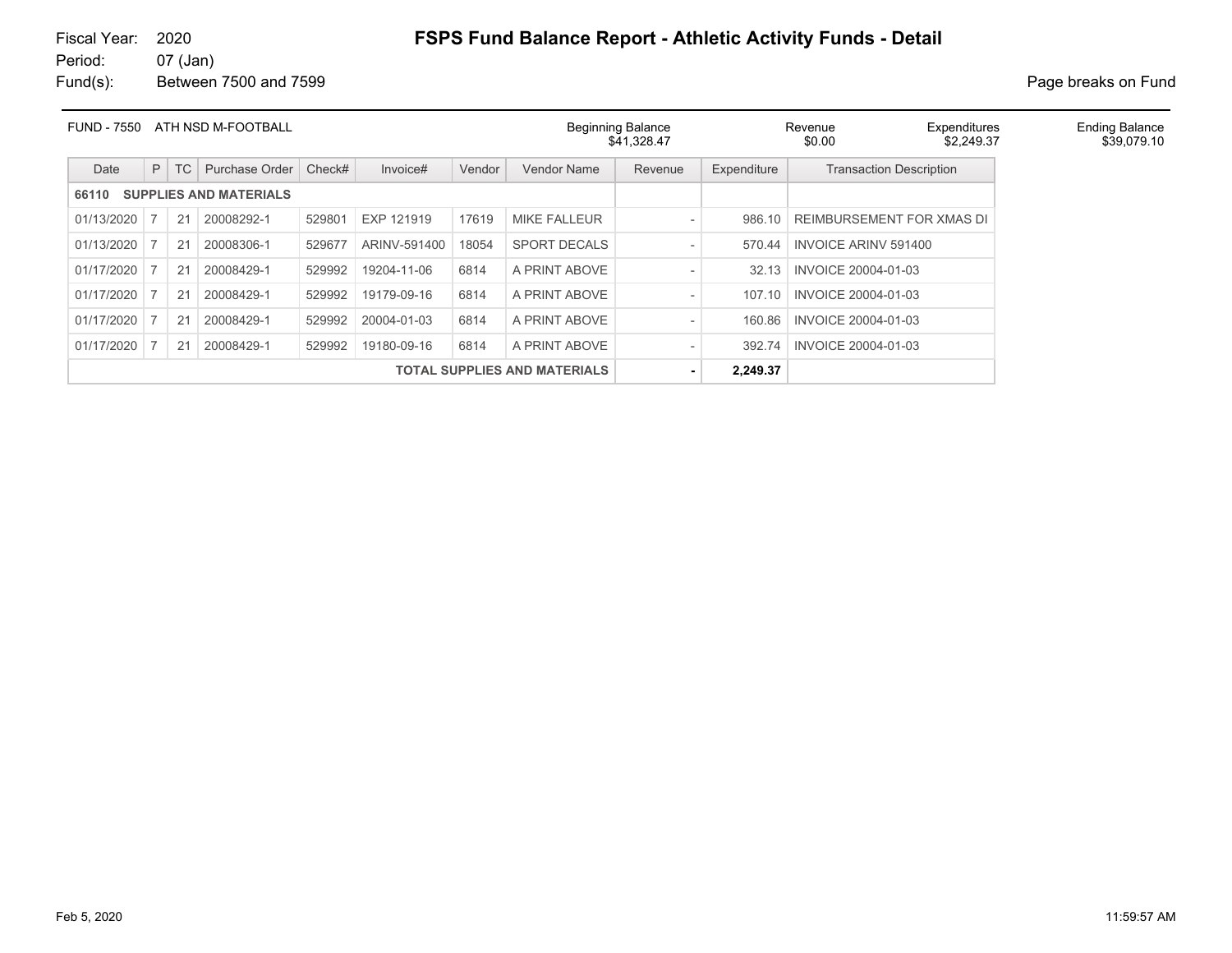| Fiscal Year:        | 2020                              | <b>FSPS Fund Balance Report - Athletic Activity Funds - Detail</b> |                   |                        |                                         |
|---------------------|-----------------------------------|--------------------------------------------------------------------|-------------------|------------------------|-----------------------------------------|
| Period:<br>Fund(s): | 07 (Jan)<br>Between 7500 and 7599 |                                                                    |                   |                        | Page breaks on Fund                     |
|                     | FUND - 7551 ATH NSD F-VOLLEYBALL  | <b>Beginning Balance</b><br>$(\$4,473.25)$                         | Revenue<br>\$0.00 | Expenditures<br>\$0.00 | <b>Ending Balance</b><br>$(\$4,473.25)$ |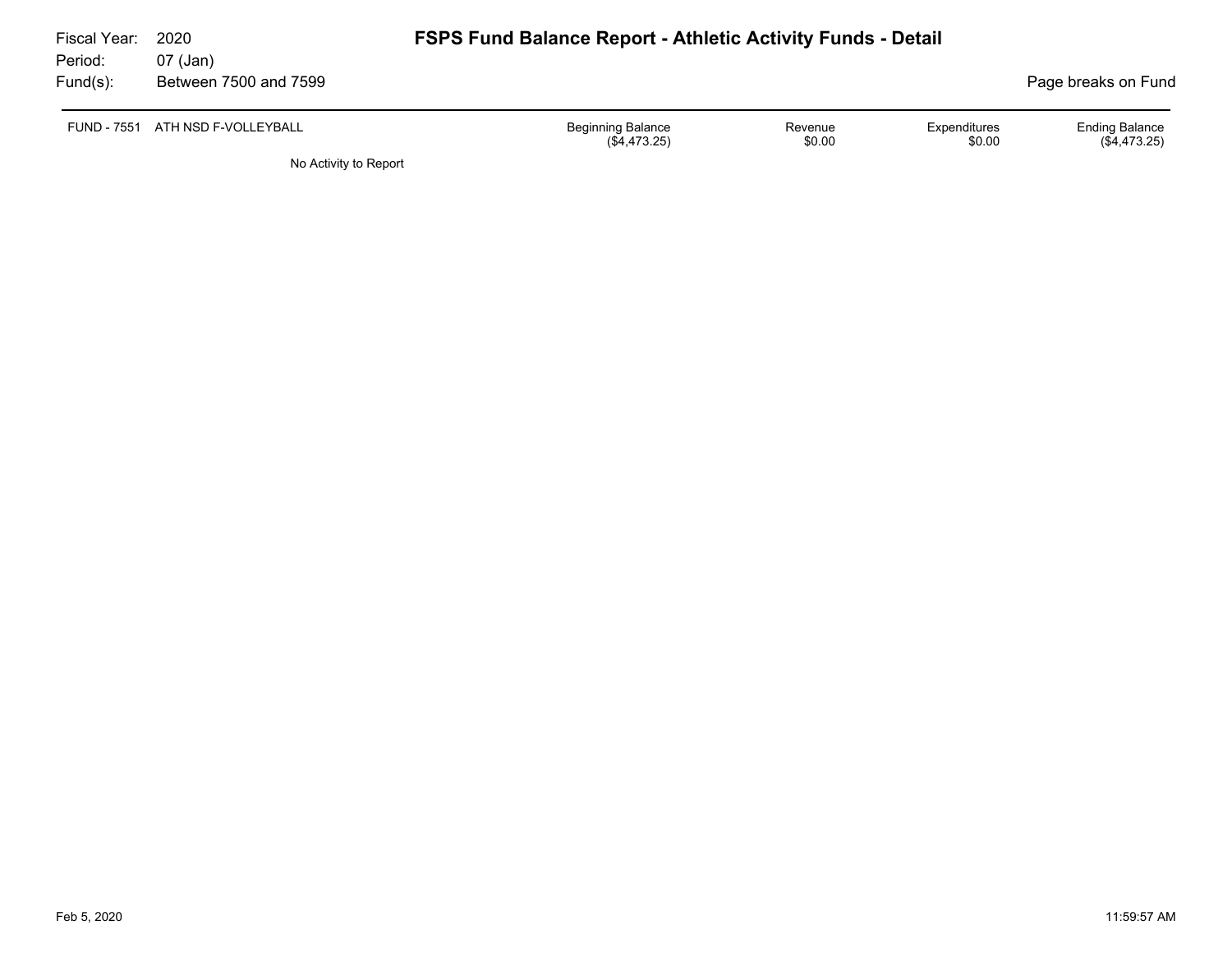Fiscal Year: 2020 **FSPS Fund Balance Report - Athletic Activity Funds - Detail**<br>Period: 07 (Jan)

07 (Jan) Fund(s): Between 7500 and 7599 **Page breaks** on Fund

| <b>FUND - 7552</b>    |                                     |             | ATH NSD M-BASKETBALL          |        |                         |        | <b>Beginning Balance</b><br>\$11,762.52 | Revenue<br>\$650.00 |                | Expenditures<br><b>Ending Balance</b><br>\$10,319.19<br>\$2,093.33 |
|-----------------------|-------------------------------------|-------------|-------------------------------|--------|-------------------------|--------|-----------------------------------------|---------------------|----------------|--------------------------------------------------------------------|
| Date                  | P                                   | <b>TC</b>   | Purchase Order                | Check# | Invoice#                | Vendor | Vendor Name                             | Revenue             | Expenditure    | <b>Transaction Description</b>                                     |
| <b>SALES</b><br>17200 |                                     |             |                               |        |                         |        |                                         |                     |                |                                                                    |
| 01/20/2020            | 7                                   | $24 \mid 0$ |                               |        | 267831                  | 1      |                                         | 200.00              |                | NHS BOYS BASKETBALL                                                |
| 01/28/2020            | 7                                   | $24 \mid 0$ |                               |        | 270226                  |        |                                         | 250.00              | $\overline{a}$ | NHS BOYS BASKETBALL                                                |
| 01/28/2020            | 7                                   | 24          | $\Omega$                      |        | 267835                  |        |                                         | 200.00              |                | NHS BOYS BASKETBALL                                                |
|                       |                                     |             |                               |        |                         |        | <b>TOTAL SALES</b>                      | 650.00              | ۰              |                                                                    |
| 66110                 |                                     |             | <b>SUPPLIES AND MATERIALS</b> |        |                         |        |                                         |                     |                |                                                                    |
| 01/07/2020            | 7                                   | 21          | $\Omega$                      | 529580 | <b>ATH</b>              | 526    | SPECIAL SCHOOL DIST OF FT SMITH         |                     | 875.00         | <b>BURNETT</b>                                                     |
| 01/10/2020            | 7                                   | 21          | 20008244-2                    | 529837 | EXP 010920              | 712    | <b>RICKEY LYNN SMITH</b>                |                     | 298.18         | MOVIES FOR TOURNAMENT FR                                           |
| 01/13/2020            | 7                                   | 21          | 20008291-2                    | 529739 | <b>GIRLS BB BANNERS</b> | 13046  | <b>GLENN GILLEY</b>                     |                     | 199.50         | <b>INVOICE FOR BOYS BBALL 20</b>                                   |
| 01/13/2020            |                                     | 21          | 20008291-2                    | 529739 | <b>BOYS BB BANNERS</b>  | 13046  | <b>GLENN GILLEY</b>                     |                     | 199.50         | <b>INVOICE FOR BOYS BBALL 20</b>                                   |
| 01/17/2020            |                                     | 21          | 20008559-1                    | 529949 | 700898479               | 340    | ORIENTAL TRADING COMPANY INC            |                     | 103.08         | ONLINE ORDER FOR BAGS AND                                          |
| 01/21/2020            |                                     | 21          | 0                             | 530121 | ATH                     | 526    | SPECIAL SCHOOL DIST OF FT SMITH         |                     | 90.00          | <b>BURNETT</b>                                                     |
| 01/21/2020            | 7                                   | 21          | $\mathbf 0$                   | 530121 | <b>ATH</b>              | 526    | SPECIAL SCHOOL DIST OF FT SMITH         |                     | 328.07         | <b>BURNETT</b>                                                     |
|                       | <b>TOTAL SUPPLIES AND MATERIALS</b> |             |                               |        |                         |        |                                         |                     | 2,093.33       |                                                                    |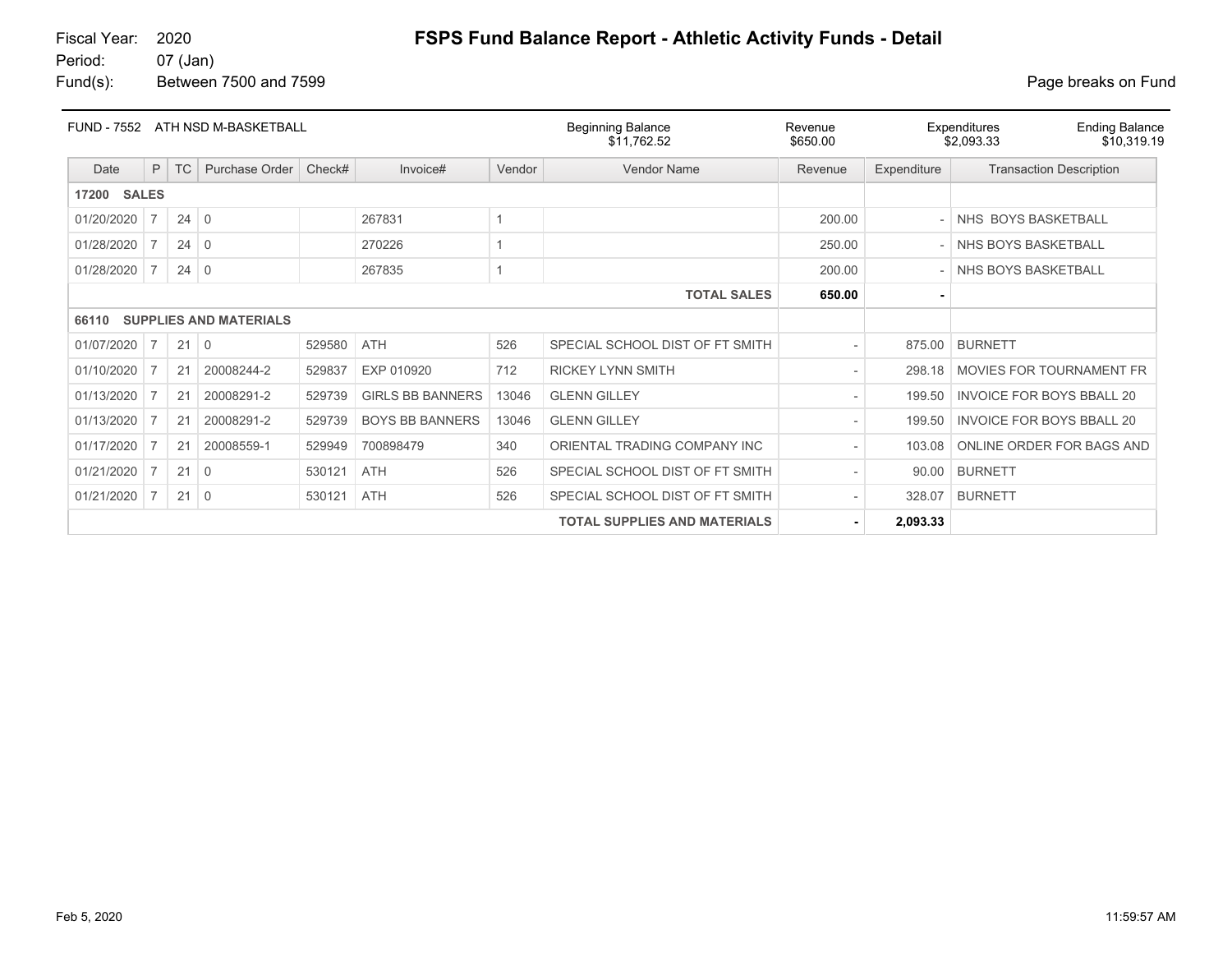07 (Jan)

# Fiscal Year: 2020 **FSPS Fund Balance Report - Athletic Activity Funds - Detail**<br>Period: 07 (Jan)

Fund(s): Between 7500 and 7599 **Page breaks** on Fund

| <b>FUND - 7553</b> |                |             | ATH NSD F-BASKETBALL          |        |                         |                | <b>Beginning Balance</b><br>\$13.986.00 |         |             | <b>Ending Balance</b><br>Expenditures<br>\$938.74<br>\$13.157.26 |
|--------------------|----------------|-------------|-------------------------------|--------|-------------------------|----------------|-----------------------------------------|---------|-------------|------------------------------------------------------------------|
| Date               | P              | <b>TC</b>   | Purchase Order                | Check# | Invoice#                | Vendor         | <b>Vendor Name</b>                      | Revenue | Expenditure | <b>Transaction Description</b>                                   |
| <b>17200 SALES</b> |                |             |                               |        |                         |                |                                         |         |             |                                                                  |
| 01/20/2020         | 7              | $24 \mid 0$ |                               |        | 267828                  | $\overline{1}$ |                                         | 110.00  |             | NHS GIRLS BASKETBALL                                             |
|                    |                |             |                               |        |                         |                | <b>TOTAL SALES</b>                      | 110.00  |             |                                                                  |
| 66110              |                |             | <b>SUPPLIES AND MATERIALS</b> |        |                         |                |                                         |         |             |                                                                  |
| 01/13/2020         | 7              | 21          | 20008291-1                    | 529739 | <b>GIRLS BB BANNERS</b> | 13046          | <b>GLENN GILLEY</b>                     |         | 199.50      | <b>INVOICE FOR 202 SENIOR BA</b>                                 |
| 01/13/2020         |                | 21          | 20008291-1                    | 529739 | <b>BOYS BB BANNERS</b>  | 13046          | <b>GLENN GILLEY</b>                     |         | 199.50      | INVOICE FOR 202 SENIOR BA                                        |
| 01/14/2020         | 7              | 21          | $\Omega$                      | 529840 | <b>ATH</b>              | 526            | SPECIAL SCHOOL DIST OF FT SMITH         |         | 163.42      | <b>JOHNSTONS FLOWERS</b>                                         |
| 01/17/2020         |                | 21          | 20008429-2                    | 529992 | 19204-11-06             | 6814           | A PRINT ABOVE                           |         | 6.61        | <b>INVOICE 19204-11-06</b>                                       |
| 01/17/2020         |                | 21          | 20008429-2                    | 529992 | 19179-09-16             | 6814           | A PRINT ABOVE                           |         | 22.04       | <b>INVOICE 19204-11-06</b>                                       |
| 01/17/2020         | 7              | 21          | 20008429-2                    | 529992 | 20004-01-03             | 6814           | A PRINT ABOVE                           |         | 33.09       | <b>INVOICE 19204-11-06</b>                                       |
| 01/17/2020         |                | 21          | 20008429-2                    | 529992 | 19180-09-16             | 6814           | A PRINT ABOVE                           |         | 80.80       | <b>INVOICE 19204-11-06</b>                                       |
| 01/21/2020         | 7              | 21          | 0                             | 530121 | <b>ATH</b>              | 526            | SPECIAL SCHOOL DIST OF FT SMITH         |         | 45.00       | <b>BAREFOOT BODYWORKS</b>                                        |
| 01/28/2020         |                | 21          | 20008772-1                    | 530192 | 53543                   | 6838           | <b>GRAPHIC SERVICE CO</b>               |         | 38.42       | <b>INVOICE 53543</b>                                             |
| 01/30/2020         | $\overline{7}$ | 21          | 20008952-1                    | 530440 | 20015-01-18             | 6814           | A PRINT ABOVE                           |         | 150.36      | INVOICE 20015-01-18                                              |
|                    |                |             |                               |        |                         |                | <b>TOTAL SUPPLIES AND MATERIALS</b>     |         | 938.74      |                                                                  |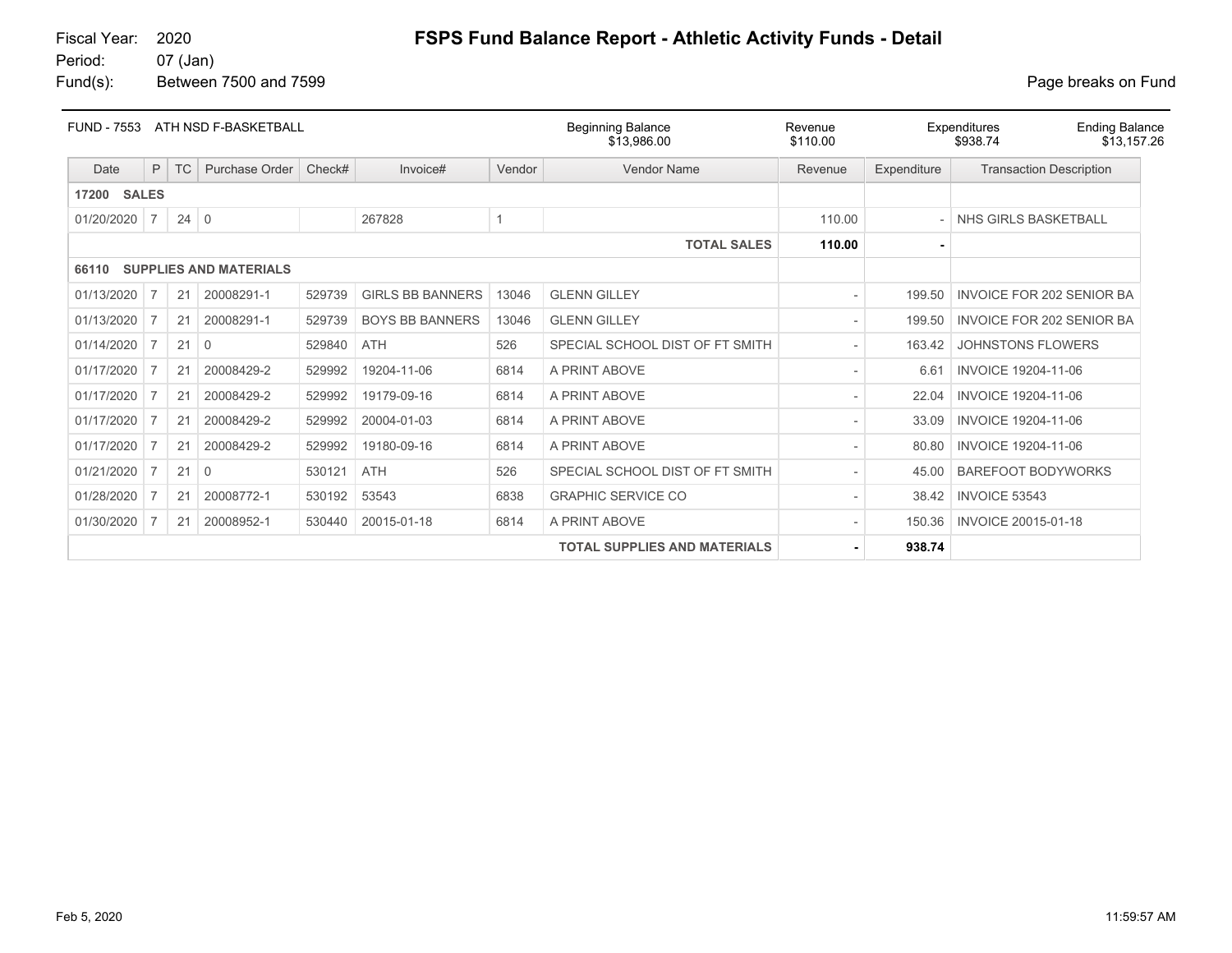#### 07 (Jan)

Fund(s): Between 7500 and 7599 **Page breaks** on Fund

| <b>FUND - 7554</b>    |                |             | ATH NSD M-BASEBALL            |        |                       |        | <b>Beginning Balance</b><br>Revenue<br>\$32,630.39<br>\$750.00 |         | Expenditures<br>\$13,168.58 | <b>Ending Balance</b><br>\$20,211.81 |
|-----------------------|----------------|-------------|-------------------------------|--------|-----------------------|--------|----------------------------------------------------------------|---------|-----------------------------|--------------------------------------|
| Date                  | P              | TC          | Purchase Order                | Check# | Invoice#              | Vendor | <b>Vendor Name</b>                                             | Revenue | Expenditure                 |                                      |
| <b>SALES</b><br>17200 |                |             |                               |        |                       |        |                                                                |         |                             |                                      |
| 01/20/2020            | $\overline{7}$ | $24 \mid 0$ |                               |        | 267832                |        |                                                                | 600.00  |                             |                                      |
| 01/20/2020            |                | $24 \mid 0$ |                               |        | 267829                |        |                                                                | 150.00  |                             |                                      |
|                       |                |             |                               |        |                       |        | <b>TOTAL SALES</b>                                             | 750.00  |                             |                                      |
| 66110                 |                |             | <b>SUPPLIES AND MATERIALS</b> |        |                       |        |                                                                |         |                             |                                      |
| 01/13/2020            |                | 21          | 20008293-1                    | 529828 | BASEBALL ROOMS 032120 | 21884  | REED REAL ESTATE & CONSTRUCTION INC                            |         | 6,351.20                    |                                      |
| 01/16/2020            |                | 21          | 20008423-4                    | 530012 | 44859                 | 15217  | BLUE & GOLD SAUSAGE CO.                                        |         | (124.31)                    |                                      |
| 01/16/2020            |                | 21          | 20008423-1                    | 530012 | 44859                 | 15217  | BLUE & GOLD SAUSAGE CO.                                        |         | 6,680.29                    |                                      |
| 01/16/2020            |                | 21          | 20008423-1                    | 530012 | 44860                 | 15217  | BLUE & GOLD SAUSAGE CO.                                        |         | 261.40                      |                                      |
|                       |                |             |                               |        |                       |        | <b>TOTAL SUPPLIES AND MATERIALS</b>                            |         | 13,168.58                   |                                      |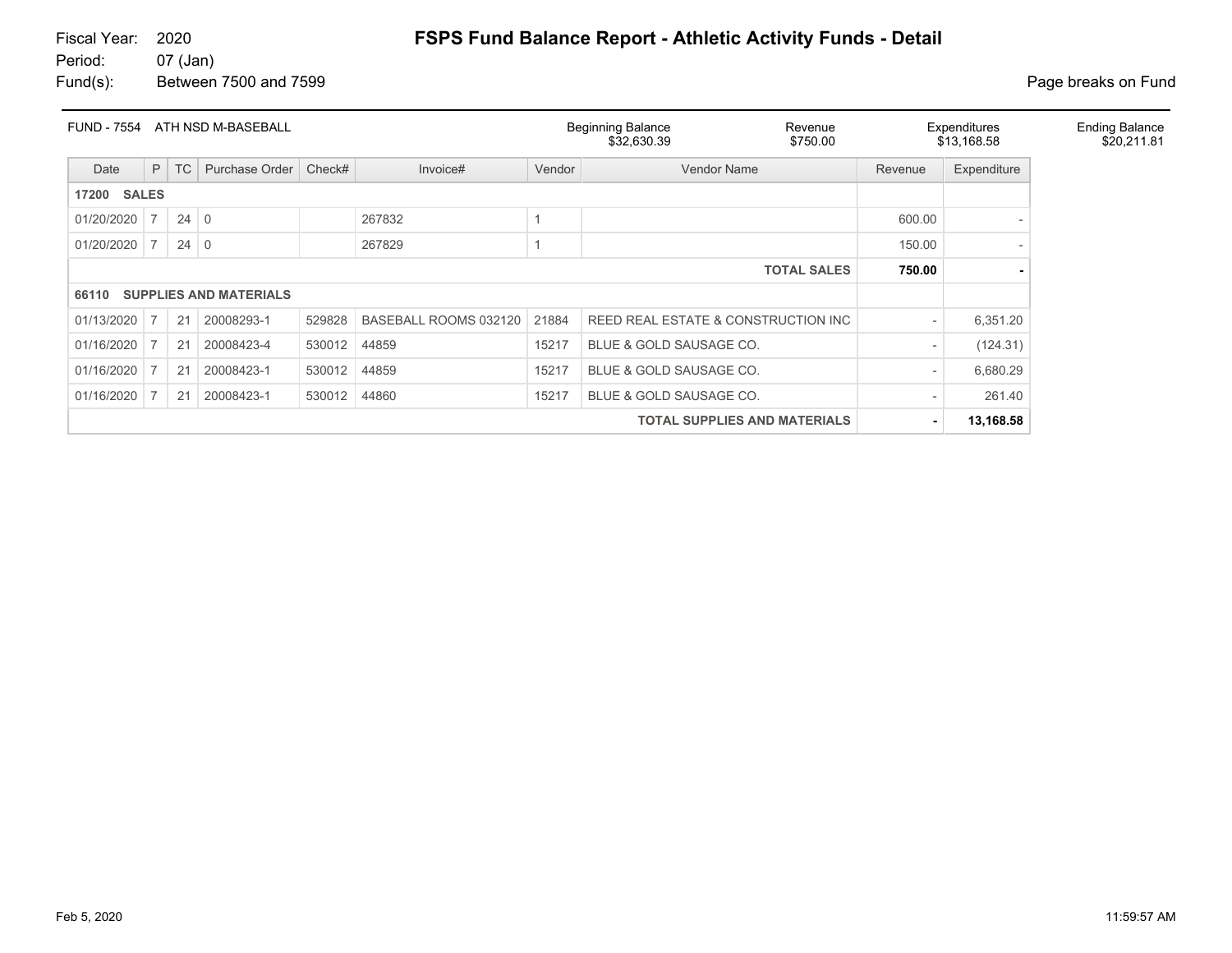| FUND - 7554 ATH NSD M-BASEBALL | <b>Beginning Balance</b><br>\$32,630.39 | Revenue<br>\$750.00 | Expenditures<br>\$13,168.58 | <b>Ending Balance</b><br>\$20,211.81 |
|--------------------------------|-----------------------------------------|---------------------|-----------------------------|--------------------------------------|
| <b>Transaction Description</b> |                                         |                     |                             |                                      |
| NHS BASEBALL FR                |                                         |                     |                             |                                      |
| NHS BASEBALL                   |                                         |                     |                             |                                      |
|                                |                                         |                     |                             |                                      |
| BASEBALL TOURNAMENT ROOMS      |                                         |                     |                             |                                      |
| TR                             |                                         |                     |                             |                                      |
| INVOICE 44859                  |                                         |                     |                             |                                      |
| INVOICE 44859                  |                                         |                     |                             |                                      |
|                                |                                         |                     |                             |                                      |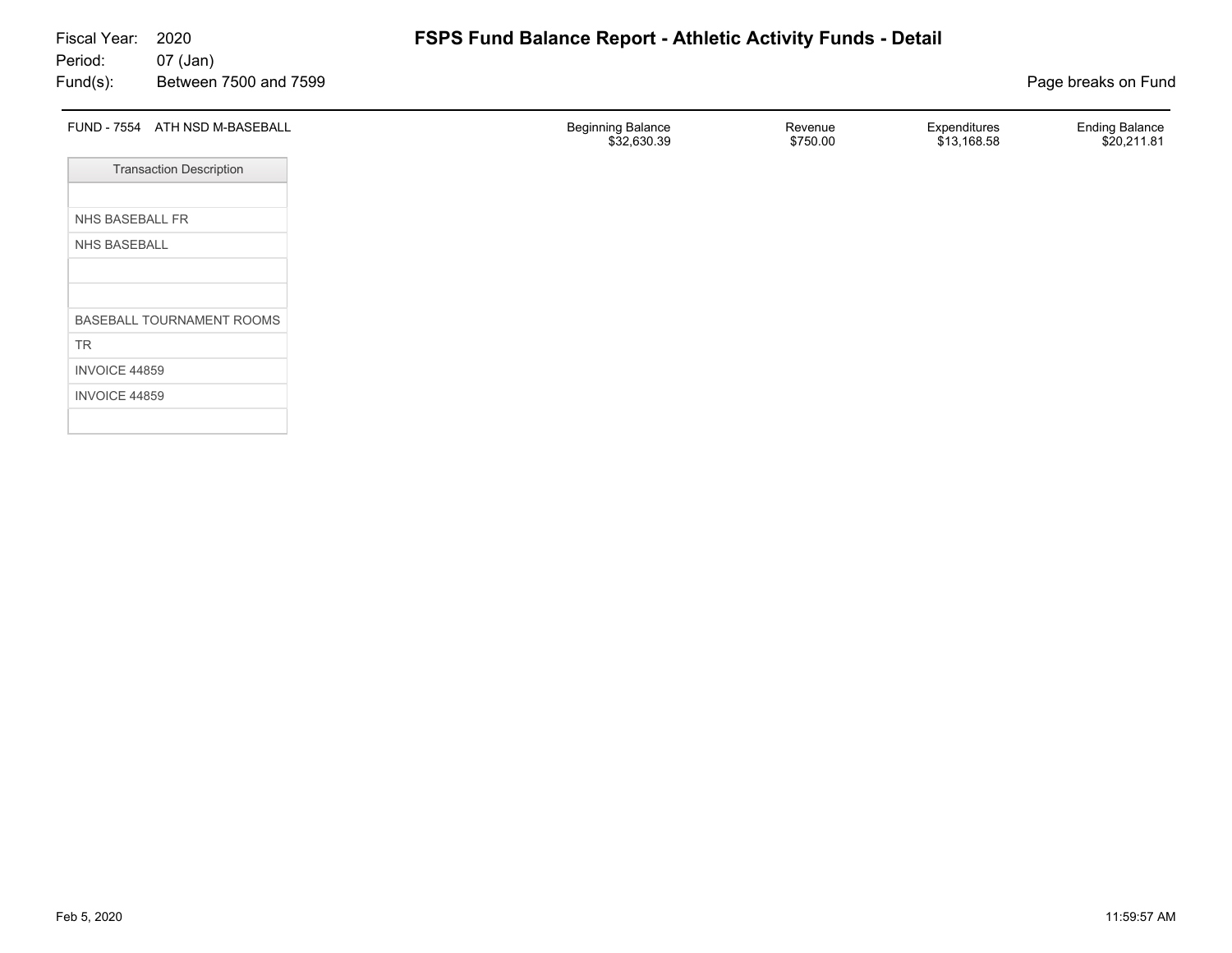# Fiscal Year: 2020 **FSPS Fund Balance Report - Athletic Activity Funds - Detail**<br>Period: 07 (Jan)

07 (Jan) Fund(s): Between 7500 and 7599 **Page breaks** on Fund

| <b>FUND - 7555</b> | ATH NSD F-SOFTBALL |    |                               |              | <b>Beginning Balance</b><br>\$10.464.47 | Revenue<br>\$0.00 |                                     | <b>Ending Balance</b><br>Expenditures<br>\$271.63 |             |                                |  |  |
|--------------------|--------------------|----|-------------------------------|--------------|-----------------------------------------|-------------------|-------------------------------------|---------------------------------------------------|-------------|--------------------------------|--|--|
| Date               | P                  | TC | Purchase Order                |              | $Check\#$ Invoice#                      | Vendor            | Vendor Name                         | Revenue                                           | Expenditure | <b>Transaction Description</b> |  |  |
| 66110              |                    |    | <b>SUPPLIES AND MATERIALS</b> |              |                                         |                   |                                     |                                                   |             |                                |  |  |
| 01/16/2020         |                    | 21 | 20008423-2                    | 530012 44859 |                                         | 15217             | BLUE & GOLD SAUSAGE CO.             |                                                   |             | 261.40   INVOICE 44860         |  |  |
| 01/16/2020         |                    | 21 | 20008423-2                    | 530012 44860 |                                         | 15217             | BLUE & GOLD SAUSAGE CO.             |                                                   | 10.23       | INVOICE 44860                  |  |  |
|                    |                    |    |                               |              |                                         |                   | <b>TOTAL SUPPLIES AND MATERIALS</b> |                                                   | 271.63      |                                |  |  |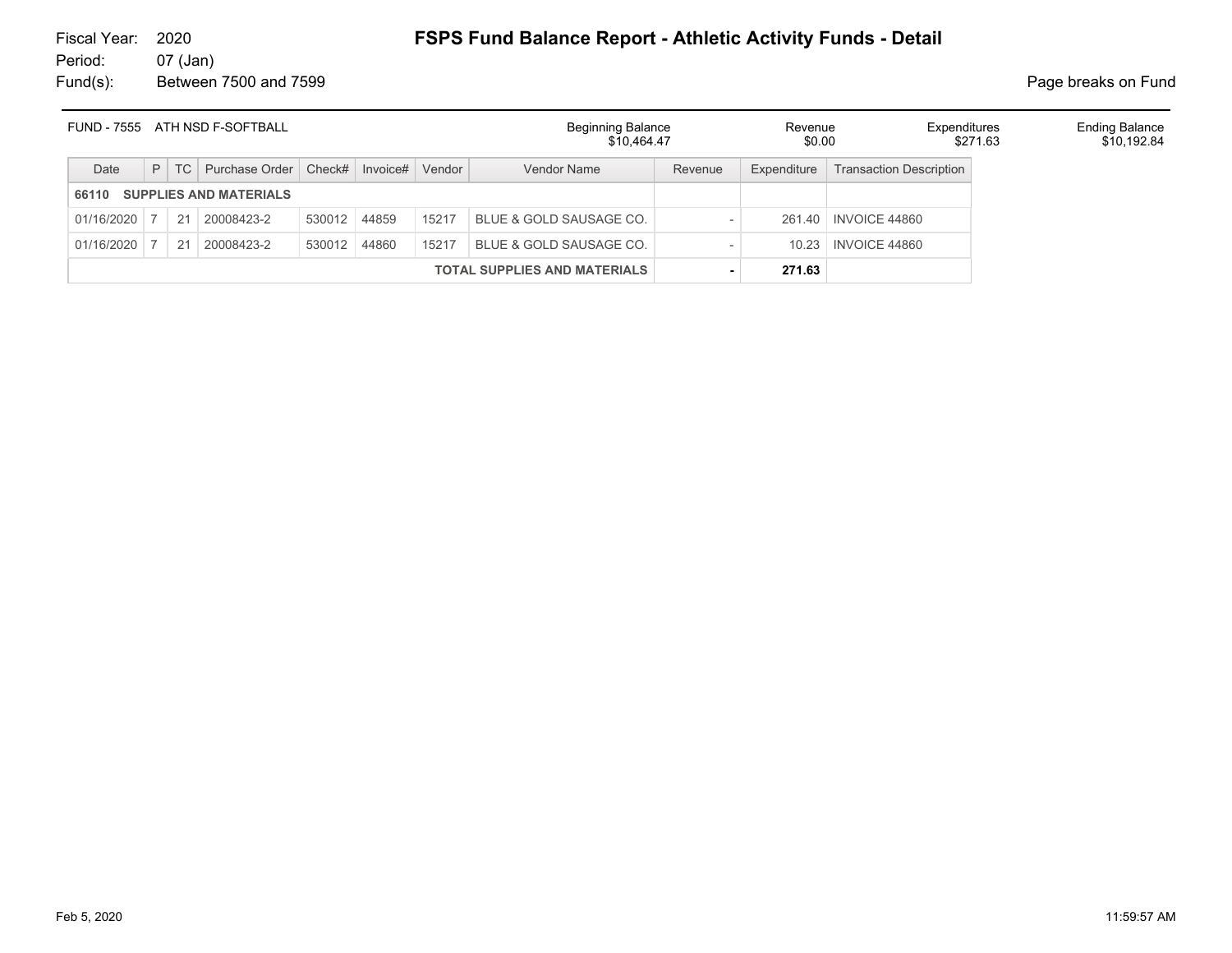| Fiscal Year:<br>Period: | 2020<br>07 (Jan)              | <b>FSPS Fund Balance Report - Athletic Activity Funds - Detail</b> |                   |                        |                                     |
|-------------------------|-------------------------------|--------------------------------------------------------------------|-------------------|------------------------|-------------------------------------|
| Fund(s):                | Between 7500 and 7599         |                                                                    |                   |                        | Page breaks on Fund                 |
|                         | FUND - 7556 ATH NSD M-BOWLING | <b>Beginning Balance</b><br>\$3,000.00                             | Revenue<br>\$0.00 | Expenditures<br>\$0.00 | <b>Ending Balance</b><br>\$3,000.00 |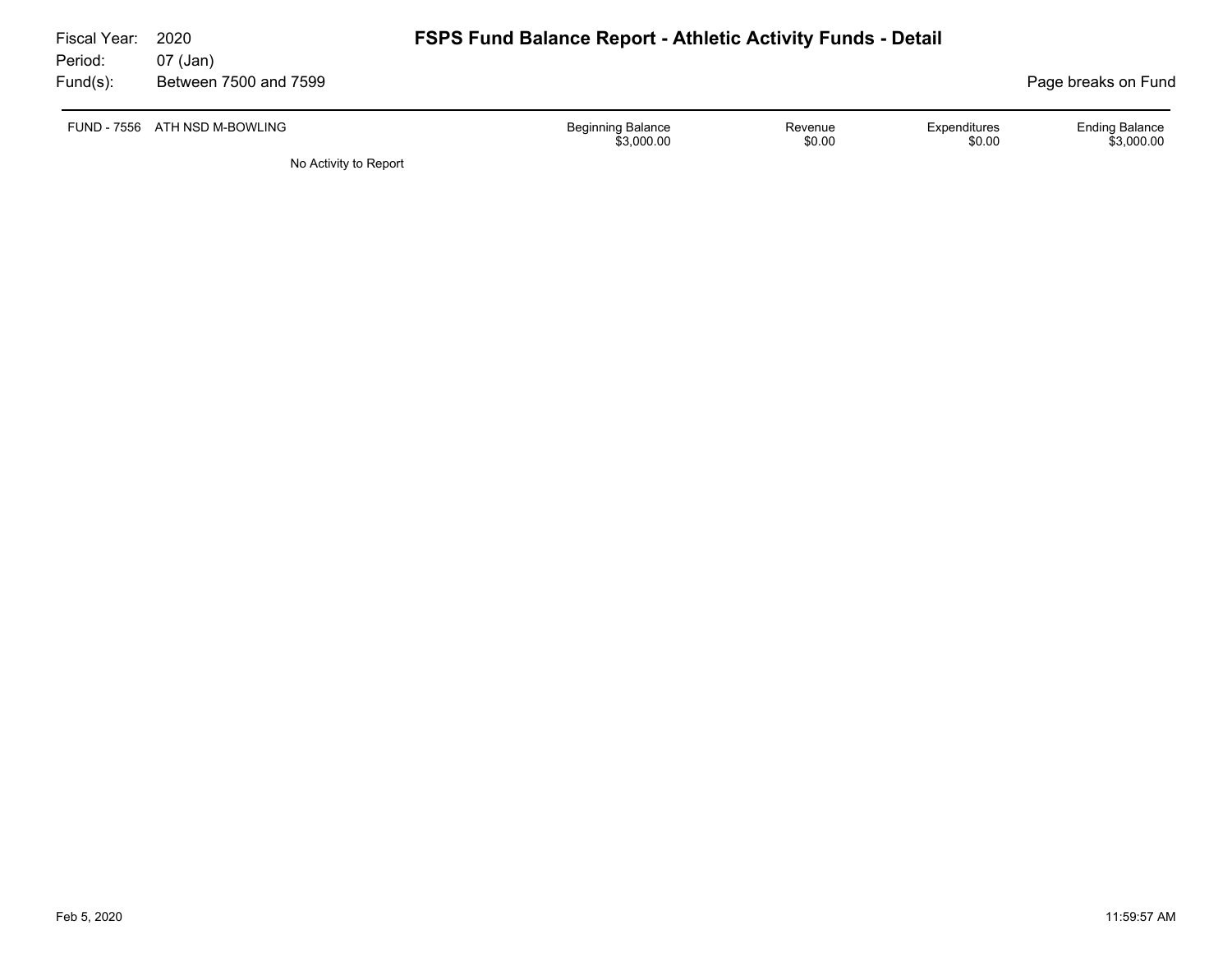| Fiscal Year:<br>Period: | 2020<br>07 (Jan)              | <b>FSPS Fund Balance Report - Athletic Activity Funds - Detail</b> |                   |                        |                                     |
|-------------------------|-------------------------------|--------------------------------------------------------------------|-------------------|------------------------|-------------------------------------|
| Fund(s):                | Between 7500 and 7599         |                                                                    |                   |                        | Page breaks on Fund                 |
|                         | FUND - 7557 ATH NSD F-BOWLING | <b>Beginning Balance</b><br>\$1,800.00                             | Revenue<br>\$0.00 | Expenditures<br>\$0.00 | <b>Ending Balance</b><br>\$1,800.00 |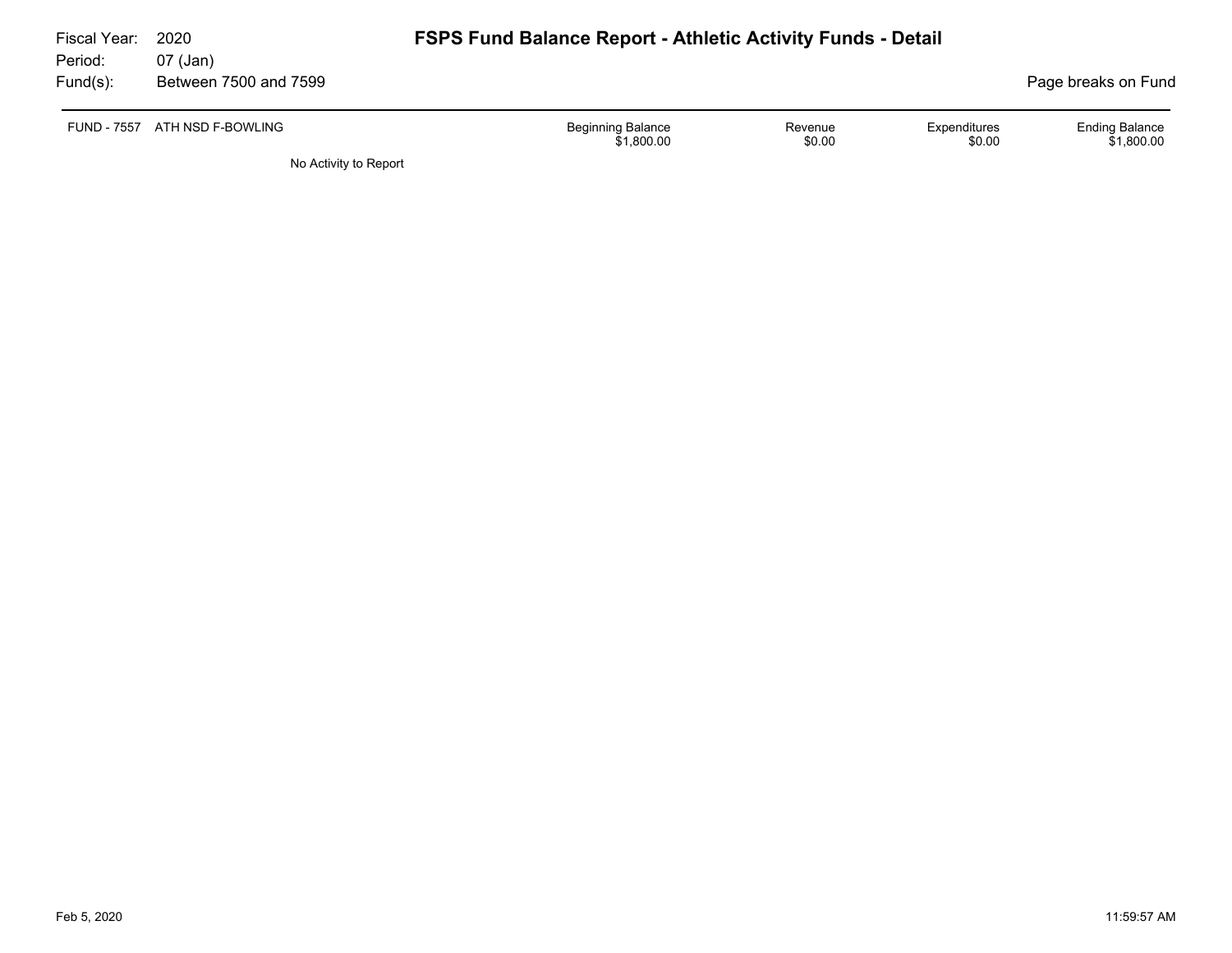| Fiscal Year:<br>Period: | 2020<br>07 (Jan)           | <b>FSPS Fund Balance Report - Athletic Activity Funds - Detail</b> |                   |                        |                                     |
|-------------------------|----------------------------|--------------------------------------------------------------------|-------------------|------------------------|-------------------------------------|
| Fund(s):                | Between 7500 and 7599      |                                                                    |                   |                        | Page breaks on Fund                 |
|                         | FUND - 7558 ATH NSD M-GOLF | <b>Beginning Balance</b><br>\$2,057.42                             | Revenue<br>\$0.00 | Expenditures<br>\$0.00 | <b>Ending Balance</b><br>\$2,057.42 |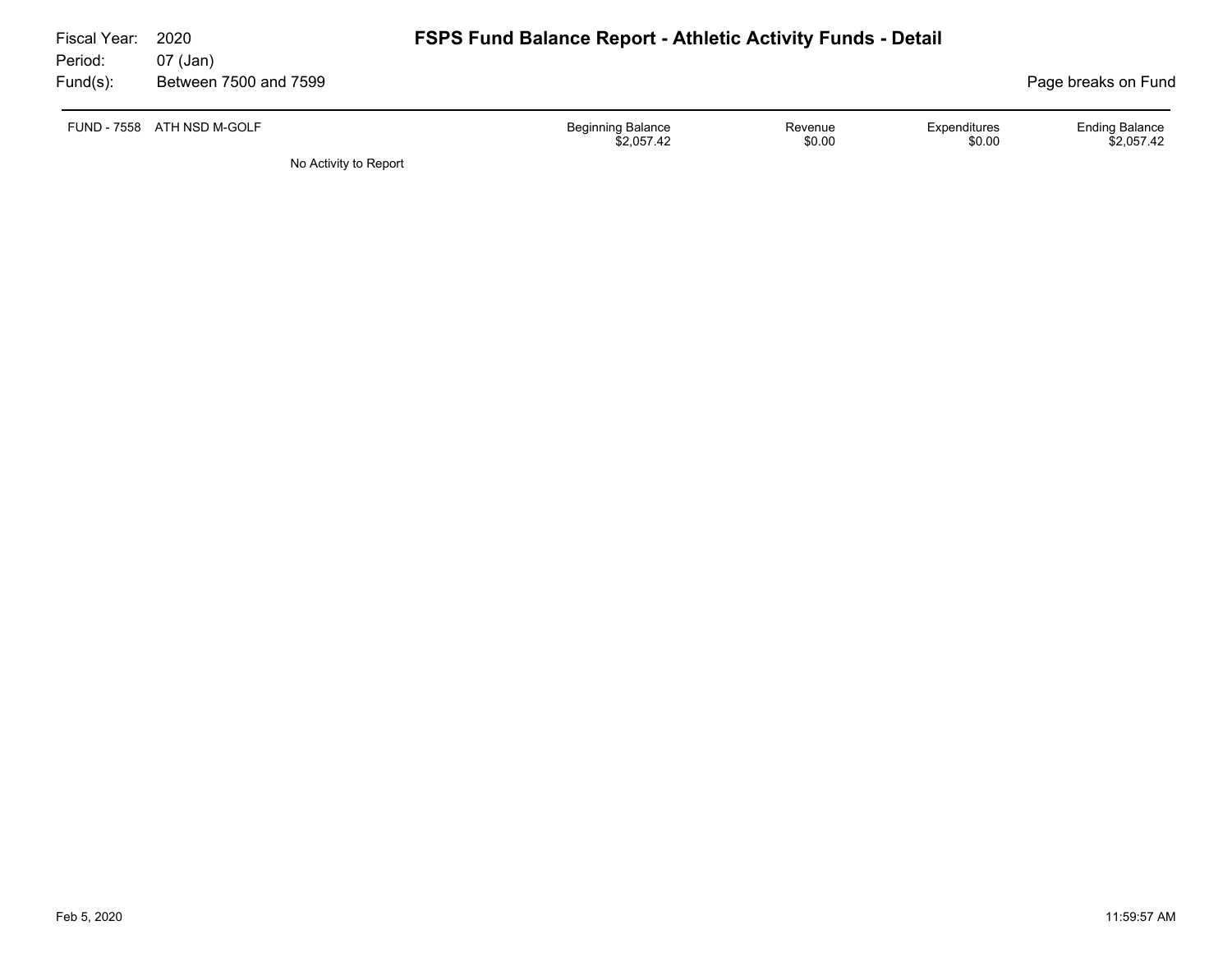| Fiscal Year:<br>Period: | 2020<br>07 (Jan)           | <b>FSPS Fund Balance Report - Athletic Activity Funds - Detail</b>                  |                                   |
|-------------------------|----------------------------|-------------------------------------------------------------------------------------|-----------------------------------|
| Fund(s):                | Between 7500 and 7599      |                                                                                     | Page breaks on Fund               |
|                         | FUND - 7559 ATH NSD F-GOLF | <b>Beginning Balance</b><br>Expenditures<br>Revenue<br>\$0.00<br>\$0.00<br>\$972.35 | <b>Ending Balance</b><br>\$972.35 |
|                         |                            |                                                                                     |                                   |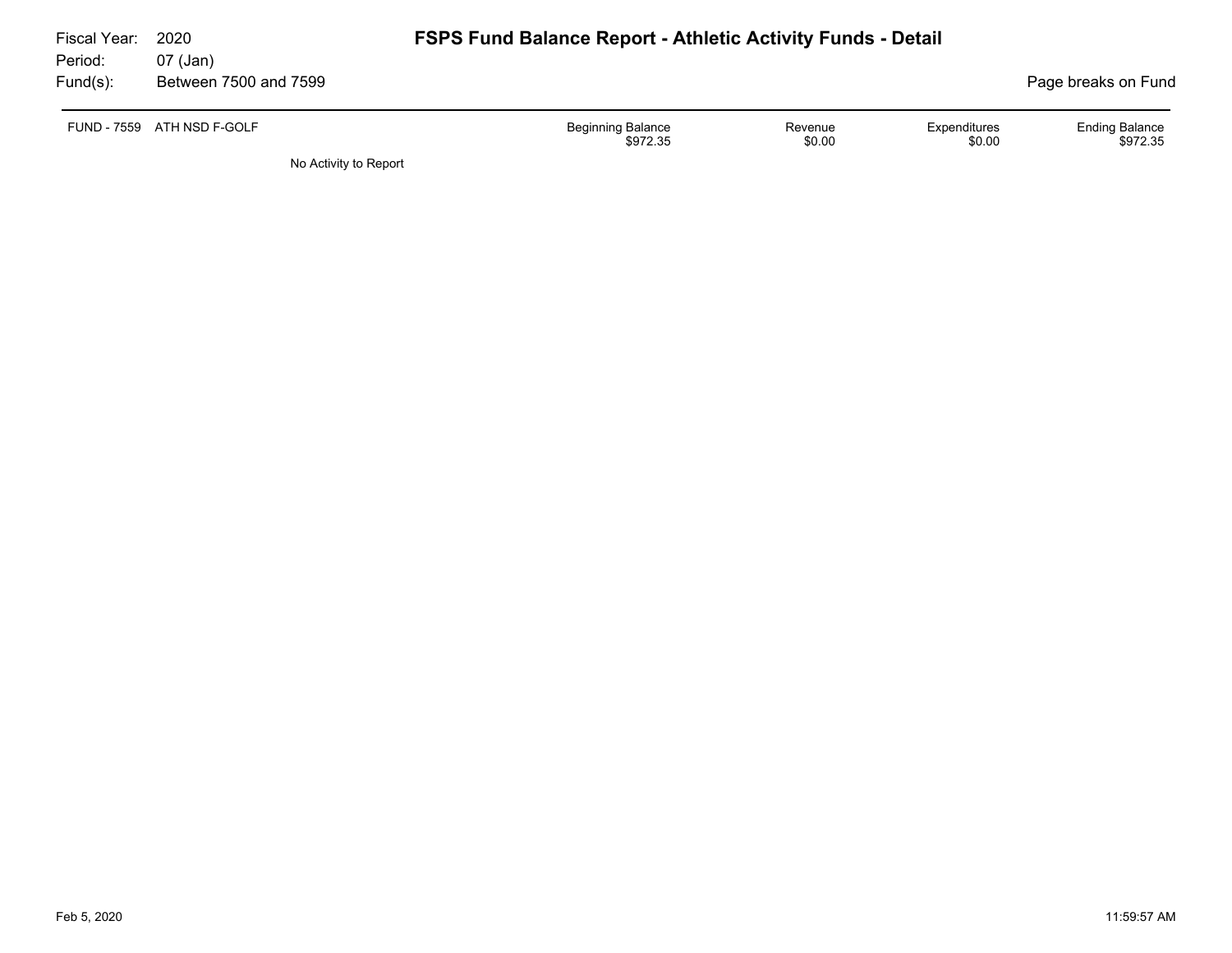#### 07 (Jan) Fund(s): Between 7500 and 7599 **Page breaks** on Fund

| FUND - 7560<br>ATH NSD M-SOCCER |  |    | <b>Beginning Balance</b><br>\$15.445.35 | Revenue<br>\$0.00 |             | Expenditures<br>\$2,140.13 | <b>Ending Balance</b><br>\$13,305.22 |                        |          |                                |  |
|---------------------------------|--|----|-----------------------------------------|-------------------|-------------|----------------------------|--------------------------------------|------------------------|----------|--------------------------------|--|
| Date                            |  |    | P   TC   Purchase Order   Check#        |                   | Invoice#    | Vendor                     | Vendor Name                          | Expenditure<br>Revenue |          | <b>Transaction Description</b> |  |
| 66110                           |  |    | <b>SUPPLIES AND MATERIALS</b>           |                   |             |                            |                                      |                        |          |                                |  |
| 01/28/2020                      |  | 21 | 20008770-1                              | 530281            | ACCT 286600 | 19818                      | FLORIDA INDIAN RIVER GROVES INC      |                        |          | 2.140.13   INVOICE 11/23/19    |  |
|                                 |  |    |                                         |                   |             |                            | <b>TOTAL SUPPLIES AND MATERIALS</b>  |                        | 2,140.13 |                                |  |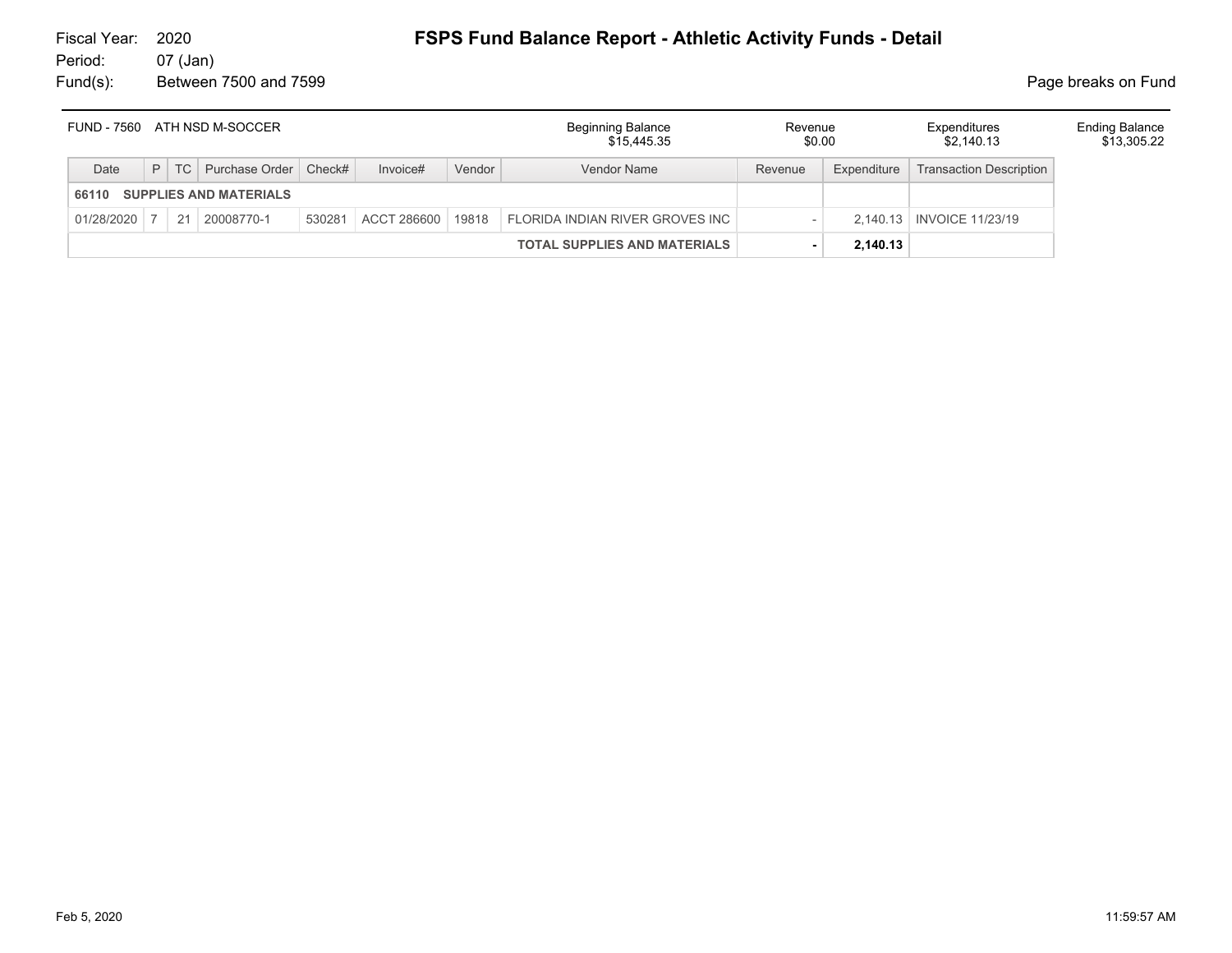| Fiscal Year:<br>Period: | 2020<br>07 (Jan)             | <b>FSPS Fund Balance Report - Athletic Activity Funds - Detail</b> |                   |                        |                                      |
|-------------------------|------------------------------|--------------------------------------------------------------------|-------------------|------------------------|--------------------------------------|
| Fund(s):                | Between 7500 and 7599        |                                                                    |                   |                        | Page breaks on Fund                  |
|                         | FUND - 7561 ATH NSD F-SOCCER | <b>Beginning Balance</b><br>\$15.477.27                            | Revenue<br>\$0.00 | Expenditures<br>\$0.00 | <b>Ending Balance</b><br>\$15.477.27 |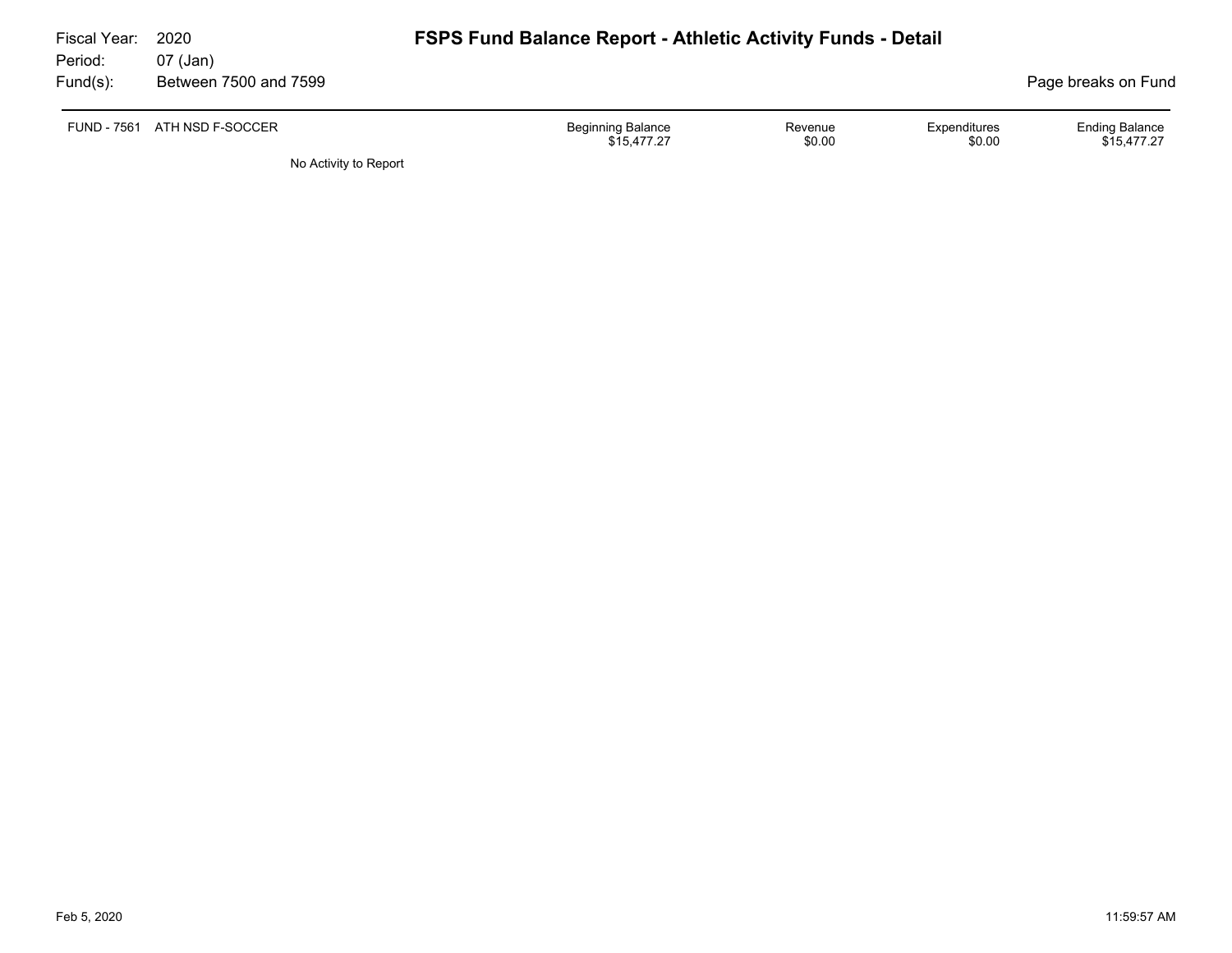| Fiscal Year:<br>Period: | 2020<br>07 (Jan)      | <b>FSPS Fund Balance Report - Athletic Activity Funds - Detail</b> |                   |                        |                                     |
|-------------------------|-----------------------|--------------------------------------------------------------------|-------------------|------------------------|-------------------------------------|
| Fund(s):                | Between 7500 and 7599 |                                                                    |                   |                        | Page breaks on Fund                 |
| FUND - 7564             | ATH NSD M-TENNIS      | <b>Beginning Balance</b><br>\$1.637.56                             | Revenue<br>\$0.00 | Expenditures<br>\$0.00 | <b>Ending Balance</b><br>\$1.637.56 |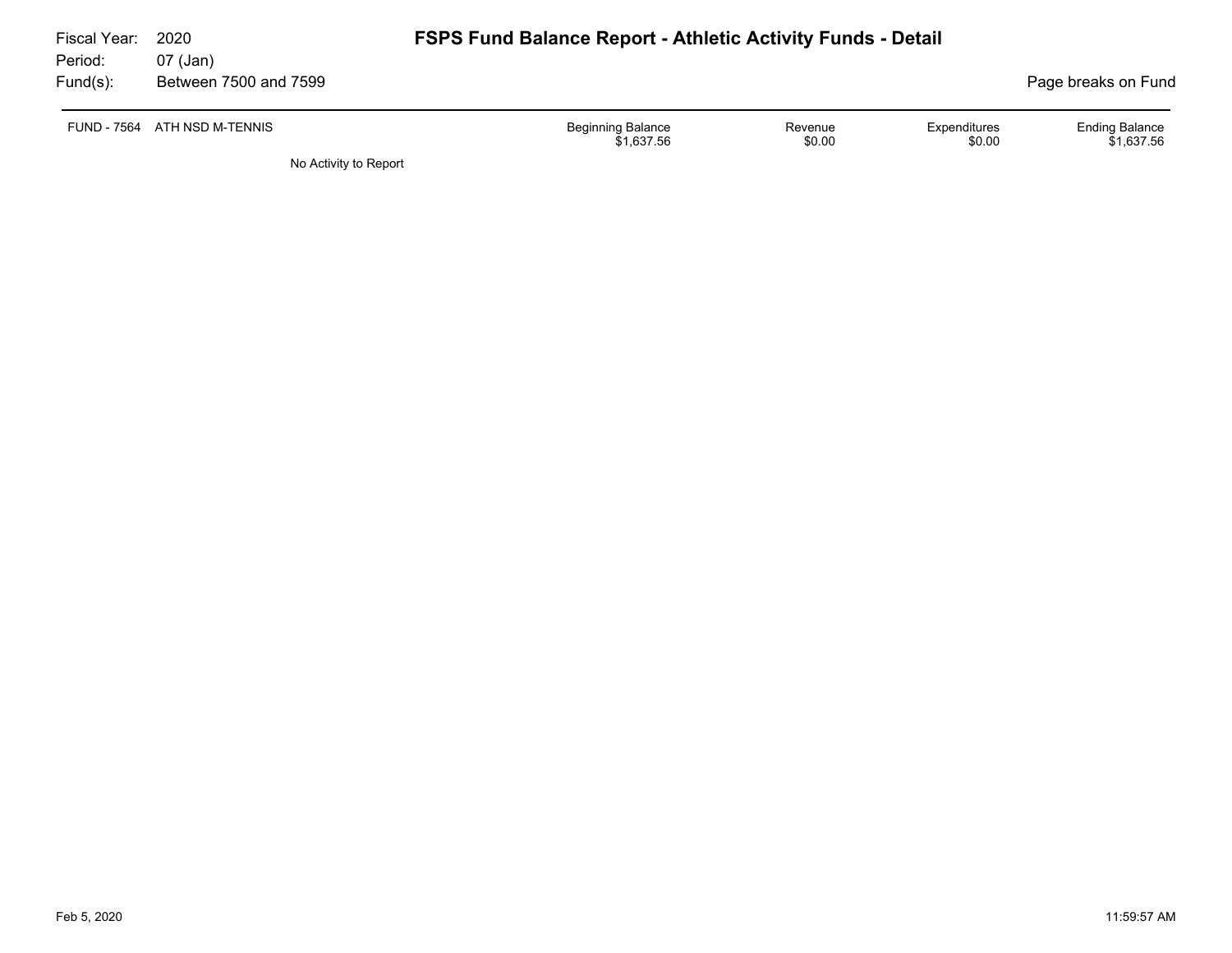| Fiscal Year:        | 2020                              | <b>FSPS Fund Balance Report - Athletic Activity Funds - Detail</b> |                   |                        |                                     |  |  |  |  |
|---------------------|-----------------------------------|--------------------------------------------------------------------|-------------------|------------------------|-------------------------------------|--|--|--|--|
| Period:<br>Fund(s): | 07 (Jan)<br>Between 7500 and 7599 |                                                                    |                   |                        | Page breaks on Fund                 |  |  |  |  |
|                     | FUND - 7565 ATH NSD F-TENNIS      | <b>Beginning Balance</b><br>\$2,000.00                             | Revenue<br>\$0.00 | Expenditures<br>\$0.00 | <b>Ending Balance</b><br>\$2,000.00 |  |  |  |  |
|                     | No Activity to Report             |                                                                    |                   |                        |                                     |  |  |  |  |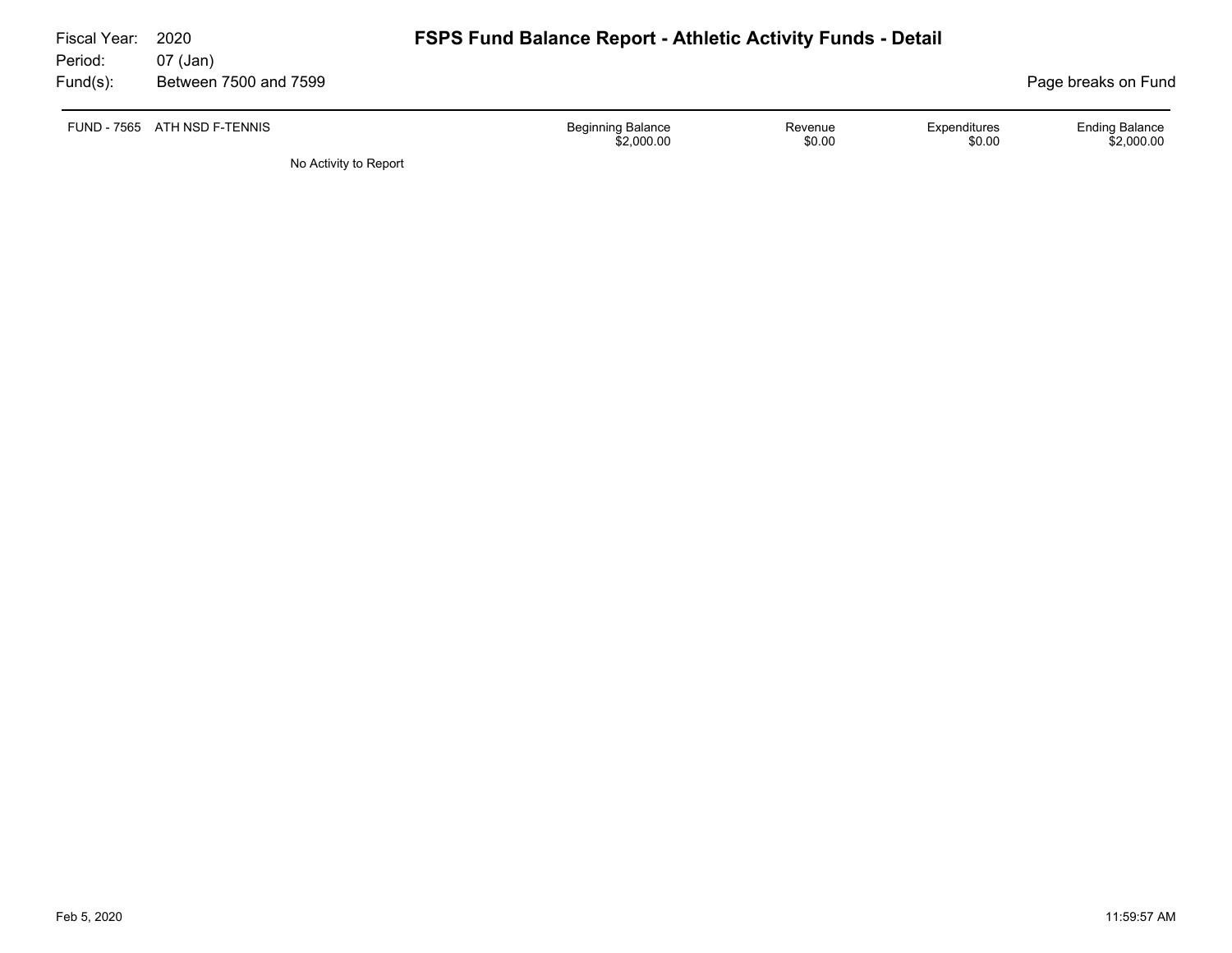# Fiscal Year: 2020 **FSPS Fund Balance Report - Athletic Activity Funds - Detail**<br>Period: 07 (Jan)

07 (Jan) Fund(s): Between 7500 and 7599 **Page breaks** on Fund

| ATH NSD M-TRACK<br><b>FUND - 7566</b> |                                     |             |                               | <b>Beginning Balance</b><br>\$3,179.70 |            | Revenue<br>\$100.00 | Expenditures<br>\$496.83        | <b>Ending Balance</b><br>\$2,782.87 |        |                                |  |
|---------------------------------------|-------------------------------------|-------------|-------------------------------|----------------------------------------|------------|---------------------|---------------------------------|-------------------------------------|--------|--------------------------------|--|
| Date                                  | P                                   | <b>TC</b>   | Purchase Order                | Check#                                 | Invoice#   | Vendor              | Vendor Name                     | Expenditure<br>Revenue              |        | <b>Transaction Description</b> |  |
| <b>SALES</b><br>17200                 |                                     |             |                               |                                        |            |                     |                                 |                                     |        |                                |  |
| 01/20/2020                            | $\overline{7}$                      | $24 \mid 0$ |                               |                                        | 267827     |                     |                                 | 100.00                              |        | NHS BOYS TRACK                 |  |
|                                       | <b>TOTAL SALES</b>                  |             |                               |                                        |            |                     |                                 | 100.00                              |        |                                |  |
| 66110                                 |                                     |             | <b>SUPPLIES AND MATERIALS</b> |                                        |            |                     |                                 |                                     |        |                                |  |
| $01/28/2020$ 7                        |                                     | $21 \mid 0$ |                               | 530376                                 | <b>ATH</b> | 526                 | SPECIAL SCHOOL DIST OF FT SMITH |                                     | 420.00 | <b>LEWIS</b>                   |  |
| 01/30/2020                            |                                     | 21          | 20008900-1                    | 530420                                 | 52902      | 6838                | <b>GRAPHIC SERVICE CO</b>       |                                     | 76.83  | INVOICE 52902                  |  |
|                                       | <b>TOTAL SUPPLIES AND MATERIALS</b> |             |                               |                                        |            |                     |                                 |                                     | 496.83 |                                |  |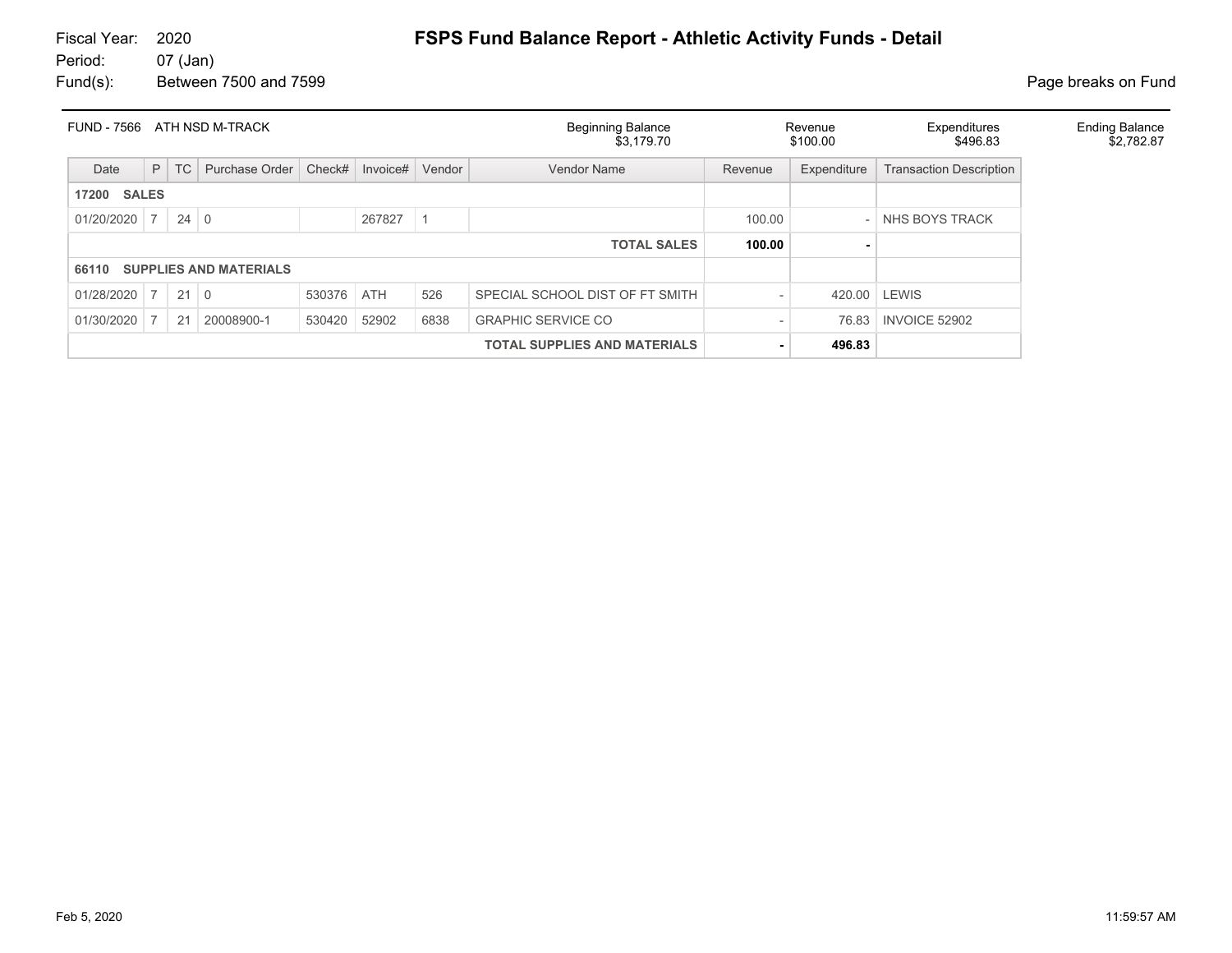| Fiscal Year:<br>Period: | 2020<br>07 (Jan)            | <b>FSPS Fund Balance Report - Athletic Activity Funds - Detail</b> |                   |                        |                                     |
|-------------------------|-----------------------------|--------------------------------------------------------------------|-------------------|------------------------|-------------------------------------|
| Fund(s):                | Between 7500 and 7599       |                                                                    |                   |                        | Page breaks on Fund                 |
|                         | FUND - 7567 ATH NSD F-TRACK | <b>Beginning Balance</b><br>\$5,350.00                             | Revenue<br>\$0.00 | Expenditures<br>\$0.00 | <b>Ending Balance</b><br>\$5,350.00 |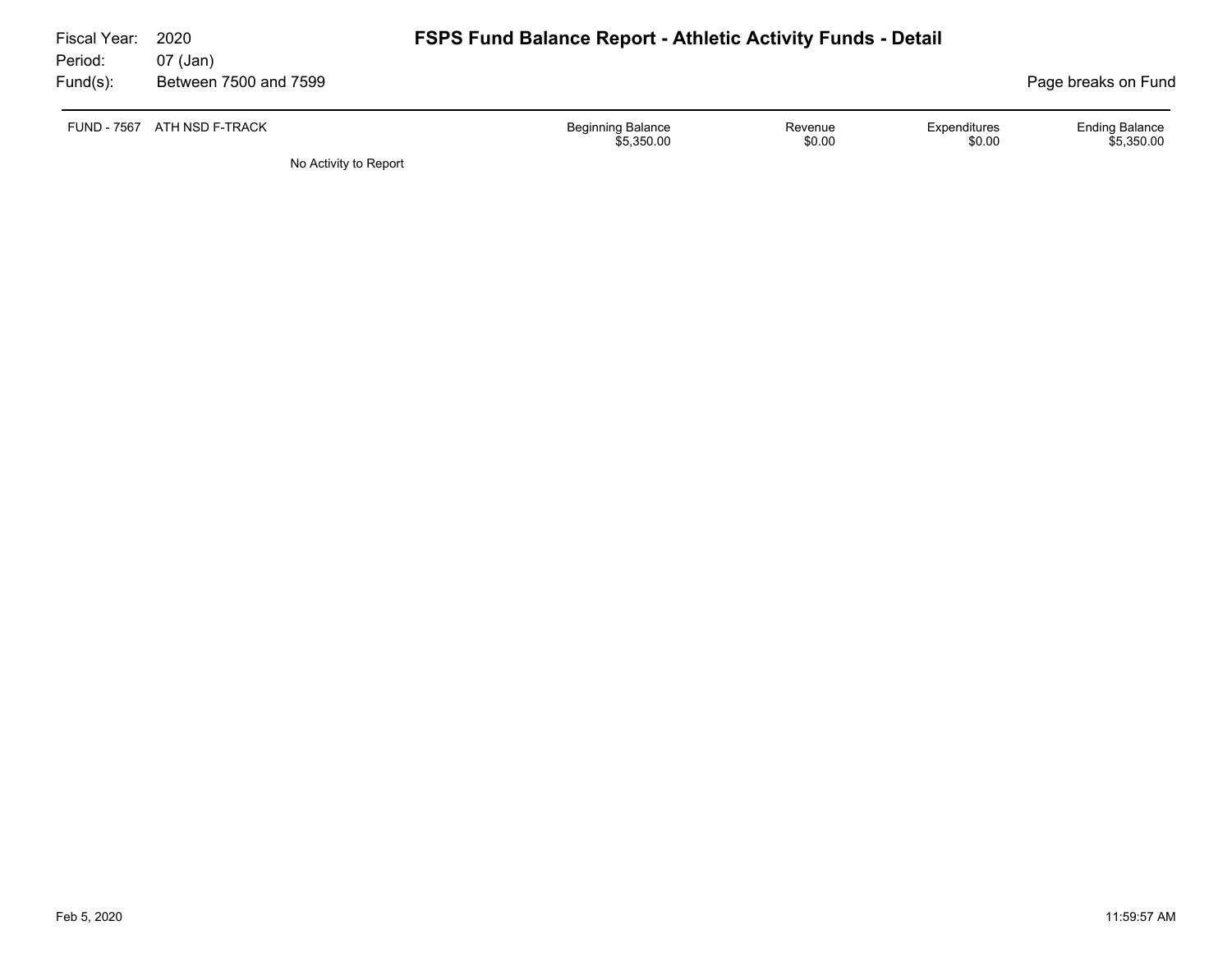| Fiscal Year:<br>Period: | 2020<br>07 (Jan)                | <b>FSPS Fund Balance Report - Athletic Activity Funds - Detail</b> |                   |                        |                                     |
|-------------------------|---------------------------------|--------------------------------------------------------------------|-------------------|------------------------|-------------------------------------|
| Fund(s):                | Between 7500 and 7599           |                                                                    |                   |                        | Page breaks on Fund                 |
|                         | FUND - 7568 ATH NSD M-WRESTLING | <b>Beginning Balance</b><br>\$1.094.08                             | Revenue<br>\$0.00 | Expenditures<br>\$0.00 | <b>Ending Balance</b><br>\$1.094.08 |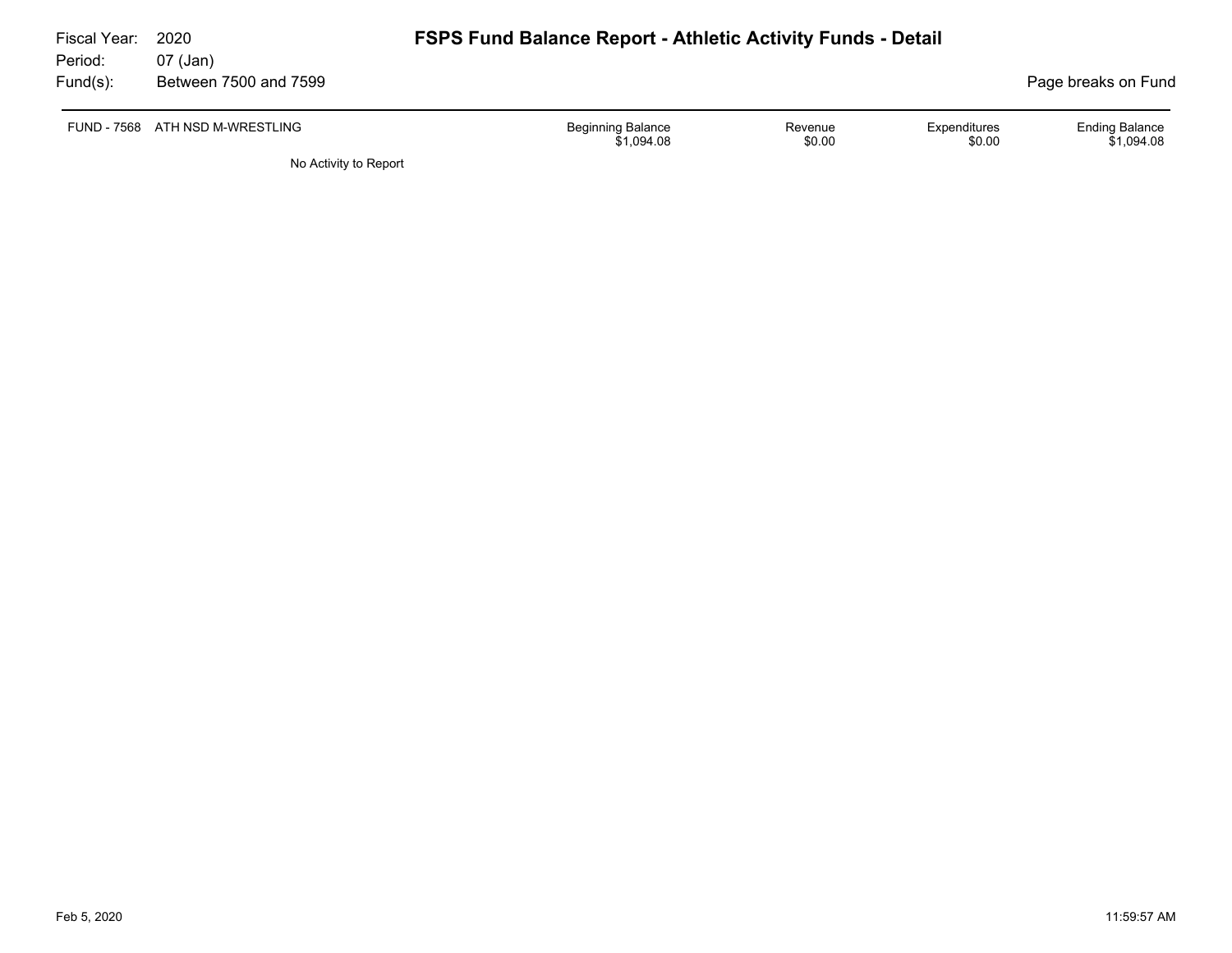| Fiscal Year:<br>Period: | 2020<br>07 (Jan)             | <b>FSPS Fund Balance Report - Athletic Activity Funds - Detail</b> |                   |                        |                                      |
|-------------------------|------------------------------|--------------------------------------------------------------------|-------------------|------------------------|--------------------------------------|
| $Fund(s)$ :             | Between 7500 and 7599        |                                                                    |                   |                        | Page breaks on Fund                  |
|                         | FUND - 7569 ATH NSD PROGRAMS | <b>Beginning Balance</b><br>\$11,473.58                            | Revenue<br>\$0.00 | Expenditures<br>\$0.00 | <b>Ending Balance</b><br>\$11,473.58 |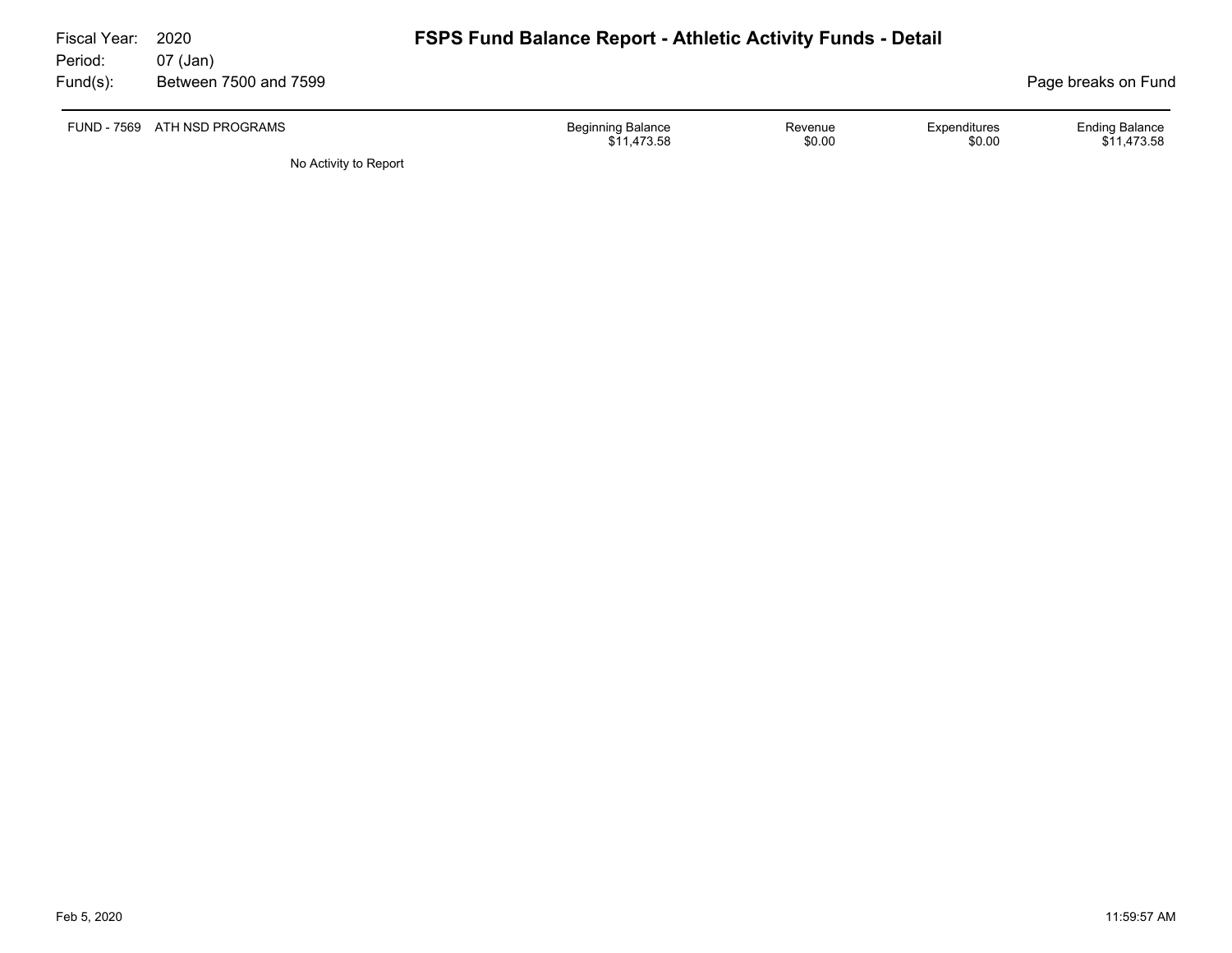#### 07 (Jan) Fund(s): Between 7500 and 7599 **Page breaks** on Fund

| FUND - 7573 ATH NSD DRILLTEAM       |  |    | <b>Beginning Balance</b>              | (\$18, 126.46) |  | Revenue<br>\$0.00 | Expenditures<br>\$131.70  | <b>Ending Balance</b><br>(\$18,258.16) |             |                                |  |  |
|-------------------------------------|--|----|---------------------------------------|----------------|--|-------------------|---------------------------|----------------------------------------|-------------|--------------------------------|--|--|
| Date                                |  |    | $P$ TC Purchase Order Check# Invoice# |                |  | Vendor            | Vendor Name               | Revenue                                | Expenditure | <b>Transaction Description</b> |  |  |
| 66110                               |  |    | <b>SUPPLIES AND MATERIALS</b>         |                |  |                   |                           |                                        |             |                                |  |  |
| 01/17/2020                          |  | 21 | 20008424-1                            | 530046 3824    |  | 13194             | <b>EXCEED ENTERPRISES</b> |                                        |             | 131.70   INVOICE 3824          |  |  |
| <b>TOTAL SUPPLIES AND MATERIALS</b> |  |    |                                       |                |  |                   |                           | 131.70                                 |             |                                |  |  |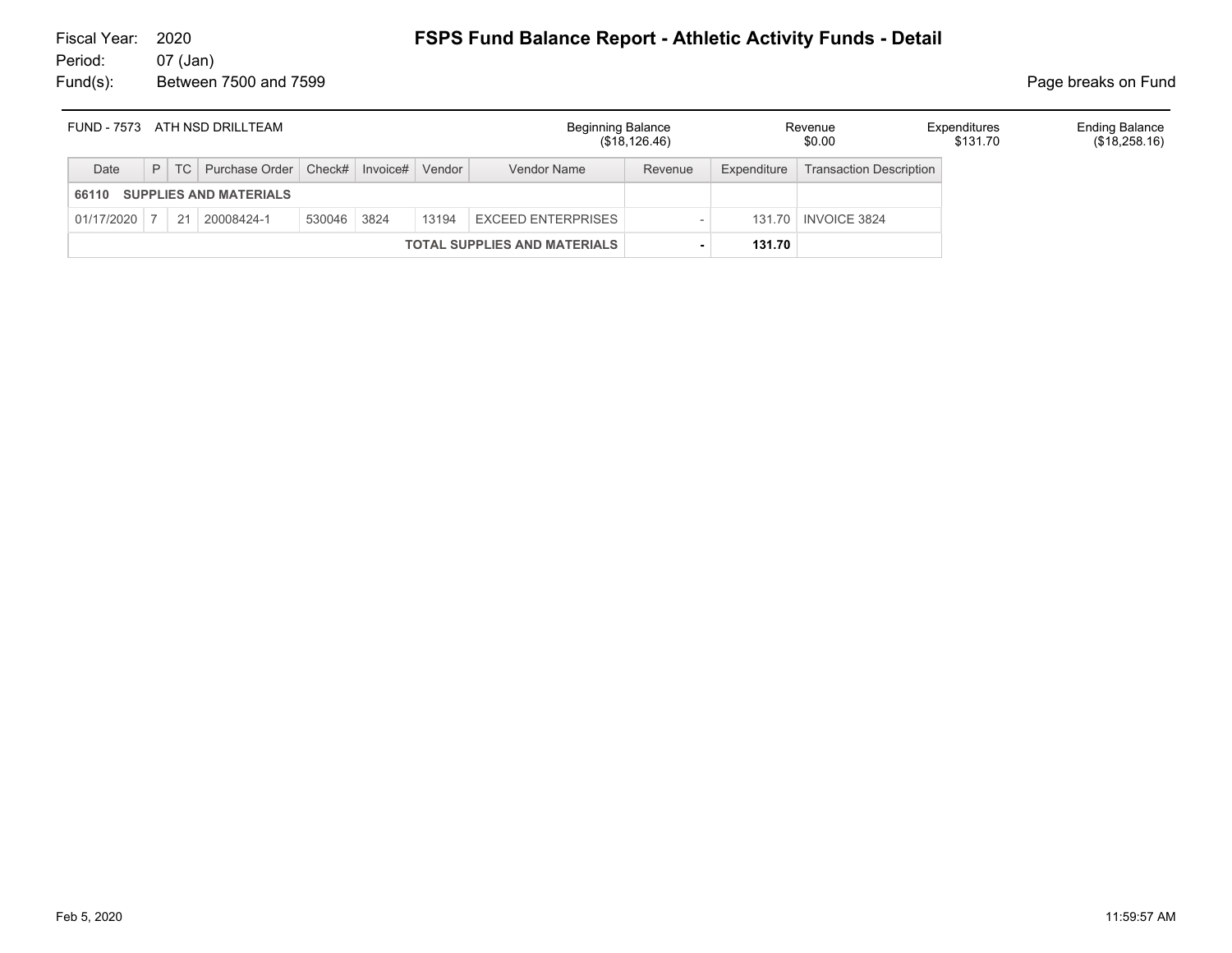# Fiscal Year: 2020 **FSPS Fund Balance Report - Athletic Activity Funds - Detail**<br>Period: 07 (Jan)

07 (Jan) Fund(s): Between 7500 and 7599 **Page breaks** on Fund

| ATH NSD CHEERLEADING<br>FUND - 7574 |                                       |             |                                    |  | <b>Beginning Balance</b><br>(\$19,000.75) |        | Revenue<br>\$763.00 | Expenditures<br>\$0.00 | <b>Ending Balance</b><br>(\$18,237.75) |                                |  |  |
|-------------------------------------|---------------------------------------|-------------|------------------------------------|--|-------------------------------------------|--------|---------------------|------------------------|----------------------------------------|--------------------------------|--|--|
| Date                                | P                                     | TC          | Purchase Order   Check#   Invoice# |  |                                           | Vendor | Vendor Name         | Revenue                | Expenditure                            | <b>Transaction Description</b> |  |  |
| ORG MEMBERSHIP DUES/FEES<br>17300   |                                       |             |                                    |  |                                           |        |                     |                        |                                        |                                |  |  |
| 01/20/2020                          |                                       | $24 \mid 0$ |                                    |  | 267826                                    |        |                     | 300.00                 |                                        | - NHS CHEER                    |  |  |
| 01/28/2020                          |                                       | $24 \mid 0$ |                                    |  | 270229                                    |        |                     | 463.00                 |                                        | - NHS CHEER                    |  |  |
|                                     | <b>TOTAL ORG MEMBERSHIP DUES/FEES</b> |             |                                    |  |                                           |        | 763.00              |                        |                                        |                                |  |  |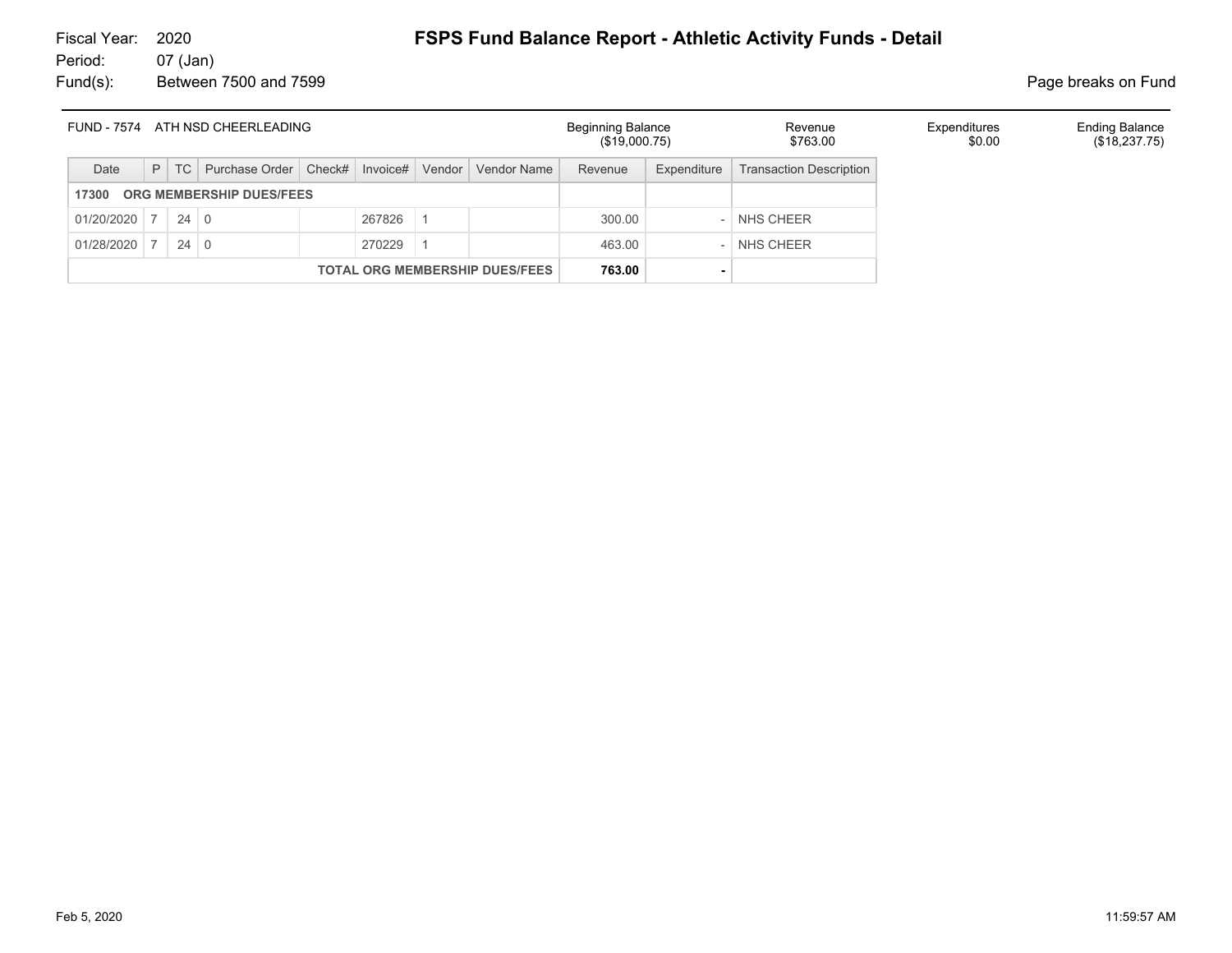#### 07 (Jan) Fund(s): Between 7500 and 7599 **Page breaks** on Fund

|            |                |             | FUND - 7575 ATH SSD DRILL TEAM |        |                   |                | <b>Beginning Balance</b><br>\$28,953.92 | Revenue<br>\$1,169.07 |             | Expenditures<br>\$2,849.04     | <b>Ending Balance</b><br>\$27,273.95 |
|------------|----------------|-------------|--------------------------------|--------|-------------------|----------------|-----------------------------------------|-----------------------|-------------|--------------------------------|--------------------------------------|
| Date       | P              | TC          | Purchase Order                 | Check# | Invoice#          | Vendor         | <b>Vendor Name</b>                      | Revenue               | Expenditure | <b>Transaction Description</b> |                                      |
| 17300      |                |             | ORG MEMBERSHIP DUES/FEES       |        |                   |                |                                         |                       |             |                                |                                      |
| 01/28/2020 | $\vert$ 7      | $24 \mid 0$ |                                |        | 267838            | $\overline{1}$ |                                         | 1.169.07              |             | <b>SHS DRILL TEAM</b>          |                                      |
|            |                |             |                                |        |                   |                | <b>TOTAL ORG MEMBERSHIP DUES/FEES</b>   | 1,169.07              |             |                                |                                      |
| 66110      |                |             | <b>SUPPLIES AND MATERIALS</b>  |        |                   |                |                                         |                       |             |                                |                                      |
| 01/13/2020 | $\overline{7}$ | 21          | 20008294-1                     | 529845 | 214255            | 2644           | SWEET BAY COFFEE COMPANY                |                       | 51.71       | <b>INVOICE 214255</b>          |                                      |
| 01/14/2020 | 7              | 21          | 0                              | 529840 | <b>ATH</b>        | 526            | SPECIAL SCHOOL DIST OF FT SMITH         |                       | 315.00      | WEEK                           |                                      |
| 01/17/2020 |                | 21          | 20008304-1                     | 529905 | 60268 60270       | 153            | ATLAS UNIFORMS SALES INC                |                       | 279.86      | <b>INVOICE 60268</b>           |                                      |
| 01/17/2020 | 7              | 21          | 20008304-2                     | 529905 | 60268 60270       | 153            | ATLAS UNIFORMS SALES INC                |                       | 112.49      | <b>INVOICE 60270</b>           |                                      |
| 01/17/2020 |                | 21          | 20008432-1                     | 529906 | 60893 61645-51-69 | 153            | ATLAS UNIFORMS SALES INC                |                       | 118.53      | <b>INVOICE 60893</b>           |                                      |
| 01/17/2020 | 7              | 21          | 20008432-2                     | 529906 | 60893 61645-51-69 | 153            | ATLAS UNIFORMS SALES INC                |                       | 209.62      | <b>INVOICE 61645</b>           |                                      |
| 01/17/2020 | 7              | 21          | 20008432-3                     | 529906 | 60893 61645-51-69 | 153            | ATLAS UNIFORMS SALES INC                |                       | 406.08      | <b>INVOICE 61651</b>           |                                      |
| 01/17/2020 |                | 21          | 20008432-4                     | 529906 | 60893 61645-51-69 | 153            | ATLAS UNIFORMS SALES INC                |                       | 485.10      | INVOICE 61669                  |                                      |
| 01/28/2020 | $\overline{7}$ | 21          | $\Omega$                       | 530376 | <b>ATH</b>        | 526            | SPECIAL SCHOOL DIST OF FT SMITH         |                       | 698.45      | PRESSLEY                       |                                      |
| 01/30/2020 |                | 21          | 20008955-1                     | 530438 | 86700296          | 590            | <b>VARSITY SPIRIT</b>                   |                       | 43.05       | <b>INVOICE 86700296</b>        |                                      |
| 01/30/2020 |                | 21          | 20008955-1                     | 530438 | 86700297          | 590            | <b>VARSITY SPIRIT</b>                   |                       | 43.05       | <b>INVOICE 86700296</b>        |                                      |
| 01/30/2020 | 7              | 21          | 20008955-2                     | 530438 | 86700296          | 590            | <b>VARSITY SPIRIT</b>                   |                       | 43.05       | <b>INVOICE 86700296</b>        |                                      |
| 01/30/2020 | 7              | 21          | 20008955-2                     | 530438 | 86700297          | 590            | <b>VARSITY SPIRIT</b>                   |                       | 43.05       | <b>INVOICE 86700296</b>        |                                      |
|            |                |             |                                |        |                   |                | <b>TOTAL SUPPLIES AND MATERIALS</b>     |                       | 2,849.04    |                                |                                      |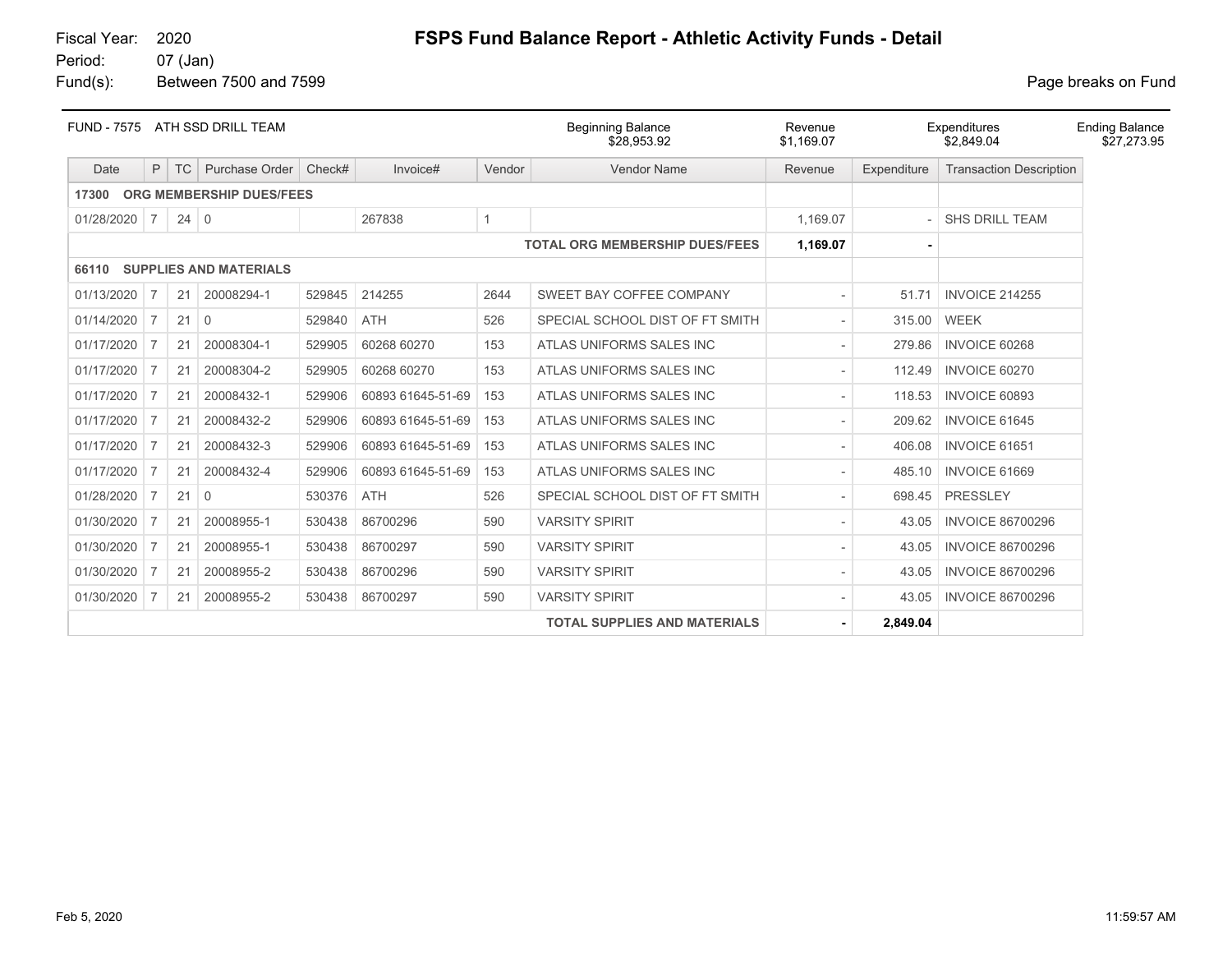07 (Jan) Fund(s): Between 7500 and 7599 **Page breaks** on Fund

| <b>FUND - 7576</b>    | ATH SSD CHEERLEADING                |             |                               |        |                        |        | <b>Beginning Balance</b><br>\$6,023.97 | Revenue<br>\$13,409.00 | Expenditures<br>\$28,717.47 | <b>Ending Balance</b><br>(\$9,284.50) |
|-----------------------|-------------------------------------|-------------|-------------------------------|--------|------------------------|--------|----------------------------------------|------------------------|-----------------------------|---------------------------------------|
| Date                  | P                                   | <b>TC</b>   | Purchase<br>Order             | Check# | Invoice#               | Vendor | Vendor Name                            | Revenue                | Expenditure                 | <b>Transaction Description</b>        |
| <b>SALES</b><br>17200 |                                     |             |                               |        |                        |        |                                        |                        |                             |                                       |
| 01/28/2020            | $\overline{7}$                      | $24 \mid 0$ |                               |        | 270227                 |        |                                        | 1,100.00               |                             | <b>SHS CHEER</b>                      |
| 01/28/2020            | $\overline{7}$                      | 24          | $\overline{0}$                |        | 270228                 |        |                                        | 750.00                 |                             | <b>SHS CHEER</b>                      |
| 01/28/2020            | $\overline{7}$                      | $24 \mid 0$ |                               |        | 267836                 |        |                                        | 5,960.00               |                             | <b>SHS CHEER</b>                      |
| 01/28/2020            | $7 \frac{1}{2}$                     | $24 \mid 0$ |                               |        | 567837                 |        |                                        | 5,599.00               |                             | <b>SHS CHEER</b>                      |
|                       |                                     |             |                               |        |                        |        | <b>TOTAL SALES</b>                     | 13,409.00              |                             |                                       |
| 66110                 |                                     |             | <b>SUPPLIES AND MATERIALS</b> |        |                        |        |                                        |                        |                             |                                       |
| 01/02/2020            | 7                                   | 21          | 20007937-1                    | 529410 | <b>122019 SHS ATHL</b> | 20015  | THE HOTEL HOT SPRINGS                  |                        | 1,261.91                    | <b>INVOICE FOR 12/20/19</b>           |
| 01/13/2020            | 7                                   | 21          | 20008299-1                    | 529683 | REG0010589444          | 21887  | UNIVERSAL CHEERLEADERS ASSOC           |                        | 16,332.00                   | <b>INVOICE REG 0010589444</b>         |
| 01/14/2020            | $\overline{7}$                      | 21          | $\overline{0}$                | 529840 | ATH                    | 526    | SPECIAL SCHOOL DIST OF FT SMITH        |                        | 574.03                      | <b>CLIFTON</b>                        |
| 01/17/2020            | 7                                   | 21          | 20008522-1                    | 529897 | SHS NATL COMPETITION   | 20970  | ALLEGIANT TRAVEL PACKAGE ON-LINE       |                        | 9.570.75                    | <b>INVOICE FOR AIRFARE FOR D</b>      |
| 01/23/2020            | $\overline{7}$                      | 21          | 20008299-2                    | 530224 | REG0010589444          | 21887  | UNIVERSAL CHEERLEADERS ASSOC           |                        | 585.00                      | LINE ADDED PER J.MOIR                 |
| 01/30/2020            | $\overline{7}$                      | 21          | 20008956-1                    | 530438 | 86700288               | 590    | <b>VARSITY SPIRIT</b>                  |                        | 393.78                      | <b>INVOICE 86700288</b>               |
|                       | <b>TOTAL SUPPLIES AND MATERIALS</b> |             |                               |        |                        |        |                                        |                        | 28,717.47                   |                                       |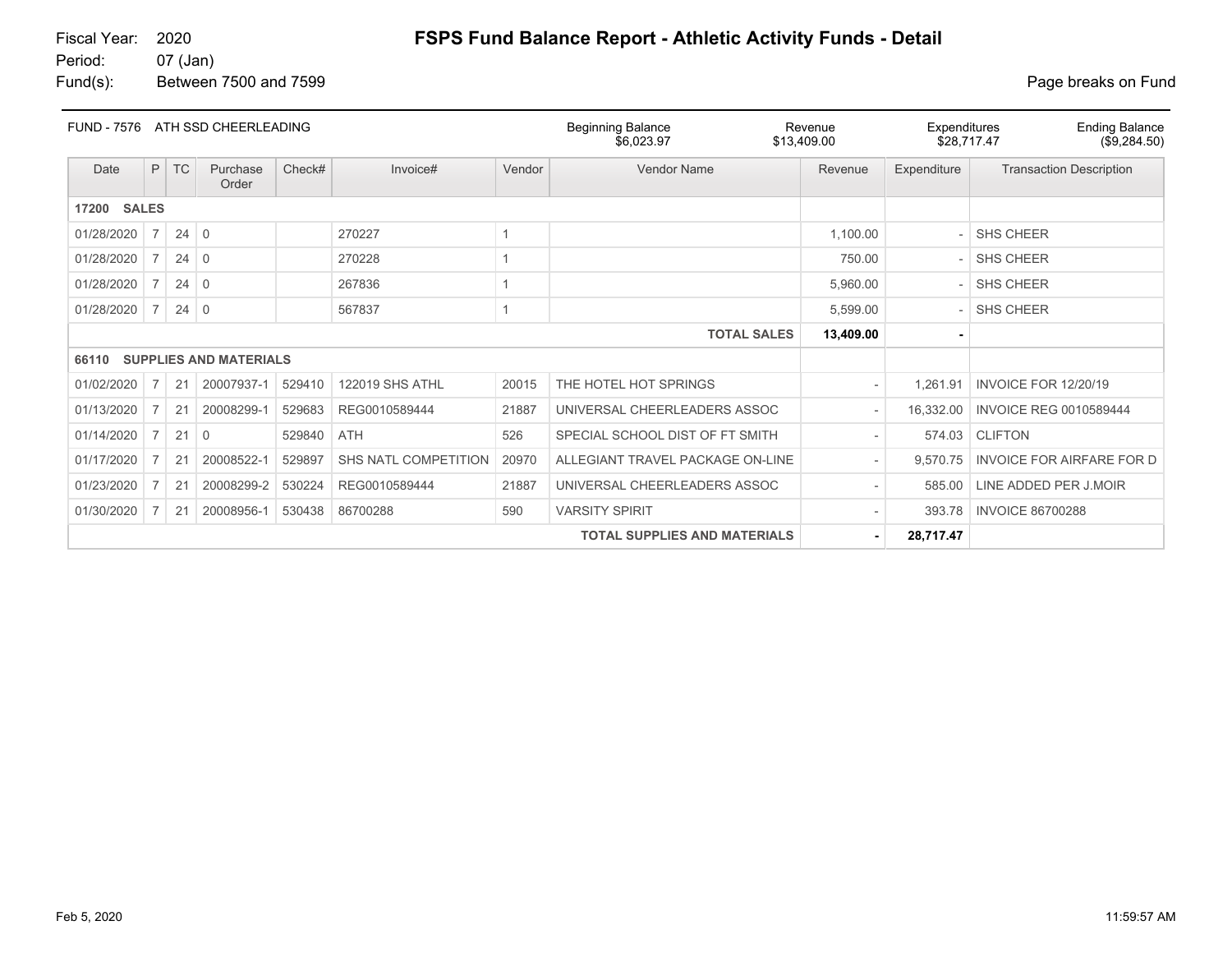| Fiscal Year:<br>Period: | 2020<br>07 (Jan)               | <b>FSPS Fund Balance Report - Athletic Activity Funds - Detail</b> |                   |                        |                                         |
|-------------------------|--------------------------------|--------------------------------------------------------------------|-------------------|------------------------|-----------------------------------------|
| Fund(s):                | Between 7500 and 7599          |                                                                    |                   |                        | Page breaks on Fund                     |
|                         | FUND - 7580 ATH SSD M-FOOTBALL | <b>Beginning Balance</b><br>(\$8,269.74)                           | Revenue<br>\$0.00 | Expenditures<br>\$0.00 | <b>Ending Balance</b><br>$(\$8,269.74)$ |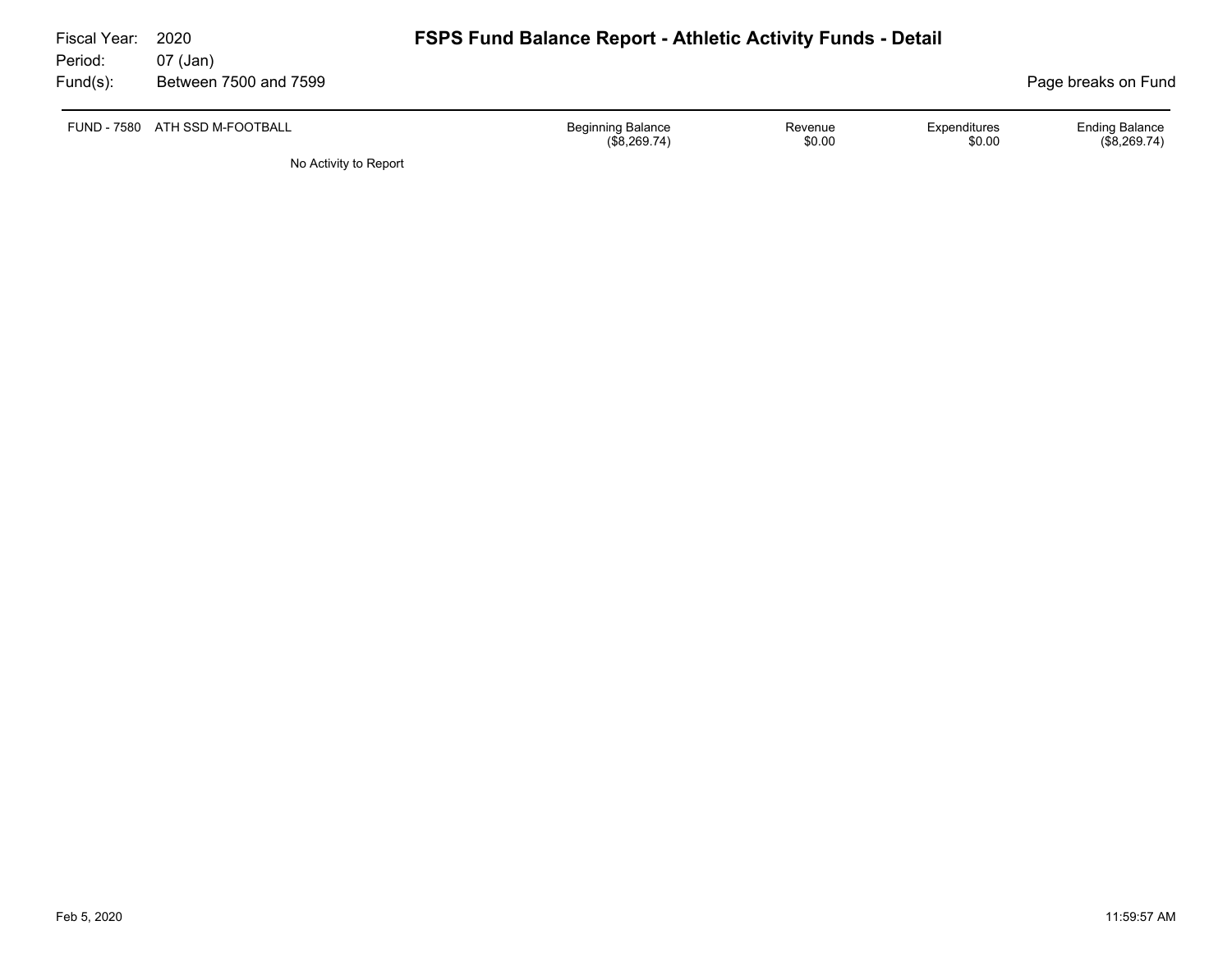# Fiscal Year: 2020 **FSPS Fund Balance Report - Athletic Activity Funds - Detail**<br>Period: 07 (Jan)

07 (Jan) Fund(s): Between 7500 and 7599 **Page breaks** on Fund

| <b>FUND - 7581</b><br>ATH SSD F-VOLLEYBALL |                                     |           |                |        |                  | <b>Beginning Balance</b><br>\$6,424.08 |               | Revenue<br>\$0.00        | Expenditures<br>\$1,742.32 | <b>Ending Balance</b><br>\$4,681.76 |  |  |
|--------------------------------------------|-------------------------------------|-----------|----------------|--------|------------------|----------------------------------------|---------------|--------------------------|----------------------------|-------------------------------------|--|--|
| Date                                       | P                                   | <b>TC</b> | Purchase Order | Check# | Invoice#         | Vendor                                 | Vendor Name   | Revenue                  | Expenditure                | <b>Transaction Description</b>      |  |  |
| <b>SUPPLIES AND MATERIALS</b><br>66110     |                                     |           |                |        |                  |                                        |               |                          |                            |                                     |  |  |
| 01/17/2020                                 |                                     | 21        | 20008429-3     | 529992 | 19204-11-06      | 6814                                   | A PRINT ABOVE | $\qquad \qquad$          | 80.80                      | <b>INVOICE 19180-09-16</b>          |  |  |
| 01/17/2020                                 |                                     | 21        | 20008429-3     | 529992 | 19179-09-16 6814 |                                        | A PRINT ABOVE | $\overline{\phantom{a}}$ | 269.34                     | <b>INVOICE 19180-09-16</b>          |  |  |
| 01/17/2020                                 |                                     | 21        | 20008429-3     | 529992 | 20004-01-03      | 6814                                   | A PRINT ABOVE | $\qquad \qquad$          | 404.52                     | INVOICE 19180-09-16                 |  |  |
| 01/17/2020                                 |                                     | 21        | 20008429-3     | 529992 | 19180-09-16 6814 |                                        | A PRINT ABOVE | $\overline{\phantom{0}}$ | 987.66                     | <b>INVOICE 19180-09-16</b>          |  |  |
|                                            | <b>TOTAL SUPPLIES AND MATERIALS</b> |           |                |        |                  |                                        |               |                          | 1,742.32                   |                                     |  |  |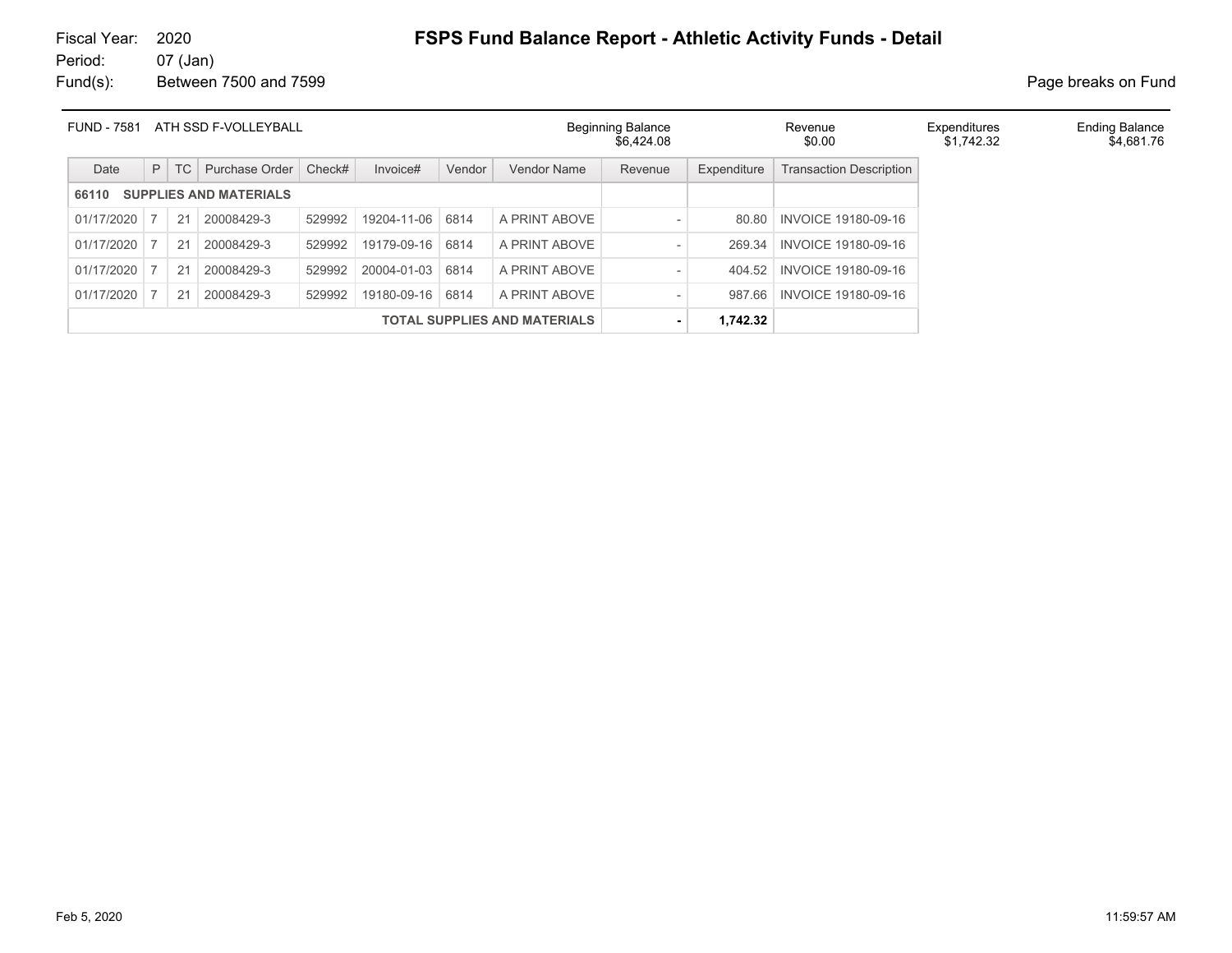#### 07 (Jan)

Fund(s): Between 7500 and 7599 **Page breaks** on Fund

| FUND - 7582 |                                     |    | ATH SSD M-BASKETBALL          |        |            |        | <b>Beginning Balance</b><br>\$4,495.14 |         | Revenue<br>\$0.00 | Expenditures<br>\$167.77       | <b>Ending Balance</b><br>\$4,327.37 |
|-------------|-------------------------------------|----|-------------------------------|--------|------------|--------|----------------------------------------|---------|-------------------|--------------------------------|-------------------------------------|
| Date        | P                                   | TC | Purchase Order                | Check# | Invoice#   | Vendor | <b>Vendor Name</b>                     | Revenue | Expenditure       | <b>Transaction Description</b> |                                     |
| 66110       |                                     |    | <b>SUPPLIES AND MATERIALS</b> |        |            |        |                                        |         |                   |                                |                                     |
| 01/17/2020  |                                     | 21 | 20008420-2                    | 529896 | 59014      | 10850  | ABC PRINTING & GRAPHICS                |         | 5.70              | INVOICE 59014                  |                                     |
| 01/17/2020  |                                     | 21 | 20008420-2                    | 529896 | 59082      | 10850  | ABC PRINTING & GRAPHICS                |         | 17.10             | <b>INVOICE 59014</b>           |                                     |
| 01/17/2020  |                                     | 21 | 20008420-2                    | 529896 | 58940      | 10850  | ABC PRINTING & GRAPHICS                |         | 27.37             | <b>INVOICE 59014</b>           |                                     |
| 01/17/2020  |                                     | 21 | 20008420-5                    | 529896 | 59223      | 10850  | ABC PRINTING & GRAPHICS                |         | 0.93              | <b>INVOICE 59222</b>           |                                     |
| 01/17/2020  |                                     | 21 | 20008420-5                    | 529896 | 59222      | 10850  | ABC PRINTING & GRAPHICS                |         | 1.43              | <b>INVOICE 59222</b>           |                                     |
| 01/17/2020  |                                     | 21 | 20008420-5                    | 529896 | 59014      | 10850  | ABC PRINTING & GRAPHICS                |         | 2.85              | INVOICE 59222                  |                                     |
| 01/17/2020  | -7                                  | 21 | 20008420-5                    | 529896 | 59082      | 10850  | ABC PRINTING & GRAPHICS                |         | 8.55              | INVOICE 59222                  |                                     |
| 01/17/2020  |                                     | 21 | 20008420-5                    | 529896 | 58940      | 10850  | ABC PRINTING & GRAPHICS                |         | 13.68             | INVOICE 59222                  |                                     |
| 01/17/2020  |                                     | 21 | 20008300-1                    | 529919 | 010920 SHS | 8149   | <b>DOMINO'S PIZZA</b>                  |         | 85.46             | <b>PIZZA ORDER</b>             |                                     |
| 01/17/2020  |                                     | 21 | 20008420-2                    | 529896 | 59223      | 10850  | ABC PRINTING & GRAPHICS                |         | 1.85              | <b>INVOICE 59014</b>           |                                     |
| 01/17/2020  |                                     | 21 | 20008420-2                    | 529896 | 59222      | 10850  | ABC PRINTING & GRAPHICS                |         | 2.85              | <b>INVOICE 59014</b>           |                                     |
|             | <b>TOTAL SUPPLIES AND MATERIALS</b> |    |                               |        |            |        |                                        |         | 167.77            |                                |                                     |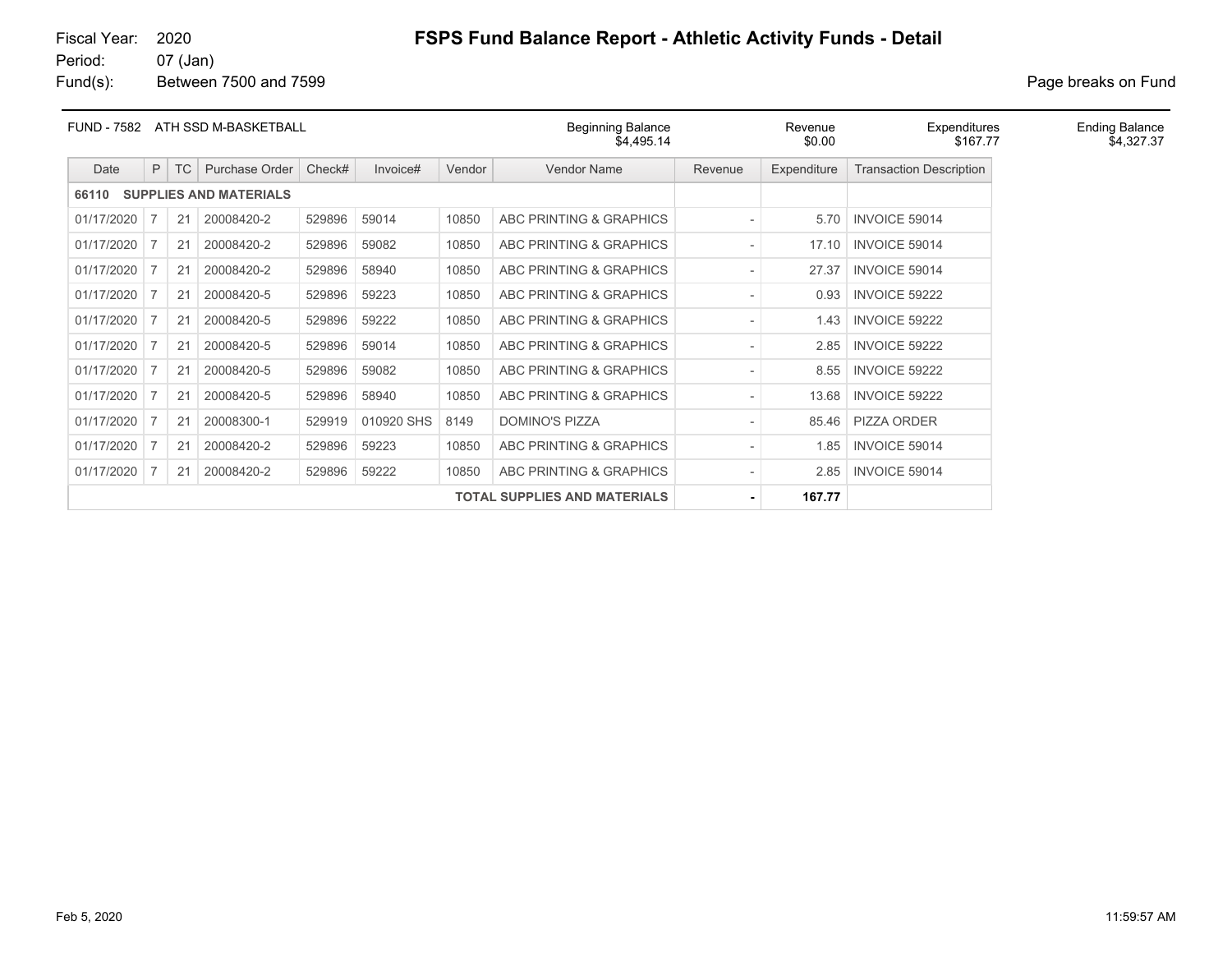07 (Jan)

# Fiscal Year: 2020 **FSPS Fund Balance Report - Athletic Activity Funds - Detail**<br>Period: 07 (Jan)

Fund(s): Between 7500 and 7599 **Page breaks** on Fund

| <b>FUND - 7583</b> |                                     |             | ATH SSD F-BASKETBALL |        |            |             | <b>Beginning Balance</b><br>\$4.789.16 |         | Revenue<br>\$829.98 | Expenditures<br>\$161.20       | <b>Ending Balance</b><br>\$5,457.94 |
|--------------------|-------------------------------------|-------------|----------------------|--------|------------|-------------|----------------------------------------|---------|---------------------|--------------------------------|-------------------------------------|
| Date               | P.                                  | TC          | Purchase Order       | Check# | Invoice#   | Vendor      | Vendor Name                            | Revenue | Expenditure         | <b>Transaction Description</b> |                                     |
| <b>17200 SALES</b> |                                     |             |                      |        |            |             |                                        |         |                     |                                |                                     |
| 01/28/2020         | $\overline{7}$                      | $24 \mid 0$ |                      |        | 267834     | $\mathbf 1$ |                                        | 829.98  |                     | <b>SHS GIRLS BASKETBALL</b>    |                                     |
|                    |                                     |             |                      |        |            |             | <b>TOTAL SALES</b>                     | 829.98  |                     |                                |                                     |
| 66110              | <b>SUPPLIES AND MATERIALS</b>       |             |                      |        |            |             |                                        |         |                     |                                |                                     |
| 01/17/2020         | 7                                   | 21          | 20008420-2           | 529896 | 59222      | 10850       | ABC PRINTING & GRAPHICS                |         | 2.85                | <b>INVOICE 59014</b>           |                                     |
| 01/17/2020         | $\overline{7}$                      | 21          | 20008420-2           | 529896 | 59014      | 10850       | ABC PRINTING & GRAPHICS                |         | 5.70                | INVOICE 59014                  |                                     |
| 01/17/2020         | $\overline{7}$                      | 21          | 20008420-2           | 529896 | 59082      | 10850       | ABC PRINTING & GRAPHICS                |         | 17.10               | INVOICE 59014                  |                                     |
| 01/17/2020         | $\overline{7}$                      | 21          | 20008420-2           | 529896 | 58940      | 10850       | ABC PRINTING & GRAPHICS                |         | 27.37               | INVOICE 59014                  |                                     |
| 01/17/2020         | 7                                   | 21          | 20008420-5           | 529896 | 59223      | 10850       | ABC PRINTING & GRAPHICS                |         | 0.93                | <b>INVOICE 59222</b>           |                                     |
| 01/17/2020         | 7                                   | 21          | 20008420-5           | 529896 | 59222      | 10850       | ABC PRINTING & GRAPHICS                |         | 1.43                | INVOICE 59222                  |                                     |
| 01/17/2020         | 7                                   | 21          | 20008420-5           | 529896 | 59014      | 10850       | ABC PRINTING & GRAPHICS                |         | 2.85                | INVOICE 59222                  |                                     |
| 01/17/2020         | 7                                   | 21          | 20008420-5           | 529896 | 59082      | 10850       | ABC PRINTING & GRAPHICS                |         | 8.55                | <b>INVOICE 59222</b>           |                                     |
| 01/17/2020         | 7                                   | 21          | 20008420-5           | 529896 | 58940      | 10850       | ABC PRINTING & GRAPHICS                |         | 13.68               | INVOICE 59222                  |                                     |
| 01/17/2020         | 7                                   | 21          | 20008300-2           | 529919 | 010920 SHS | 8149        | <b>DOMINO'S PIZZA</b>                  |         | 78.89               | <b>PIZZA ORDER</b>             |                                     |
| 01/17/2020         | 7                                   | 21          | 20008420-2           | 529896 | 59223      | 10850       | ABC PRINTING & GRAPHICS                |         | 1.85                | INVOICE 59014                  |                                     |
|                    | <b>TOTAL SUPPLIES AND MATERIALS</b> |             |                      |        |            |             |                                        | 161.20  |                     |                                |                                     |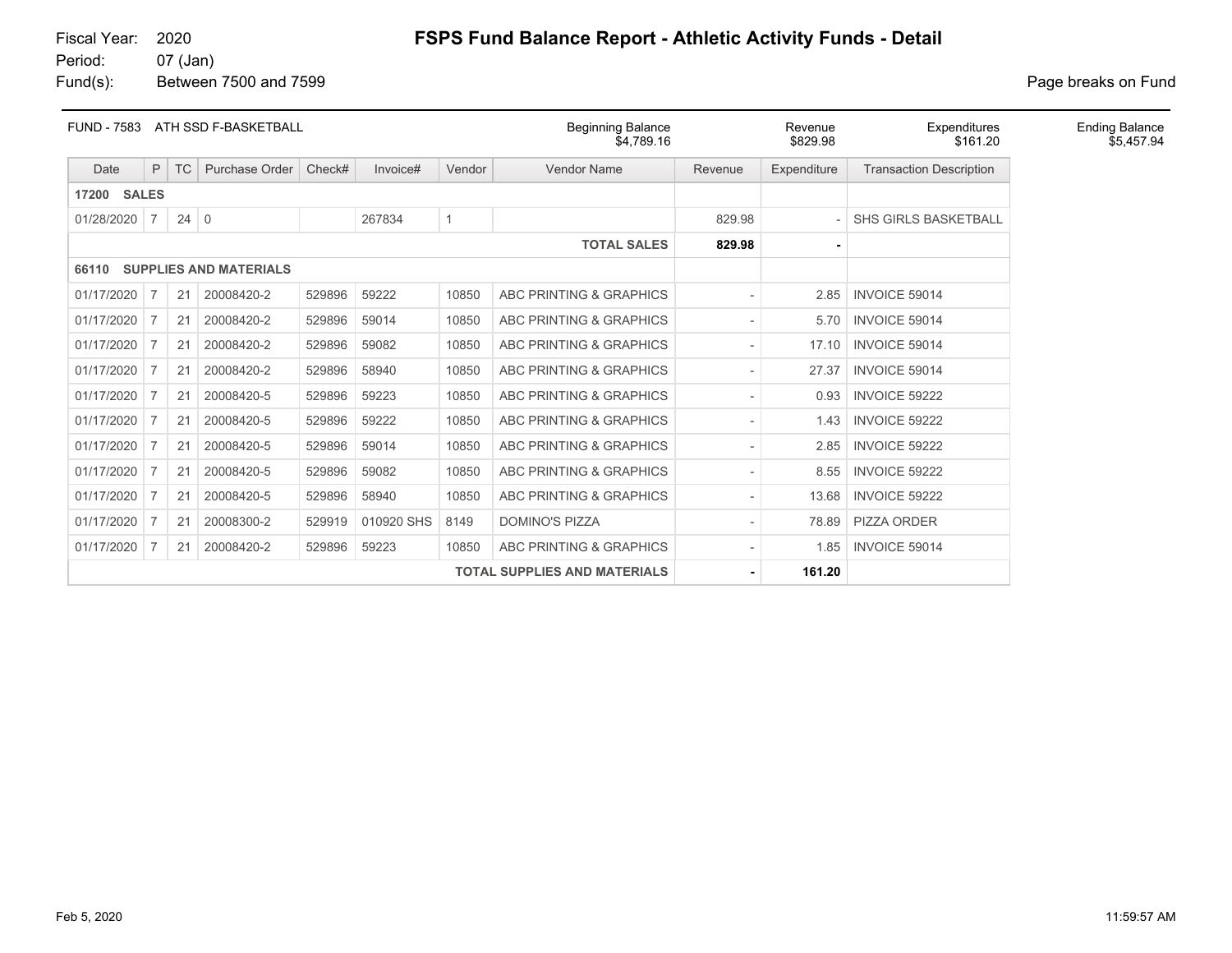#### 07 (Jan) Fund(s): Between 7500 and 7599 **Page breaks** on Fund

| FUND - 7584 |                                     |           | ATH SSD M-BASEBALL |        |                     |        | Beginning Balance<br>\$19,740.97    | Revenue<br>\$0.00 |             | <b>Ending Balance</b><br>Expenditures<br>\$13,530.90<br>\$6.210.07 |
|-------------|-------------------------------------|-----------|--------------------|--------|---------------------|--------|-------------------------------------|-------------------|-------------|--------------------------------------------------------------------|
| Date        | P                                   | <b>TC</b> | Purchase<br>Order  | Check# | Invoice#            | Vendor | Vendor Name                         | Revenue           | Expenditure | <b>Transaction Description</b>                                     |
| 66110       | <b>SUPPLIES AND MATERIALS</b>       |           |                    |        |                     |        |                                     |                   |             |                                                                    |
| 01/17/2020  | 7 <sup>1</sup>                      |           | 21 20008521-1      | 530111 | SOSIDE RENTAL 21884 |        | REED REAL ESTATE & CONSTRUCTION INC |                   | 6.210.07    | <b>RENTAL FOR SPRING BREAK T</b>                                   |
|             | <b>TOTAL SUPPLIES AND MATERIALS</b> |           |                    |        |                     |        | $\blacksquare$                      | 6,210.07          |             |                                                                    |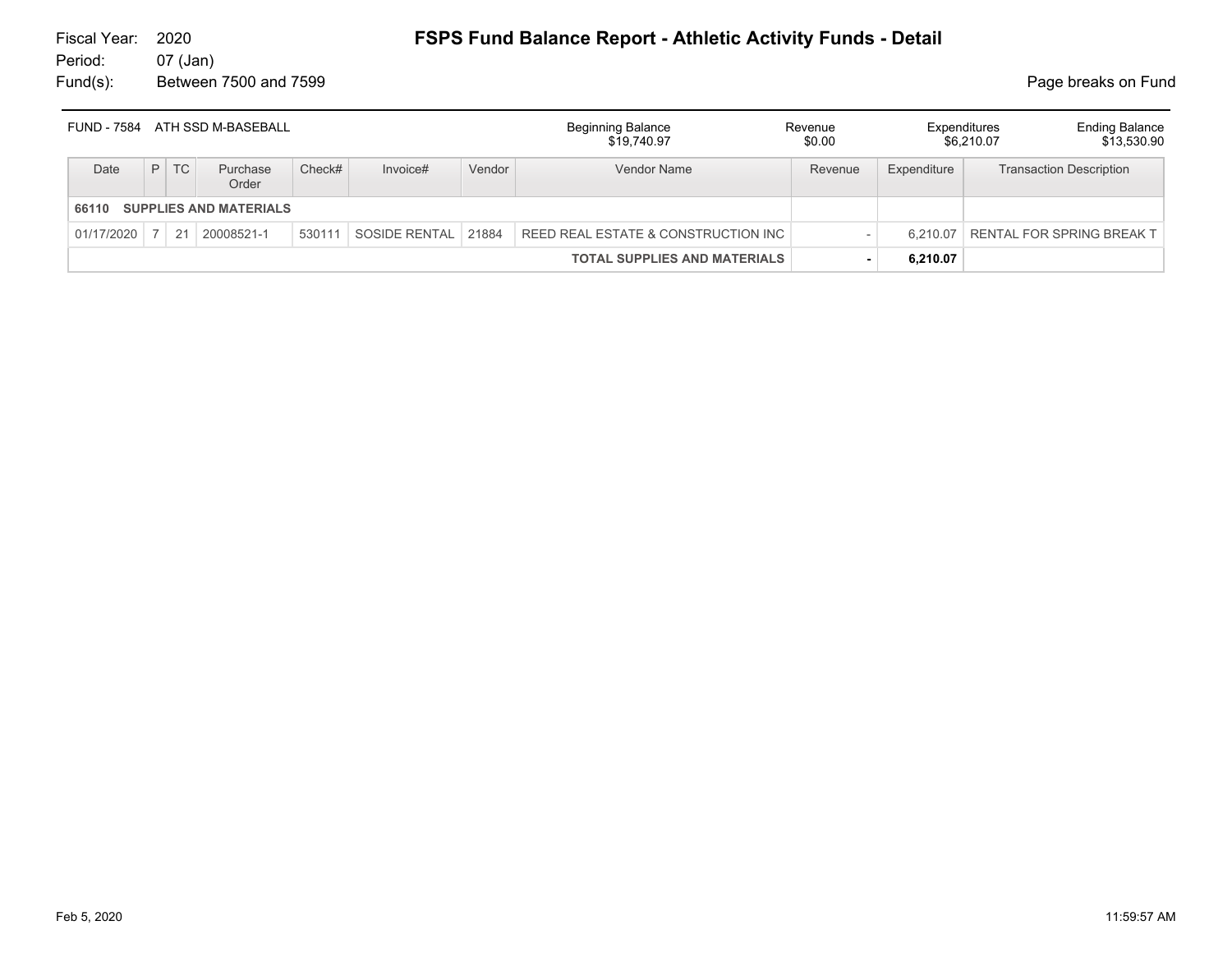| Fiscal Year:<br>Period: | 2020<br>07 (Jan)               | <b>FSPS Fund Balance Report - Athletic Activity Funds - Detail</b> |                   |                               |                                         |
|-------------------------|--------------------------------|--------------------------------------------------------------------|-------------------|-------------------------------|-----------------------------------------|
| $Fund(s)$ :             | Between 7500 and 7599          |                                                                    |                   |                               | Page breaks on Fund                     |
|                         | FUND - 7585 ATH SSD F-SOFTBALL | <b>Beginning Balance</b><br>(\$1,369.35)                           | Revenue<br>\$0.00 | <b>Expenditures</b><br>\$0.00 | <b>Ending Balance</b><br>$(\$1,369.35)$ |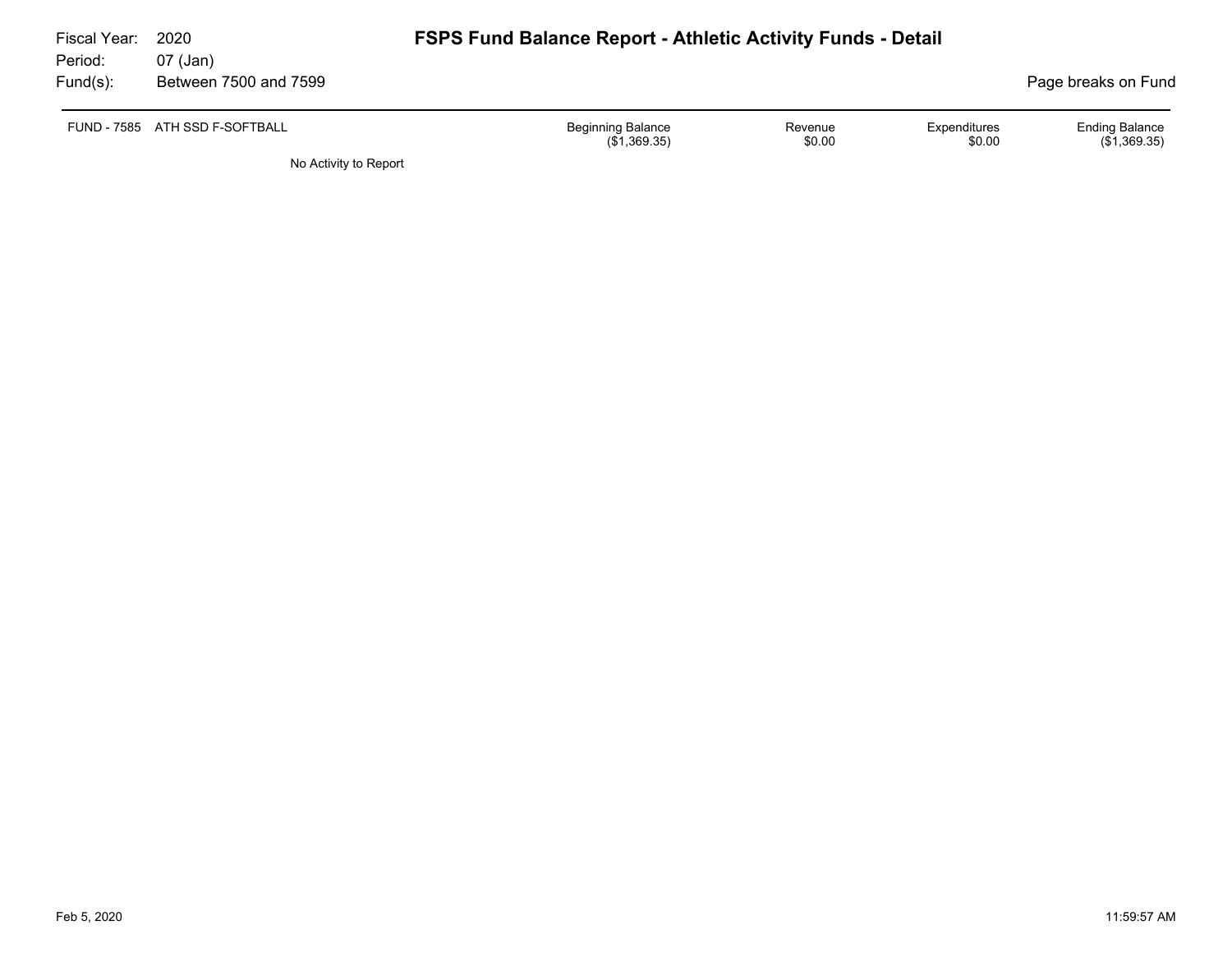| Fiscal Year:<br>Period: | 2020<br>07 (Jan)              | <b>FSPS Fund Balance Report - Athletic Activity Funds - Detail</b>                  |                                   |
|-------------------------|-------------------------------|-------------------------------------------------------------------------------------|-----------------------------------|
| $Fund(s)$ :             | Between 7500 and 7599         |                                                                                     | Page breaks on Fund               |
|                         | FUND - 7586 ATH SSD M-BOWLING | <b>Beginning Balance</b><br>Expenditures<br>Revenue<br>\$0.00<br>\$468.00<br>\$0.00 | <b>Ending Balance</b><br>\$468.00 |
|                         | No Activity to Report         |                                                                                     |                                   |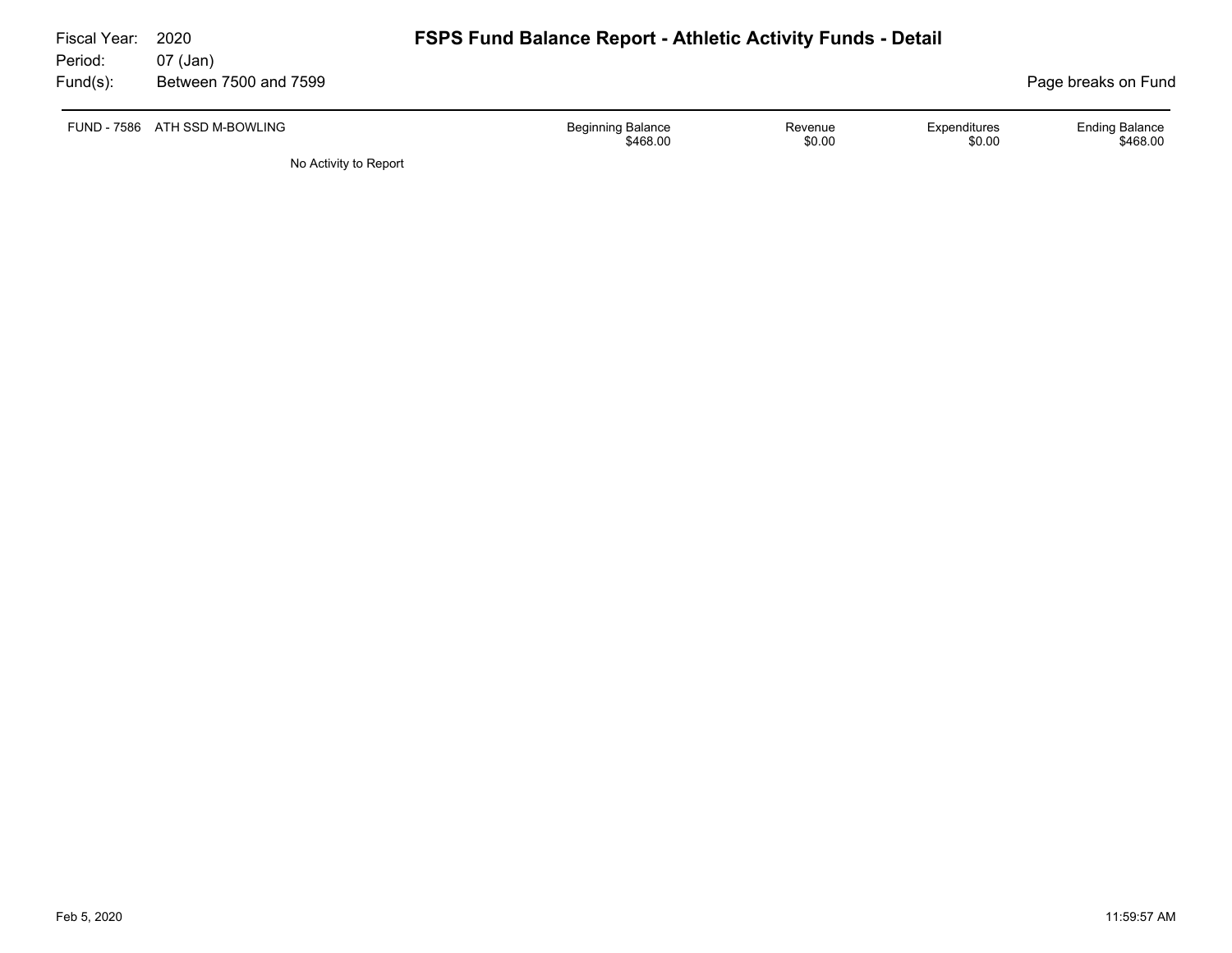| Fiscal Year:<br>Period: | 2020<br>07 (Jan)      | <b>FSPS Fund Balance Report - Athletic Activity Funds - Detail</b>                  |                                   |
|-------------------------|-----------------------|-------------------------------------------------------------------------------------|-----------------------------------|
| $Fund(s)$ :             | Between 7500 and 7599 |                                                                                     | Page breaks on Fund               |
| <b>FUND - 7587</b>      | ATH SSD F-BOWLING     | <b>Beginning Balance</b><br>Expenditures<br>Revenue<br>\$0.00<br>\$0.00<br>\$180.00 | <b>Ending Balance</b><br>\$180.00 |
|                         | No Activity to Report |                                                                                     |                                   |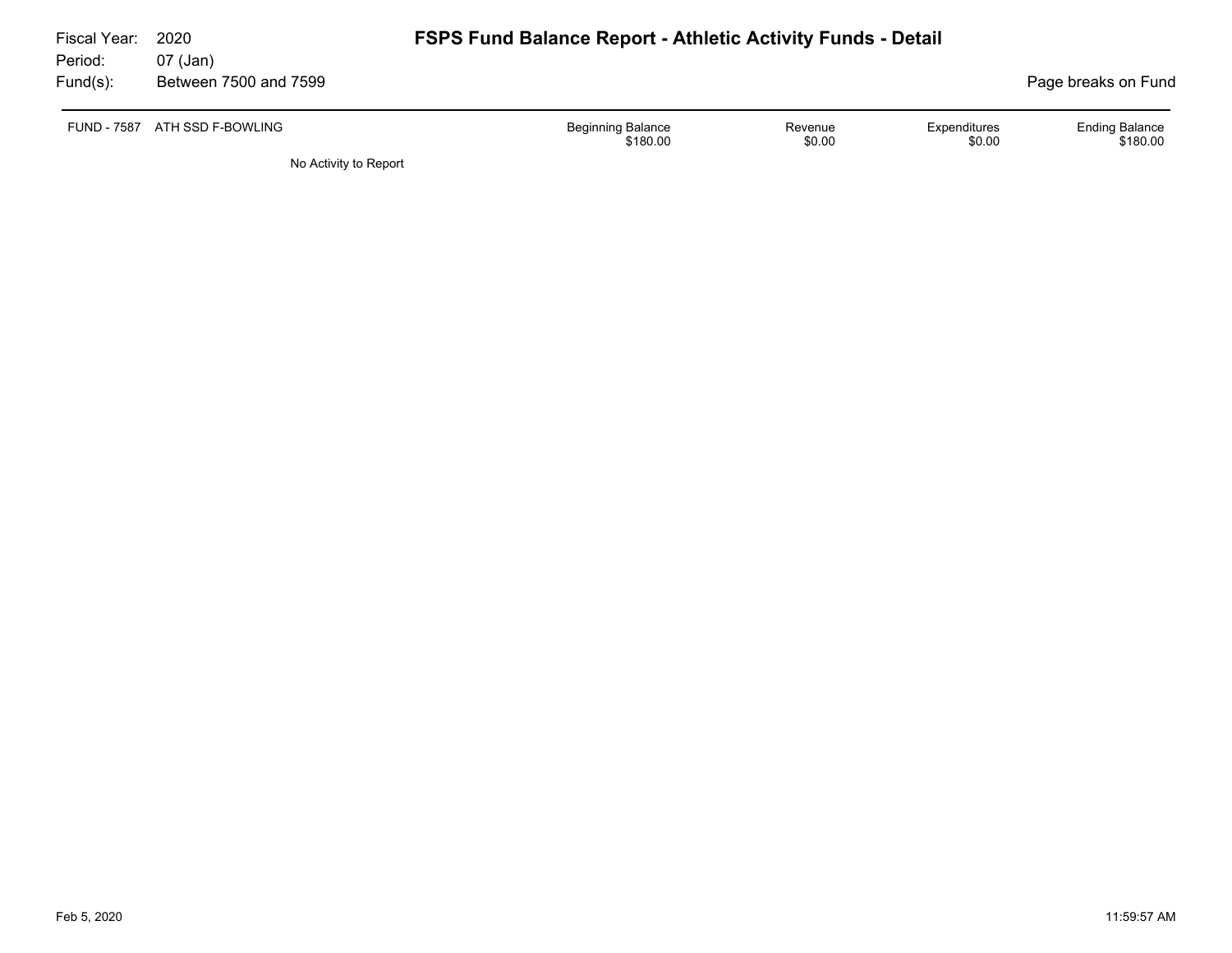| Fiscal Year:<br>Period: | 2020<br>07 (Jan)           | <b>FSPS Fund Balance Report - Athletic Activity Funds - Detail</b> |                   |                        |                                     |  |  |
|-------------------------|----------------------------|--------------------------------------------------------------------|-------------------|------------------------|-------------------------------------|--|--|
| $Fund(s)$ :             | Between 7500 and 7599      |                                                                    |                   |                        | Page breaks on Fund                 |  |  |
|                         | FUND - 7588 ATH SSD M-GOLF | <b>Beginning Balance</b><br>\$2.036.85                             | Revenue<br>\$0.00 | Expenditures<br>\$0.00 | <b>Ending Balance</b><br>\$2.036.85 |  |  |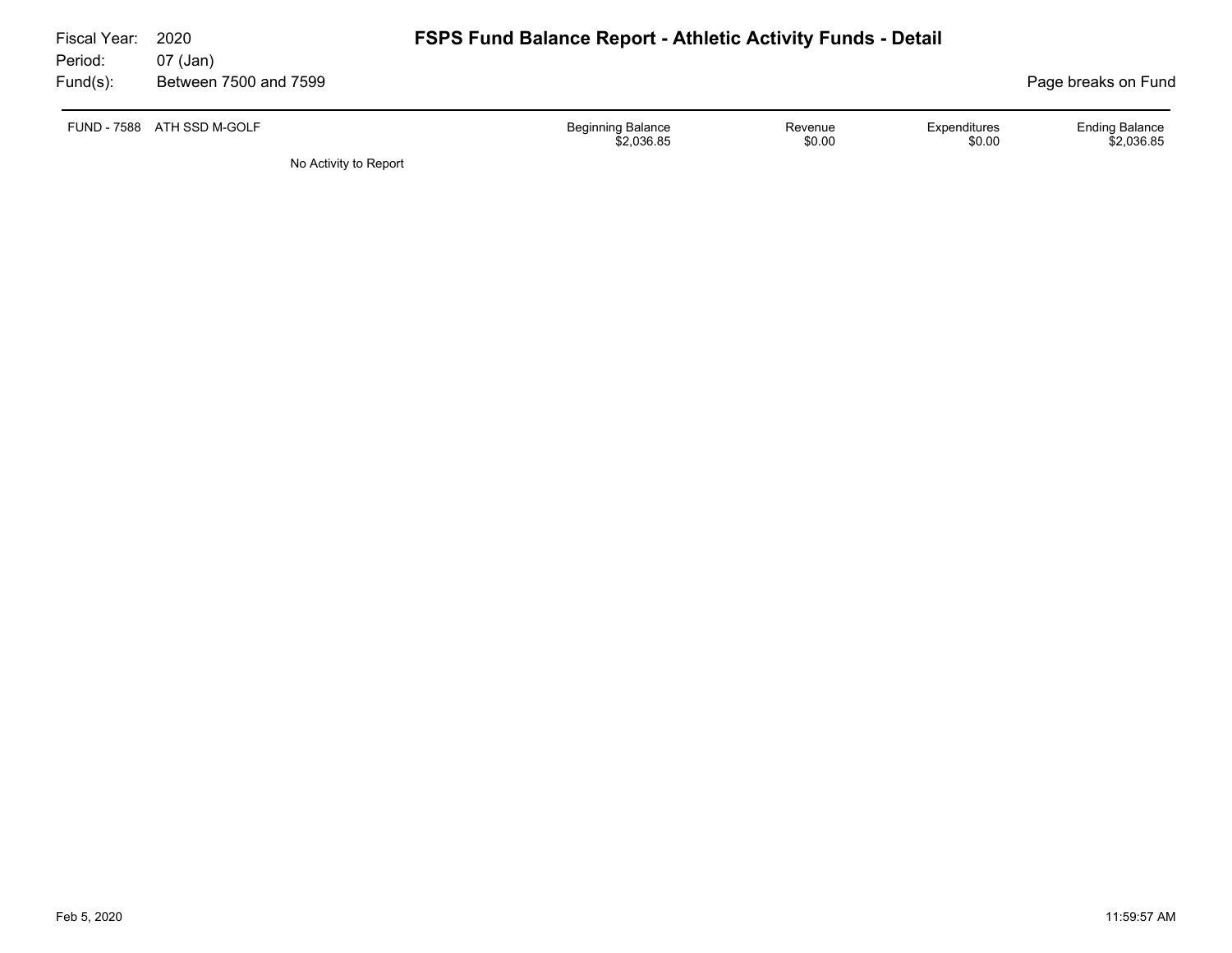| Fiscal Year:<br>Period: | 2020<br>07 (Jan)      | <b>FSPS Fund Balance Report - Athletic Activity Funds - Detail</b>                   |                                    |
|-------------------------|-----------------------|--------------------------------------------------------------------------------------|------------------------------------|
| $Fund(s)$ :             | Between 7500 and 7599 |                                                                                      | Page breaks on Fund                |
| FUND - 7589             | ATH SSD F-GOLF        | <b>Beginning Balance</b><br>Expenditures<br>Revenue<br>\$0.00<br>(\$32.52)<br>\$0.00 | <b>Ending Balance</b><br>(\$32.52) |
|                         | No Activity to Report |                                                                                      |                                    |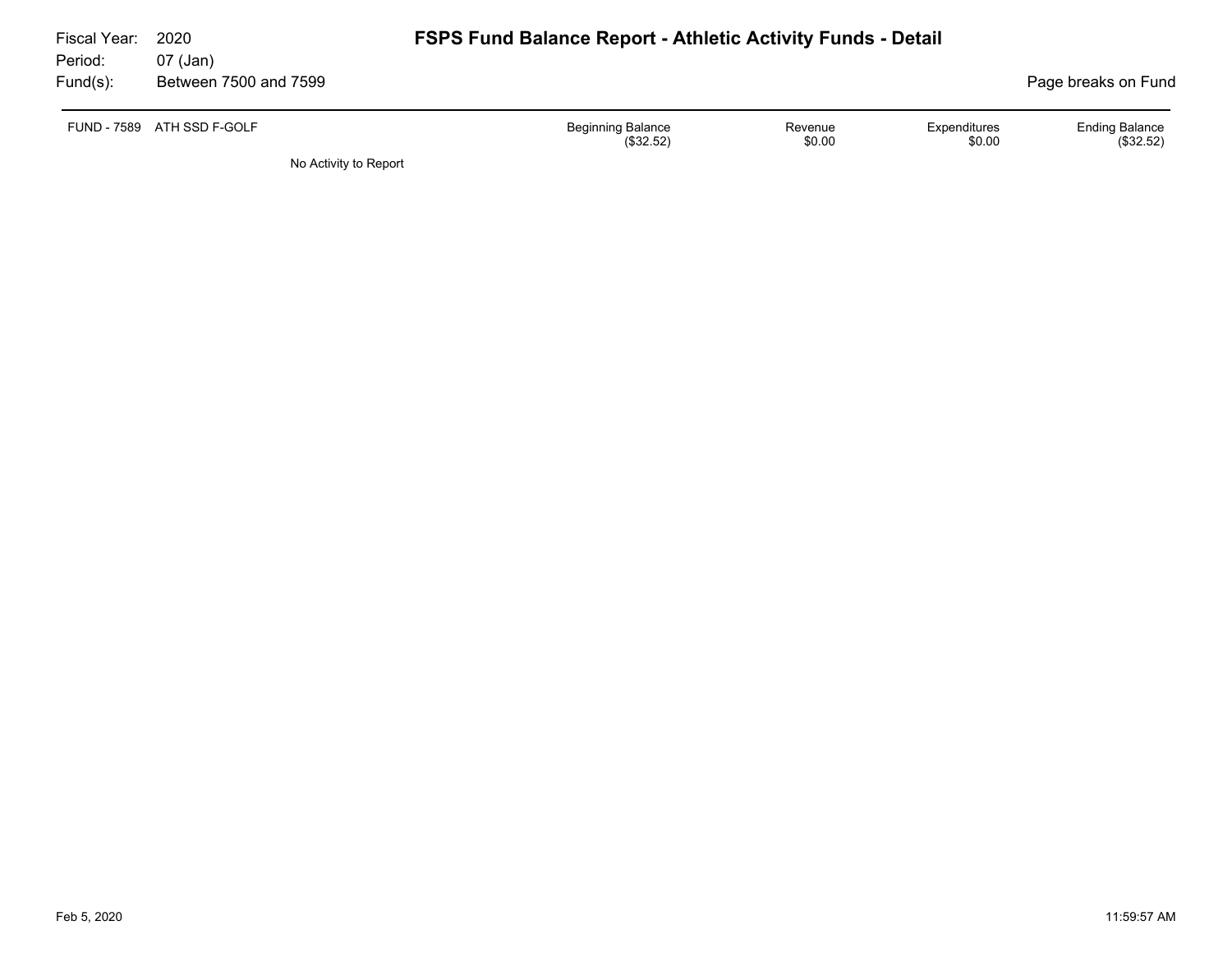| Fiscal Year:<br>Period: | 2020<br>07 (Jan)      | <b>FSPS Fund Balance Report - Athletic Activity Funds - Detail</b> |                   |                        |                                     |
|-------------------------|-----------------------|--------------------------------------------------------------------|-------------------|------------------------|-------------------------------------|
| Fund(s):                | Between 7500 and 7599 |                                                                    |                   |                        | Page breaks on Fund                 |
| FUND - 7590             | ATH SSD M-SOCCER      | <b>Beginning Balance</b><br>\$1.748.35                             | Revenue<br>\$0.00 | Expenditures<br>\$0.00 | <b>Ending Balance</b><br>\$1,748.35 |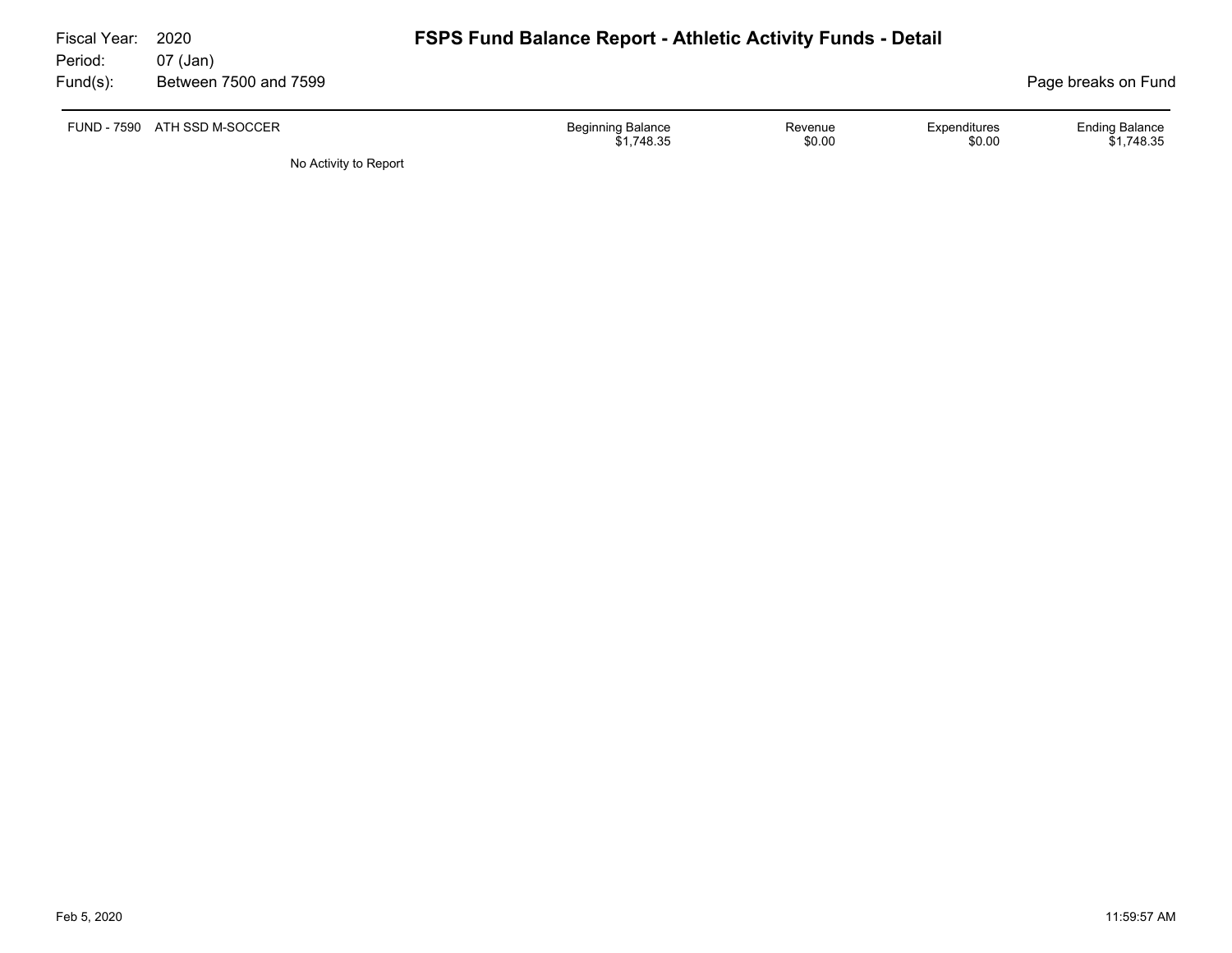| Fiscal Year:<br>Period: | 2020<br>07 (Jan)      | <b>FSPS Fund Balance Report - Athletic Activity Funds - Detail</b>             |                                     |
|-------------------------|-----------------------|--------------------------------------------------------------------------------|-------------------------------------|
| $Fund(s)$ :             | Between 7500 and 7599 |                                                                                | Page breaks on Fund                 |
| <b>FUND - 7591</b>      | ATH SSD F-SOCCER      | Beginning Balance<br>Expenditures<br>Revenue<br>\$0.00<br>\$2.176.20<br>\$0.00 | <b>Ending Balance</b><br>\$2.176.20 |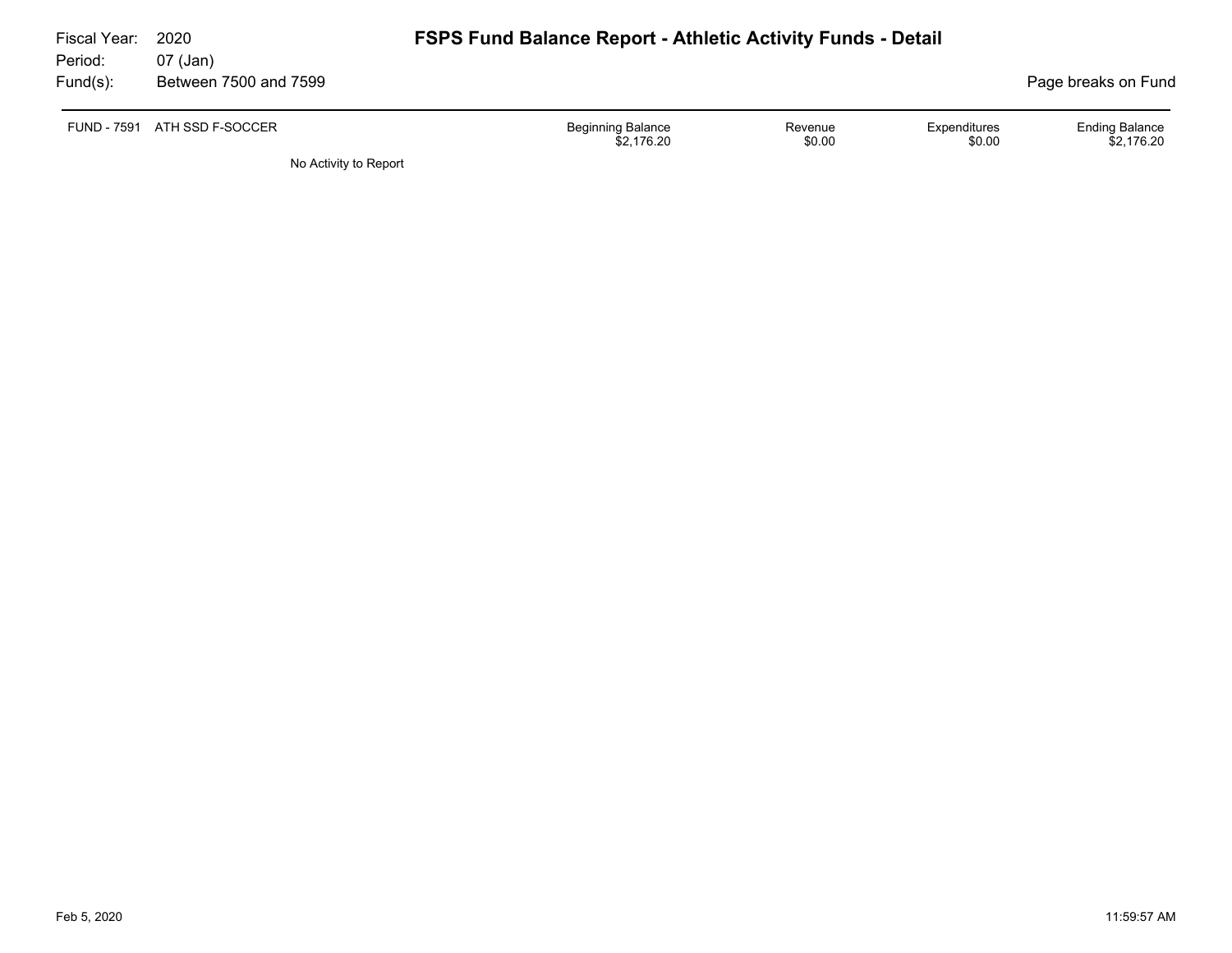#### 07 (Jan) Fund(s): Between 7500 and 7599 **Page breaks** on Fund

| ATH SSD M-TENNIS<br>FUND - 7594        |  |  |                                                      | Beginning Balance<br>\$547.25 |  | Revenue<br>\$0.00 | Expenditures<br>\$1,793.32 | <b>Ending Balance</b><br>$(\$1,246.07)$ |             |                                |  |  |
|----------------------------------------|--|--|------------------------------------------------------|-------------------------------|--|-------------------|----------------------------|-----------------------------------------|-------------|--------------------------------|--|--|
| Date                                   |  |  | P   TC   Purchase Order   Check#   Invoice#   Vendor |                               |  |                   | Vendor Name                | Revenue                                 | Expenditure | <b>Transaction Description</b> |  |  |
| <b>SUPPLIES AND MATERIALS</b><br>66110 |  |  |                                                      |                               |  |                   |                            |                                         |             |                                |  |  |
| $01/13/2020$ 7                         |  |  | 21 20008302-1                                        | 529646 52851                  |  | 6838              | <b>GRAPHIC SERVICE CO</b>  |                                         |             | 1.793.32   INVOICE 52851       |  |  |
| <b>TOTAL SUPPLIES AND MATERIALS</b>    |  |  |                                                      |                               |  | 1,793.32          |                            |                                         |             |                                |  |  |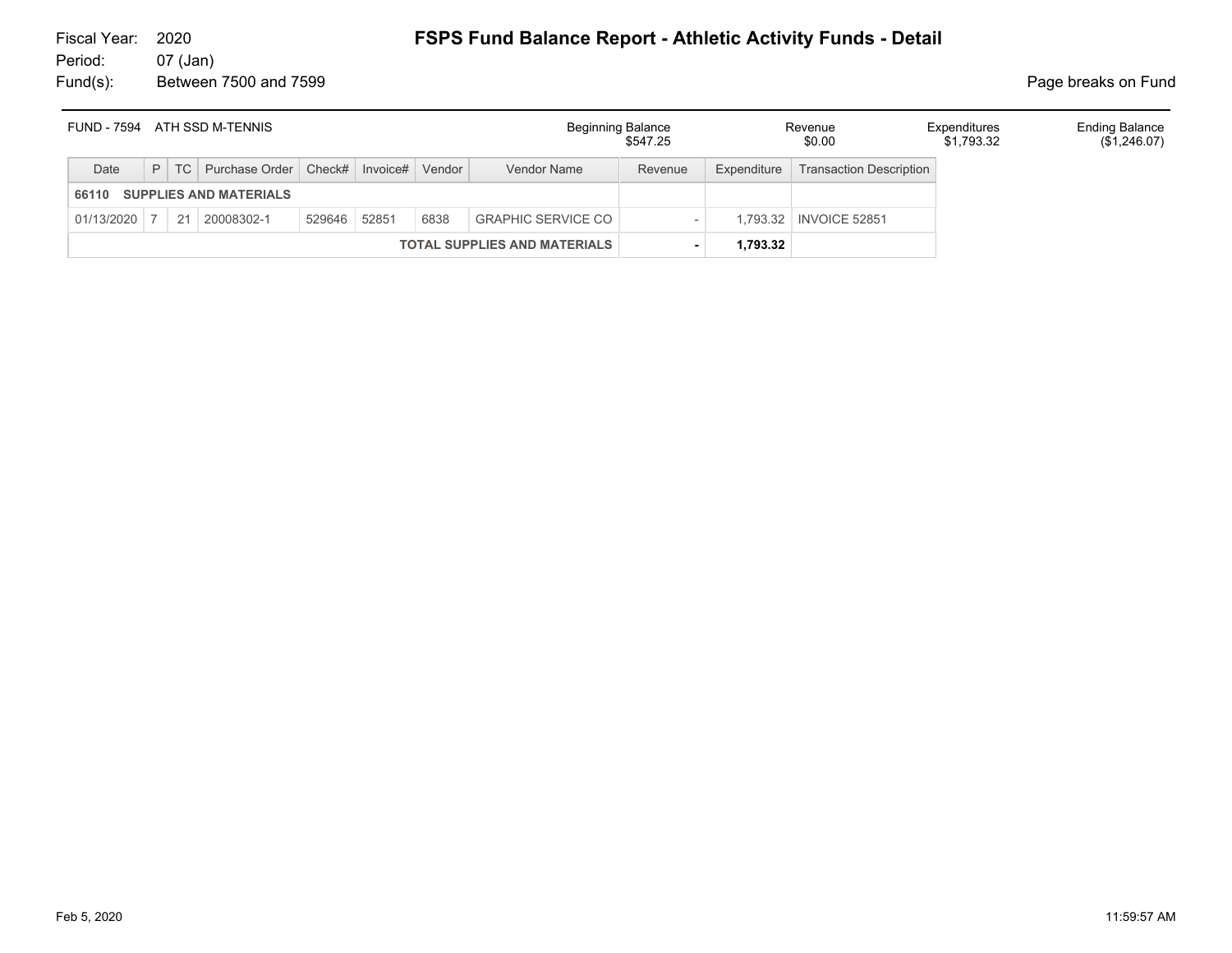| Fiscal Year:<br>Period: | 2020<br>07 (Jan)             | <b>FSPS Fund Balance Report - Athletic Activity Funds - Detail</b> |                   |                        |                                     |
|-------------------------|------------------------------|--------------------------------------------------------------------|-------------------|------------------------|-------------------------------------|
| Fund(s):                | Between 7500 and 7599        |                                                                    |                   |                        | Page breaks on Fund                 |
|                         | FUND - 7595 ATH SSD F-TENNIS | <b>Beginning Balance</b><br>\$2,894.00                             | Revenue<br>\$0.00 | Expenditures<br>\$0.00 | <b>Ending Balance</b><br>\$2,894.00 |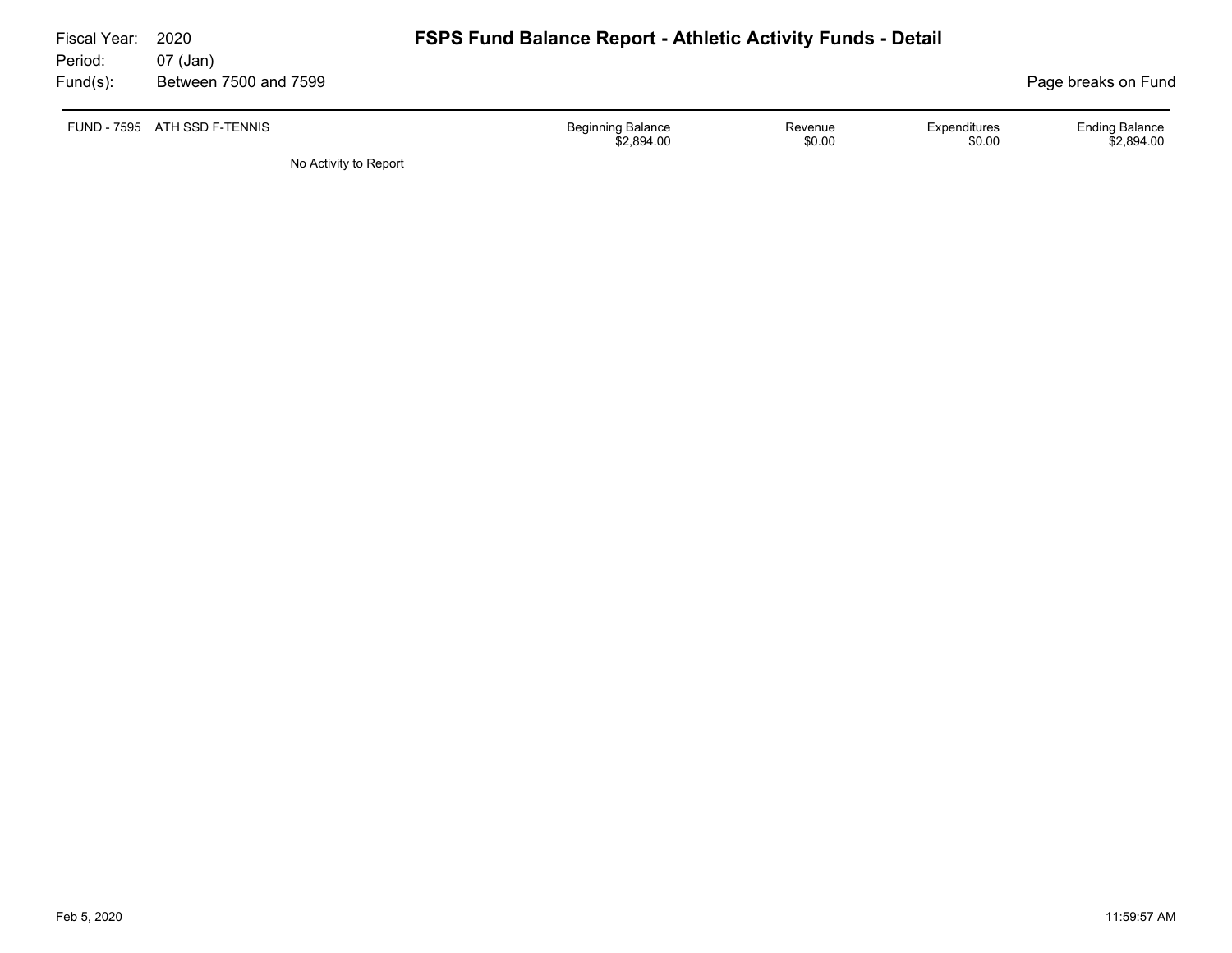# Fiscal Year: 2020 **FSPS Fund Balance Report - Athletic Activity Funds - Detail**<br>Period: 07 (Jan)

07 (Jan) Fund(s): Between 7500 and 7599 **Page breaks** on Fund

| <b>FUND - 7596</b>                     |                                     |     | ATH SSD M-TRACK |        |             |        |                    | <b>Beginning Balance</b><br>\$1.352.26 |             | Revenue<br>\$0.00              | Expenditures<br>\$475.14 | <b>Ending Balance</b><br>\$877.12 |
|----------------------------------------|-------------------------------------|-----|-----------------|--------|-------------|--------|--------------------|----------------------------------------|-------------|--------------------------------|--------------------------|-----------------------------------|
| Date                                   | P                                   | TC. | Purchase Order  | Check# | Invoice#    | Vendor | <b>Vendor Name</b> | Revenue                                | Expenditure | <b>Transaction Description</b> |                          |                                   |
| <b>SUPPLIES AND MATERIALS</b><br>66110 |                                     |     |                 |        |             |        |                    |                                        |             |                                |                          |                                   |
| 01/17/2020                             |                                     | 21  | 20008429-4      | 529992 | 19204-11-06 | 6814   | A PRINT ABOVE      | $\overline{\phantom{a}}$               | 22.04       | INVOICE 19179-09-16            |                          |                                   |
| 01/17/2020                             |                                     | 21  | 20008429-4      | 529992 | 19179-09-16 | 6814   | A PRINT ABOVE      | $\qquad \qquad$                        | 73.45       | INVOICE 19179-09-16            |                          |                                   |
| 01/17/2020                             |                                     | 21  | 20008429-4      | 529992 | 20004-01-03 | 6814   | A PRINT ABOVE      | $\qquad \qquad$                        | 110.31      | INVOICE 19179-09-16            |                          |                                   |
| 01/17/2020                             |                                     | 21  | 20008429-4      | 529992 | 19180-09-16 | 6814   | A PRINT ABOVE      | $\overline{\phantom{a}}$               | 269.34      | INVOICE 19179-09-16            |                          |                                   |
|                                        | <b>TOTAL SUPPLIES AND MATERIALS</b> |     |                 |        |             | ٠      | 475.14             |                                        |             |                                |                          |                                   |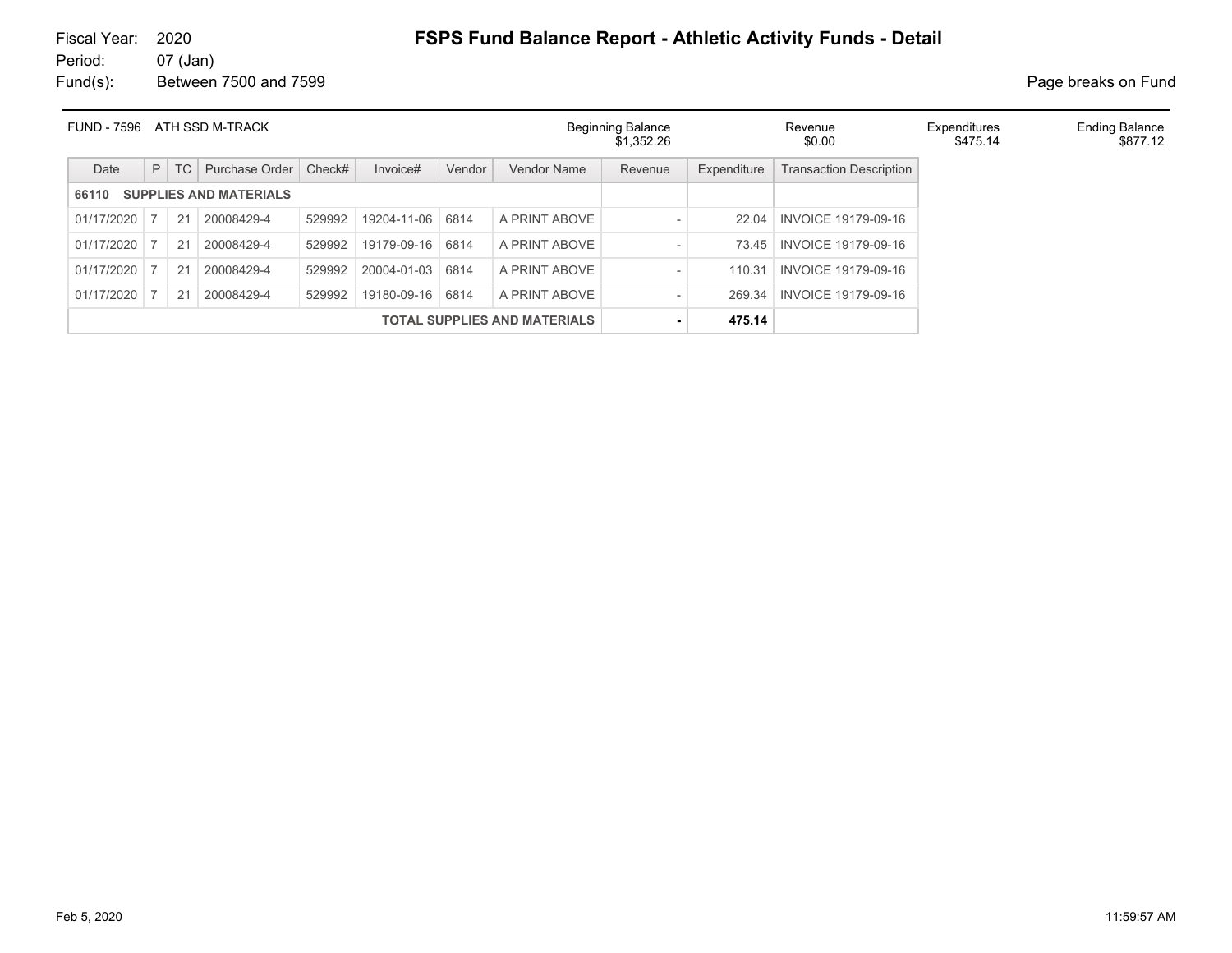| Fiscal Year:<br>Period: | 2020<br>07 (Jan)                | <b>FSPS Fund Balance Report - Athletic Activity Funds - Detail</b> |                   |                        |                                   |
|-------------------------|---------------------------------|--------------------------------------------------------------------|-------------------|------------------------|-----------------------------------|
| Fund(s):                | Between 7500 and 7599           |                                                                    |                   |                        | Page breaks on Fund               |
|                         | FUND - 7598 ATH SSD M-WRESTLING | <b>Beginning Balance</b><br>\$278.03                               | Revenue<br>\$0.00 | Expenditures<br>\$0.00 | <b>Ending Balance</b><br>\$278.03 |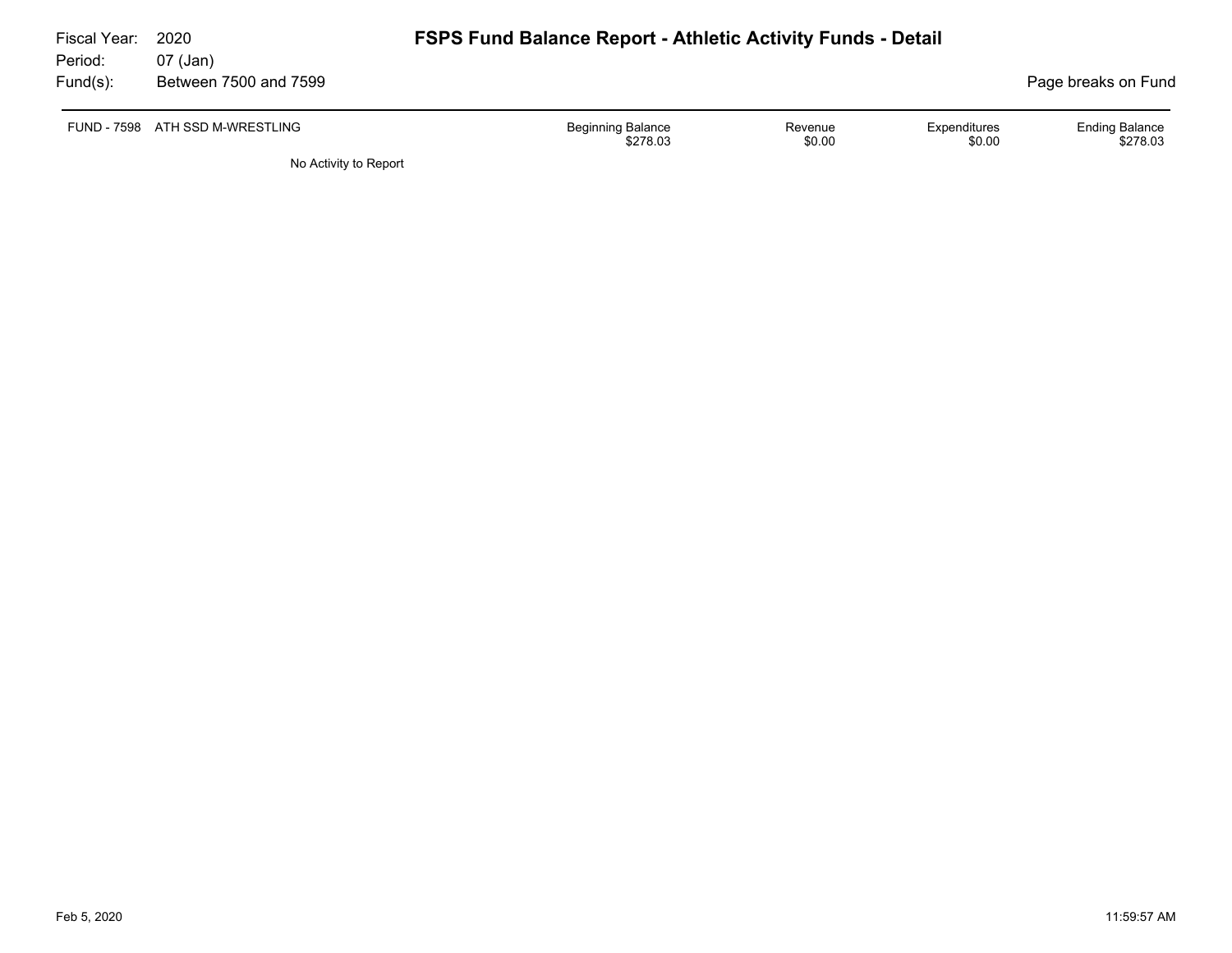| Fiscal Year:<br>Period: | 2020<br>07 (Jan)             | <b>FSPS Fund Balance Report - Athletic Activity Funds - Detail</b> |                   |                        |                                      |
|-------------------------|------------------------------|--------------------------------------------------------------------|-------------------|------------------------|--------------------------------------|
| Fund(s):                | Between 7500 and 7599        |                                                                    |                   |                        | Page breaks on Fund                  |
|                         | FUND - 7599 ATH SSD PROGRAMS | <b>Beginning Balance</b><br>\$14,132.51                            | Revenue<br>\$0.00 | Expenditures<br>\$0.00 | <b>Ending Balance</b><br>\$14,132.51 |